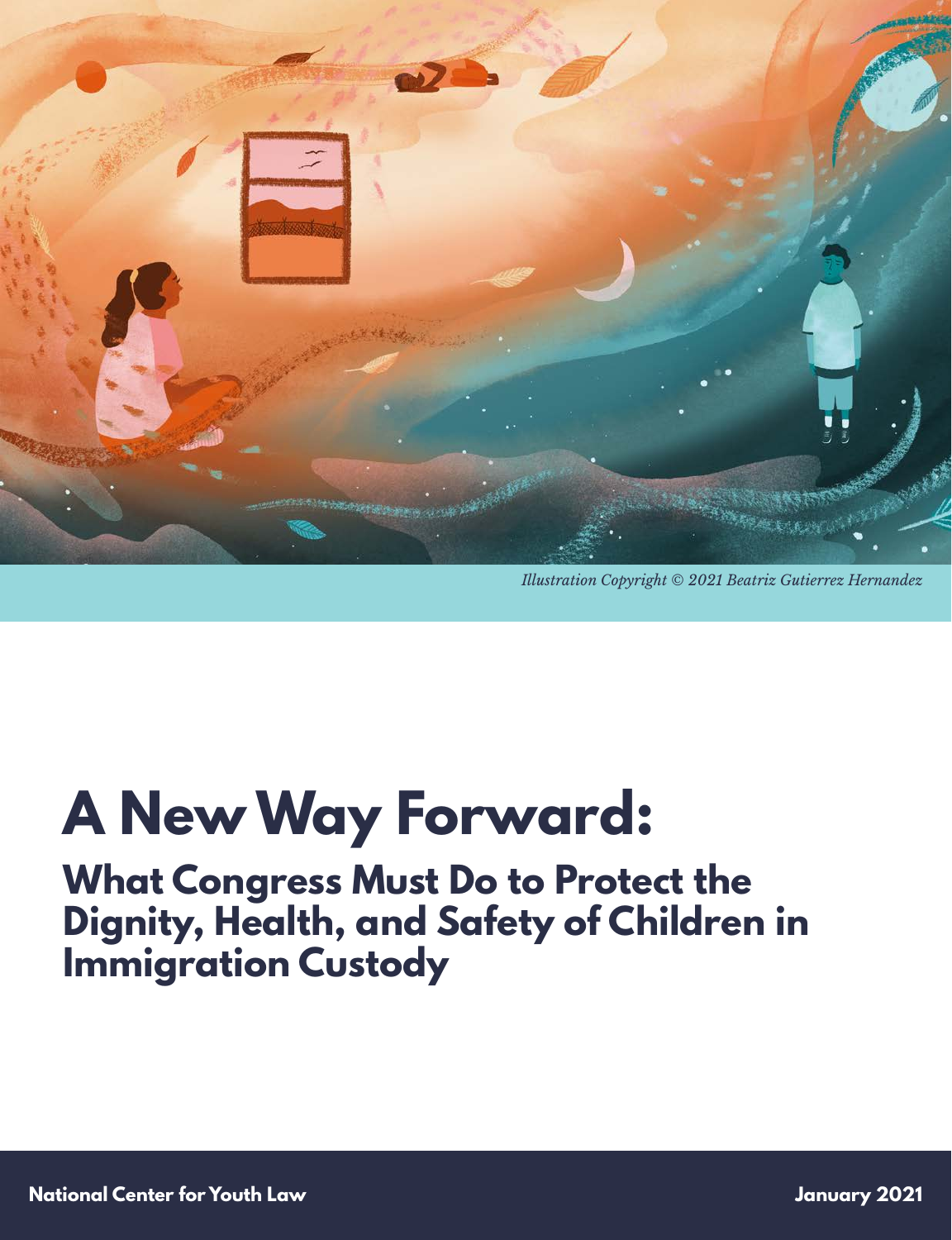# **National Center for Youth Law**

- *• Neha Desai, Director, Immigration*
- *• Melissa Adamson, Attorney, Immigration*
- *• Lewis Cohen, Government Relations*

Many thanks to Mishan Wroe and Diane de Gramont for editing this briefing and to Allyson Miller for designing it.

The National Center for Youth Law is a non-profit law firm focused on transforming the multiple public systems serving vulnerable children—including child welfare, juvenile justice, education, mental health, and public health—such that these children receive the supports they need to advance and thrive. NCYL's Immigration Team weaves together a combination of litigation, policy, training, and education to protect the rights of children in federal immigration custody as well as immigrant children in the child welfare and juvenile justice systems. For further information on the issues presented in this briefing, please contact Neha Desai (ndesai@ youthlaw.org; 510.899.6577). Website: [youthlaw.org.](http://www.youthlaw.org)

# **Data**

*• Elizabeth Pirrotta, Research Data Analyst, Social Emergency Medicine & Population Health Program at Stanford University*

Data visualizations provided in this briefing were created with public data provided by U.S. Customs and Border Protection and aggregate, de-identified data from the monthly *Flores* data reports provided by the U.S. Department of Justice between January 2018 and December 2020.

# **Acknowledgements**

The ideas reflected in this briefing incorporate thinking from numerous colleagues throughout the country, including co-counsel in *Lucas R.*, legal service providers, child advocates, and policy experts in the field. Most importantly, these recommendations are fundamentally informed by the many children in federal immigration custody that we have interviewed over the years. We are immensely grateful to these children for their bravery and we are forever inspired by their resilience.

# **Suggested Citation**

Neha Desai, Melissa Adamson, Lewis Cohen, & Elizabeth Pirrotta, *A New Way Forward: What Congress Must Do to Protect the Dignity, Health and Safety of Children in Immigration Custody*, Jan. 2021, <https://youthlaw.org/publication/a-new-way-forward/>.

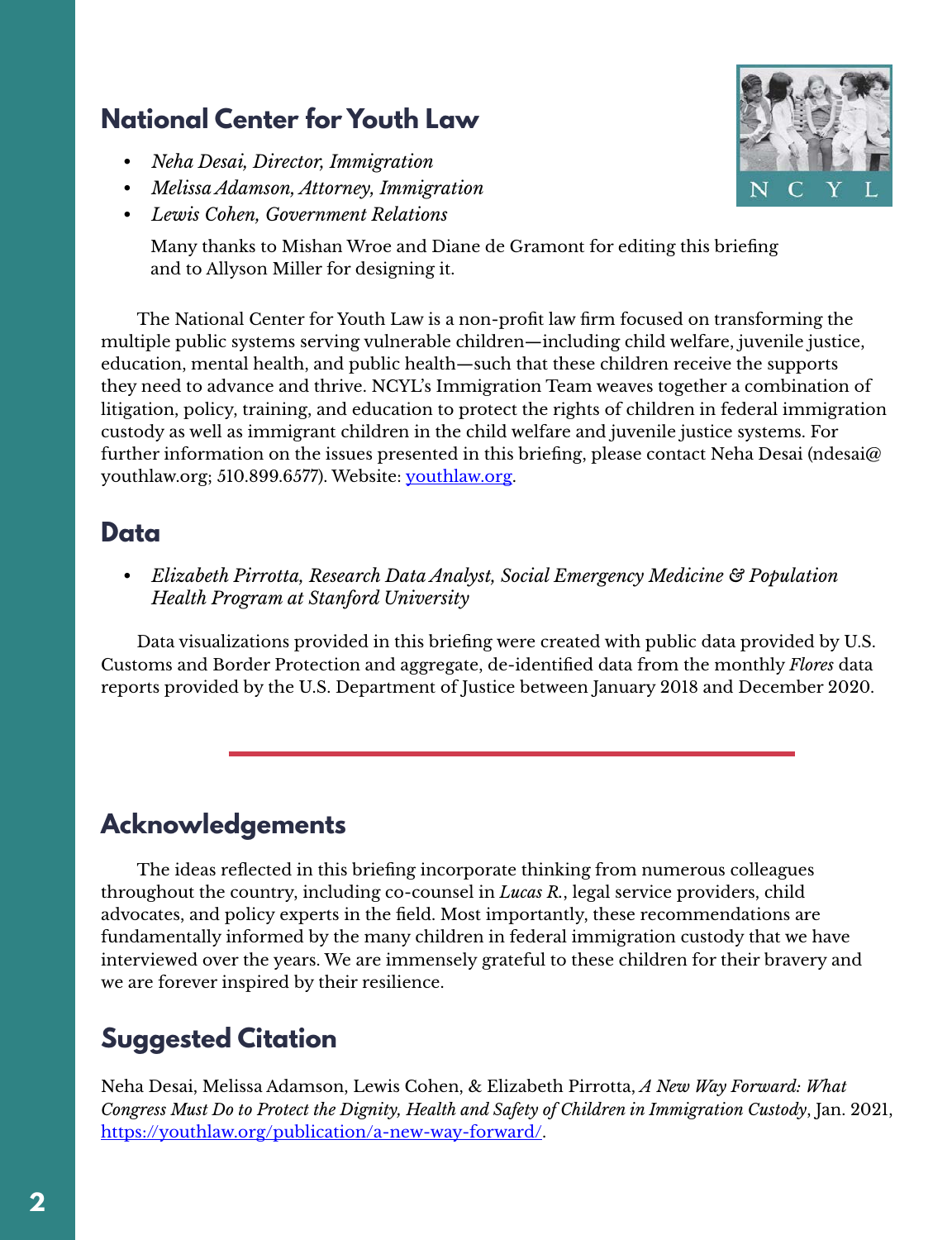# **Overview**

Over the past year, in the midst of a global pandemic, the Trump Administration intensified its four year-long attack on immigrant children. Immigrant children have been summarily expelled from the United States —in some instances to countries other than their country of origin. Others have been detained in Customs and Border Protection ("CBP") custody for prolonged periods of time, kept in unmonitored and unlicensed motels, and subjected to heightened COVID-19 risk during their time in government custody. The Trump Administration's actions inflicted new harms on children as well as exacerbated longstanding problems within the immigration detention system.

While children in other government systems have an established set of substantive and procedural safeguards, immigrant children in federal immigration custody have only a patchwork of modest and rudimentary protections. Amongst these protections is the *Flores* Settlement Agreement. Signed in 1997, the *Flores* Settlement established basic standards governing the custody, detention, and release of children in federal immigration custody. The Settlement imposes a floor—not a ceiling—for the services and protections that must be provided to children in federal custody. Most of the protections within the Settlement can be found nowhere in federal law.

**Part I** of this briefing describes how federal policy changes over the past year have impacted immigrant children. **Part II** provides detailed recommendations regarding how Congress can legislate a comprehensive set of protections for children in federal immigration custody. Specifically, Part II outlines recommendations for Health and Human Services ("HHS") and the Department of Homeland Security ("DHS") regarding the length of time children spend in custody, where children should be placed, what due process protections should be afforded to children, the services children should receive, and the independent oversight necessary to ensure that children's rights are protected.

NCYL's recommendations are based on longstanding experience as *Flores* counsel, deep expertise in the domestic child welfare and juvenile justice systems, and a profound commitment to advancing children's rights.

# **Summary of Recommendations**

## **Immediate Priorities.....................................................................................11**

- End Title 42 expulsions of children and families.
- End the "Migrant Protection Protocols."
- Rescind the DHS/HHS final rule seeking to replace the *Flores* Settlement Agreement.
- Codify protections for children in federal immigration custody that align with child welfare principles.

# **HHS**

|--|--|

• Children must be released from Office of Refugee Resettlement (ORR) custody as quickly as can be safely accomplished.

# **2. Influx Facilities.........................................................................................14**

• Children must be placed in state licensed facilities and influx facilities must only be utilized when there is an unforeseen influx and with strict limitations and oversight in place.

# **3. Community-Based Placements..................................................................16**

• Children must be placed in the most home-like setting possible.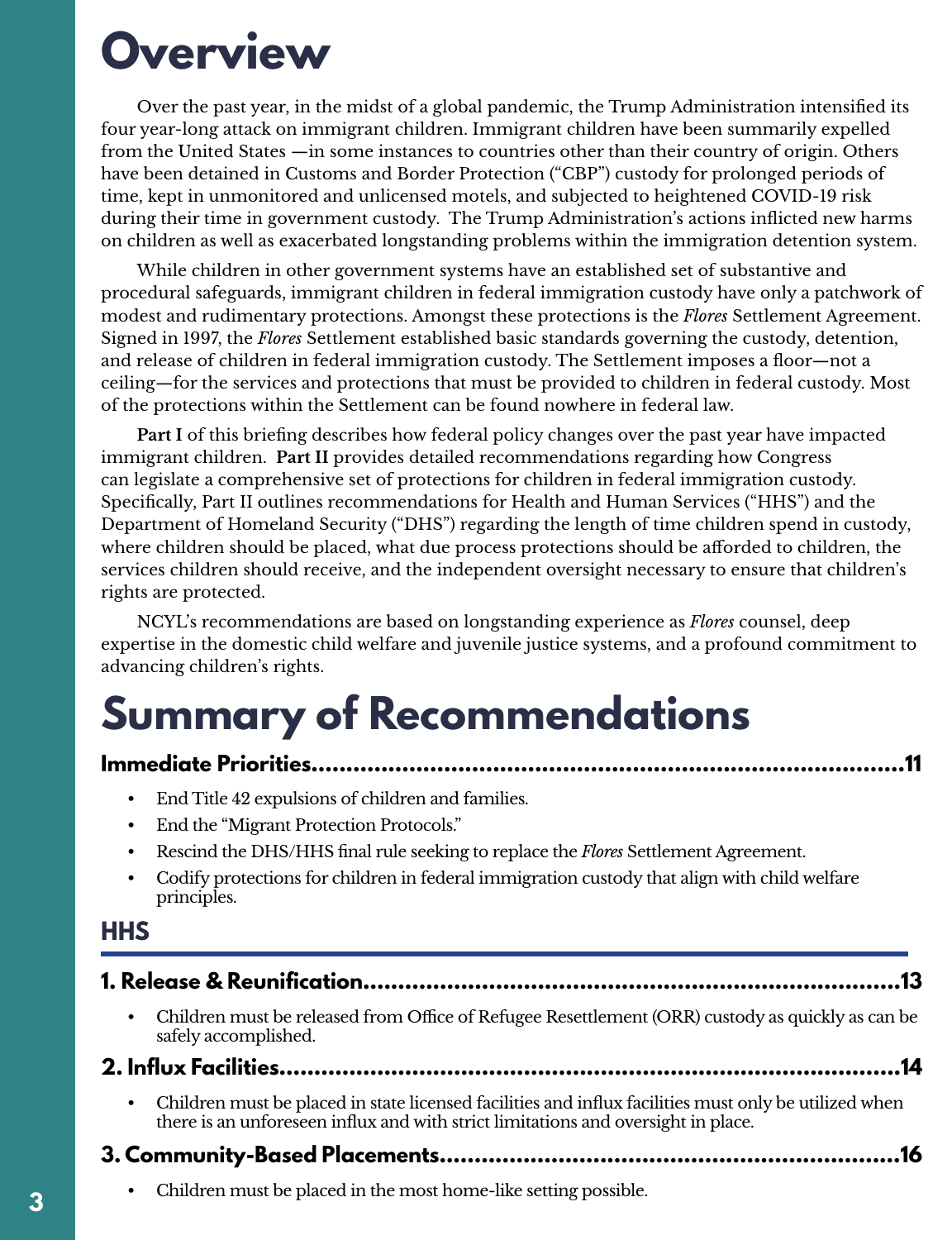|            | .17                                                                                                                                                                                                                      |
|------------|--------------------------------------------------------------------------------------------------------------------------------------------------------------------------------------------------------------------------|
|            | Children and sponsors must be provided with due process protections in the sponsor vetting<br>process.                                                                                                                   |
|            |                                                                                                                                                                                                                          |
|            | Children must not be transferred to restrictive facilities without legal justification and meaningful<br>due process.                                                                                                    |
|            |                                                                                                                                                                                                                          |
| ٠          | Children with disabilities must receive services and accommodations in integrated settings and not<br>be stepped up to more restrictive facilities or detained for prolonged periods of time due to their<br>disability. |
|            | 23                                                                                                                                                                                                                       |
| $\bullet$  | Children must have access to confidential, meaningful, and trauma-informed mental health<br>services.                                                                                                                    |
|            | .24                                                                                                                                                                                                                      |
|            | Children must not be administered psychotropic medication without informed consent, youth<br>assent, procedural safeguards, data tracking, and rigorous independent oversight.                                           |
|            | .25                                                                                                                                                                                                                      |
|            | Every child must have meaningful access to free legal counsel and ORR must improve its<br>communication and transparency with legal services providers.                                                                  |
|            | 10. Facility Grant Applications, Oversight & Evaluation26                                                                                                                                                                |
|            | ORR must improve the facility grant application process, strengthen oversight over grantees, and<br>routinely re-evaluate grantee performance.                                                                           |
|            |                                                                                                                                                                                                                          |
|            | Children's rights must be monitored and protected through robust independent oversight.                                                                                                                                  |
|            |                                                                                                                                                                                                                          |
|            | HHS must significantly improve its data tracking and collection, consistently publish data, and use<br>data analysis to improve its policies.                                                                            |
| <b>DHS</b> |                                                                                                                                                                                                                          |
|            |                                                                                                                                                                                                                          |
|            | DHS must significantly limit children's detention in CBP facilities and incorporate child welfare<br>principles and protections into its policies and practices.                                                         |
|            | .31                                                                                                                                                                                                                      |
| $\bullet$  | DHS must end the use of family detention and reinstate community-based alternatives.                                                                                                                                     |
|            |                                                                                                                                                                                                                          |
|            | DHS and HHS must rescind the 2018 Memorandum of Agreement regarding information sharing.                                                                                                                                 |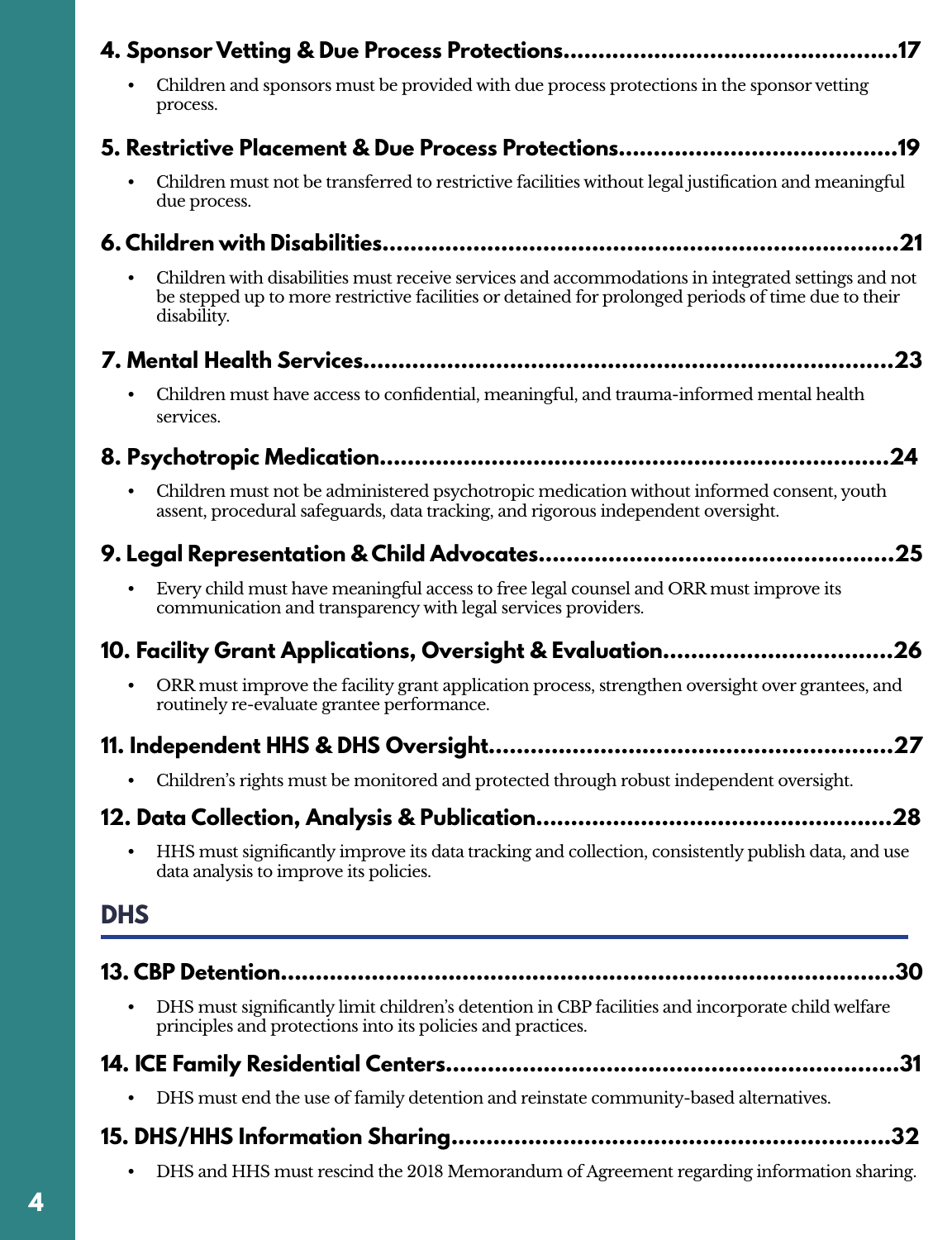# <span id="page-4-0"></span>**Part I: Children in Federal Immigration Custody, 2020 Year in Review**

#### **The federal government used COVID-19 as a pretext to close the border and expel thousands of children from the United States. This practice continues to this day.**

In March 2020, the Centers for Disease Control and Prevention ("CDC") issued an order under Title 42 closing the northern and southern land borders to all "non-essential" travelers—including asylum seekers and children—and claimed that this action was necessary to protect public health during the COVID-[1](#page-32-0)9 pandemic.<sup>1</sup>

As of September 2020, DHS had used the Title 42 order to expel approximately 8,800 unaccompanied children and 7,600 accompanied children and their family members[.2](#page-32-0) Pursuant to the order, children and families are summarily returned or "expelled" without legally mandated protection screenings, immigration court hearings, or other due process safeguards, rather than being transferred to the Office of Refugee Resettlement ("ORR") or Immigration & Customs Enforcement ("ICE"), or being released into the community from CBP custody.

The CDC's Title 42 order was last extended in October 2020,<sup>3</sup> and the Trump Administration maintained throughout its term that the order and accompanying expulsions were a necessary public health response in spite of evidence to the contrary. Media reports reveal that the Title 42 order did not originate from the CDC, but from White House advisor Stephen Miller – who had sought to use public health laws to restrict immigration even before the COVID-19 pandemic began[.4](#page-32-0) CDC scientists themselves objected to the Title 42 order, finding no "valid public health reason to issue it."[5](#page-32-0)

Independent public health experts have also determined that there is no public health justification for a categorical ban on asylum seekers.<sup>6</sup> In a letter to then HHS Secretary Azar and former CDC Director Redfield, more than two dozen health experts at leading public health schools, medical schools, and

"The CDC order is based on specious justifications and fails to protect public health. . . . The nation's public health laws should not be used as a pretext for overriding humanitarian laws and treaties that provide lifesaving protections to refugees seeking asylum and unaccompanied children."

*Letter to HHS Secretary Azar and CDC Director Redfield Signed by Leaders of Public Health Schools, Medical Schools, Hospitals, and Other U.S. Institutions*[15](#page-33-0)

hospitals voiced their opposition to the Title 42 order, emphasizing that the government could use evidence-based public health measures to safely process asylum seekers without closing the border.<sup>7</sup> Multiple legal organizations have stressed that the Title 42 order fails to comply with domestic and international legal obligations to asylum seekers.[8](#page-32-0)

The CDC's Title 42 order has placed thousands of children and families in heightened danger of persecution and other grave harms<sup>9</sup> and continues to inflict suffering on a daily basis. In at least some cases, DHS has further exacerbated the dangers facing children. For example, media reports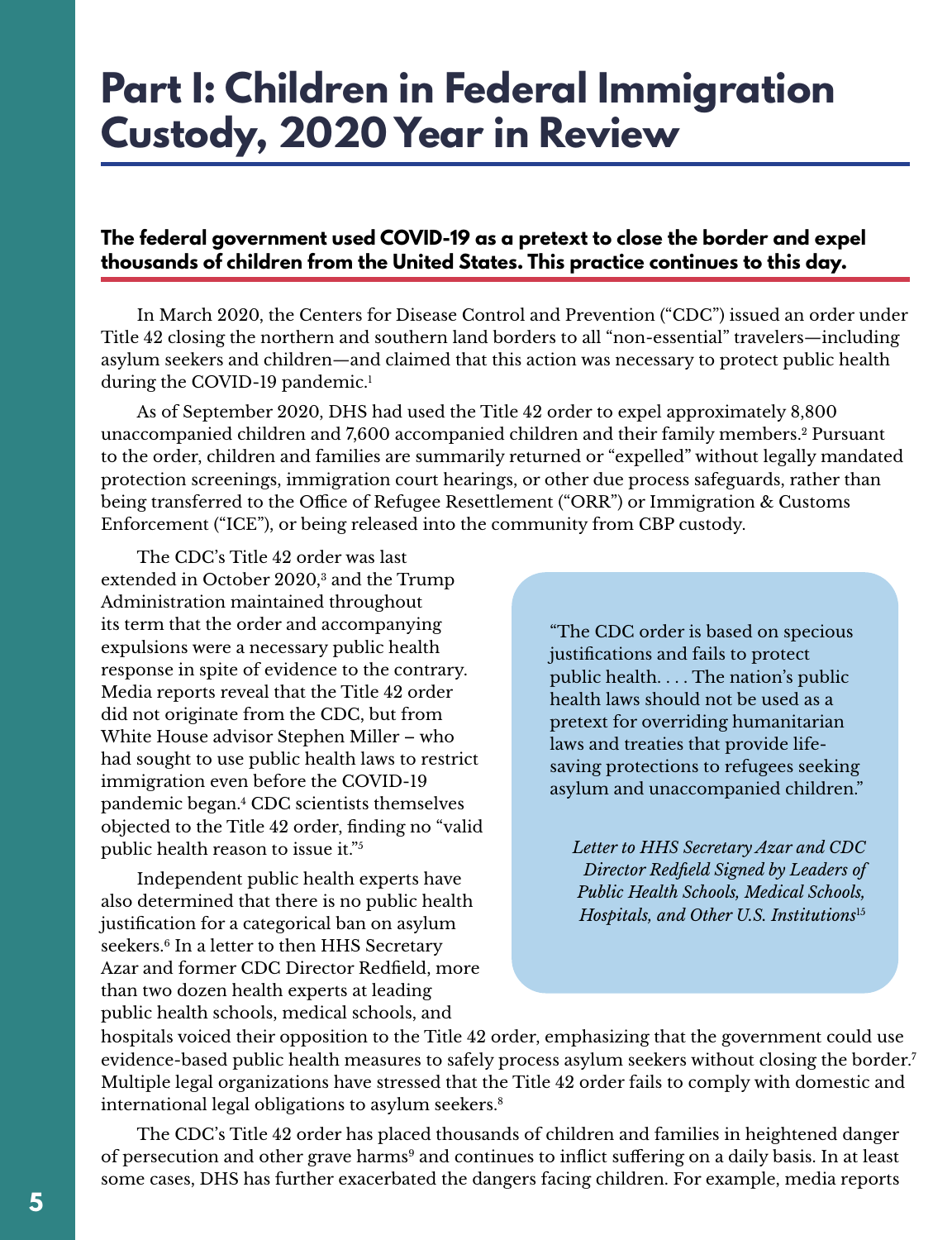<span id="page-5-0"></span>reveal that DHS expelled 208 Central American unaccompanied children to Mexico,<sup>10</sup> where they likely have no family connections or immigration status. In one case, DHS expelled a 10-yearold child to his home country "without notifying any of his family members."<sup>11</sup> In desperation, some children have attempted to enter the United States multiple times since the Title 42 order was implemented—experiencing repeated apprehension, detention, transfer, and expulsion.

In November 2020, a federal court enjoined DHS from expelling unaccompanied children under the Title 42 order, finding the government was not likely to prevail on its assertion that Title 42 authorizes expulsions[.12](#page-33-0) The government has repeatedly violated this injunction—expelling at least 70 unaccompanied children without a hearing or asylum interview *after* the injunction was in place[.13](#page-33-0) While the court injunction prevents the government from expelling unaccompanied children, it does not apply to accompanied children arriving with parents or legal guardians. The government's appeal of this order is pending at the U.S. Court of Appeals for the District of Columbia.



#### **Unaccompanied Children Encountered at the Southwest Border (2013-2021)**

Over the past decade, unaccompanied children have continued to arrive at the southern border of the United States, despite changes in presidential administrations and increasingly punitive policies intended to deter migration. The reasons for unaccompanied children's migration remain the same—they are fleeing war, persecution, abuse, and violence. In passing the 2008 Trafficking Victims Protection Reauthorization Act ("TVPRA") with broad bipartisan support, Congress recognized that unaccompanied children are especially vulnerable and that certain legal protections are required in order to protect their health, safety, and welfare[.14](#page-33-0)

For the majority of 2020, the United States blatantly violated the rights of unaccompanied children, expelling them to grave harms. The Title 42 order reduced the children encountered at the southern border to the lowest number recorded in seven years. Given that this decrease in the number of children encountered was driven by the CDC order, it is probable that the number of children encountered in 2021 will be higher than in 2020—but that does not mean that the number of children arriving represents a "surge." The current numbers are far lower than prior historical "surges" in 2014 and 2019.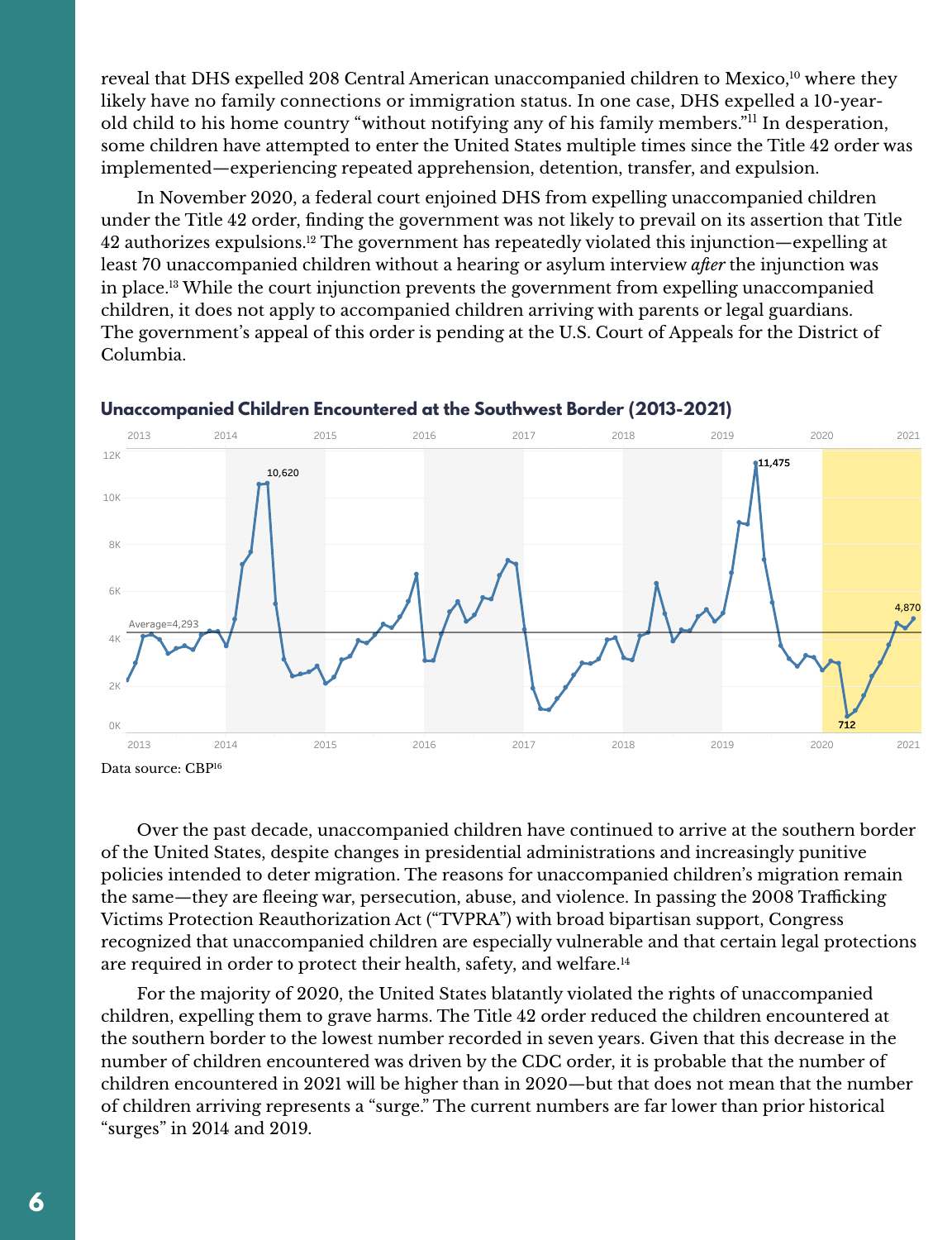# <span id="page-6-0"></span>**CBP detained increasing numbers of children for prolonged periods of time.**

Customs and Border Protection facilities were designed to briefly detain single men migrating to the United States and are fundamentally inappropriate for children.<sup>[17](#page-33-0)</sup> People detained in CBP custody consistently report the drinking water is not clean, the food is sometimes spoiled or frozen, and there is extremely limited access to showers and soap.<sup>18</sup> Although the infrastructure of CBP facilities varies, most facilities hold children and families in locked cinderblock cells, while other facilities separate groups of people with metal chain-link fences[.19](#page-33-0)

Pursuant to the 2008 Trafficking Victims Protection Reauthorization Act ("TVPRA") and the *Flores* Settlement, the government is generally required to limit children's time in CBP custody to 72 hours[.20](#page-33-0) Recently, however, CBP has held increasing numbers of children for more than the 72-hour maximum. CBP detained at least 200 children for more than 72 hours between May and December 2020, some for more than two weeks.



### Children Held for Over 72 Hours in CBP Custody (May-December 2020) **Children Held for Over 72 Hours in CBP Custody (May-December 2020)**

Data source: *Flores* reports<sup>25</sup>

Note: This chart does not include children transferred to ICE ERO or HHS custody.

In November 2020, a *Flores* monitoring visit to the Weslaco Border Patrol Station revealed that children were being held in crowded conditions, with no ability to socially distance, and with no soap or sanitizer to wash their hands[.21](#page-33-0) The attorney conducting interviews with children stated that "[e]very child [she] questioned regarding access to soap and hand sanitizer indicated that they did not receive these items" and "many children reported that they were very cold.["22](#page-33-0) One 15-year-old boy described sleeping in a sitting position "because there were so many people in the room.["23](#page-33-0)

"When I want to wash my hands, there is only water. There is no soap. . . . My mask is dirty on the inside. Here, people do not practice social distancing. . . . When we are in line, we sit or stand close together. I think many people here will get sick from COVID. That makes me feel scared."

*8-year-old child, M.N.A.G.*[24](#page-33-0)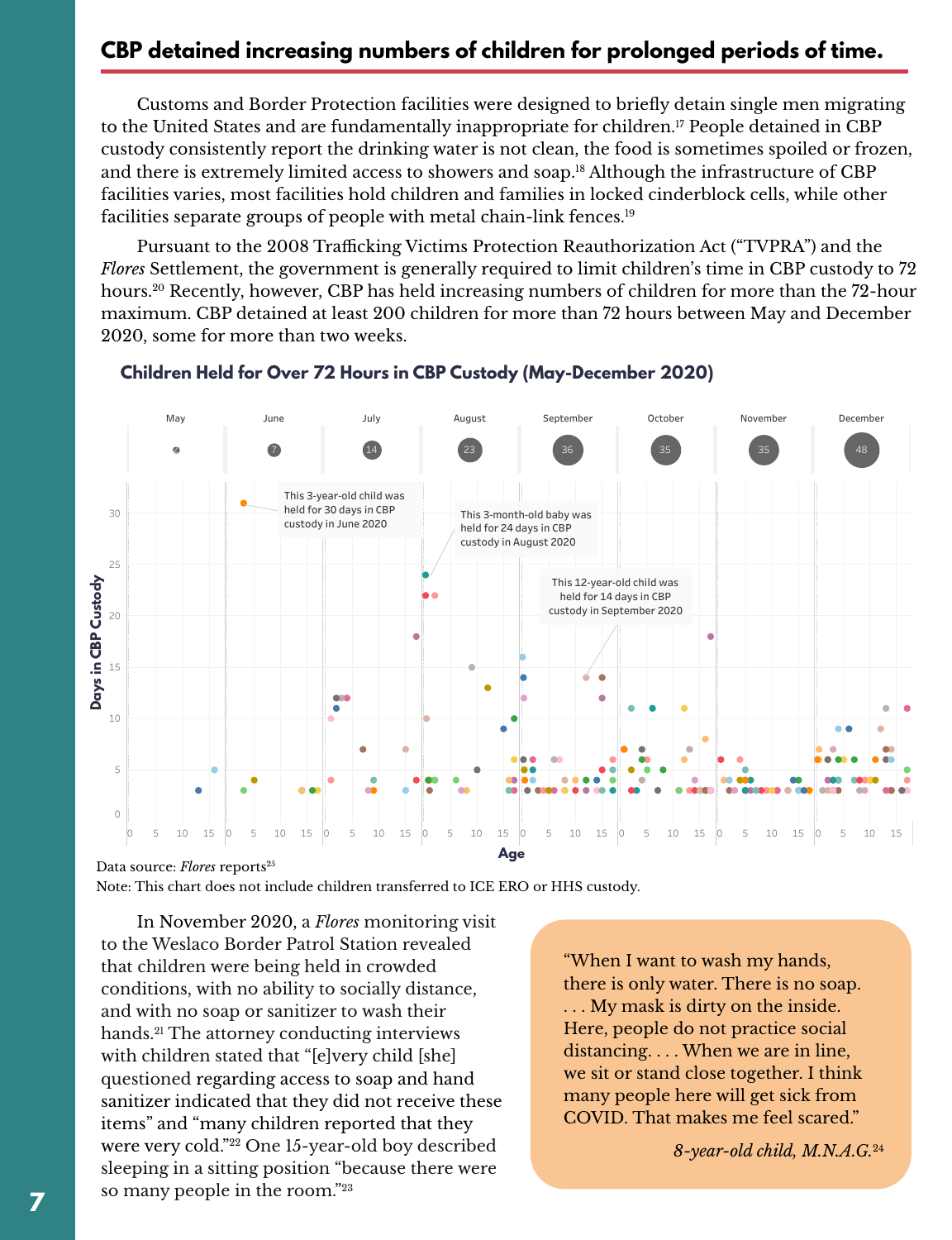#### <span id="page-7-0"></span>**The government detained hundreds of children and families in motels for prolonged periods of time.**

From March to September 2020, the government detained increasing numbers of children in motels throughout Texas, Arizona, and Louisiana[.26](#page-34-0) While the majority of children subject to the Title 42 order were rapidly expelled at the border, at least 660 children were detained for various lengths of time—some for up to 38 days—in unmonitored and unlicensed motels before being expelled.<sup>[27](#page-34-0)</sup> Additionally, children were frequently moved between multiple hotel placements before they were ultimately expelled[.28](#page-34-0) The government had no formal age limit policy regarding which children were "too young" to be held in motels and did not impose any limit to the length of time that children could be detained in motels before being expelled from the country.[29](#page-34-0)

The government's use of motels to detain children and families was shrouded in secrecy. Legal service providers faced extreme difficulty in locating children held pursuant to Title 42.[30](#page-34-0) Children in motels were not told they had the right to speak to a lawyer and only permitted limited phone calls each day. Moreover, DHS officials were often unable to provide accurate information as to where children were located.<sup>31</sup>

Children and families detained in motels were constantly surveilled by contracted "MVM Transportation Specialists" who were not

"I felt locked up. I felt alone and isolated . . . I didn't know what time of day it was. I didn't know what day it was. I felt utterly disconnected from society. I just felt anxiety and depression."

> *16-year-old J.B.B.C, detained in a motel for weeks*<sup>[51](#page-35-0)</sup>

required to have experience, training, or qualifications in childcare and were not supervised by any entity with such qualifications.<sup>[32](#page-34-0)</sup> Children had "little to no access to recreation," no access to education, and were not permitted any visitors.<sup>33</sup> One unaccompanied 17-year-old girl, detained in a motel for over two weeks, told her attorney that she was "rarely allowed outside of her room," felt "isolated and anxious while she was detained in a hotel room" by unknown adults who "watched her at all times," and was warned by DHS officials that if she informed her mother of her location, she would no longer be allowed to call her.[34](#page-34-0)

In September 2020, a federal court enjoined the government from holding children in motels for more than 72 hours, noting that the COVID-19 pandemic offered "no excuse for DHS to skirt the fundamental humanitarian protections that the *Flores* Agreement guarantees for minors in their custody.["35](#page-34-0) The government's appeal of this order is pending at the U.S. Court of Appeals for the Ninth Circuit.

# **Children detained in congregate facilities faced a heightened risk of COVID-19.**

In June 2020, U.S. District Court Judge Dolly Gee found that ICE family residential centers had failed to implement the "basics" of COVID-19 public health protocols and had "non-compliance or spotty compliance with masking or social distancing rules."[36](#page-34-0) While the court set a deadline for ICE to release children in family residential centers who had been detained for 20 days or more, $37$ the government refused to release families together—leaving parents with the Hobbesian "choice" of separating and allowing the child to be released to a sponsor, or staying in indefinite detention together[.38](#page-34-0) As the *Flores* Settlement only applies to children and not parents, the court did not have the jurisdiction to order ICE to release parents with their children.<sup>39</sup> Over three hundred children, parents, and staff members at ICE family residential centers had tested positive for COVID-19 as of January 2021.[40](#page-34-0)

In March 2020, ORR stopped releasing unaccompanied children from facilities in New York, California, and Washington, and also stopped releasing children to sponsors living in those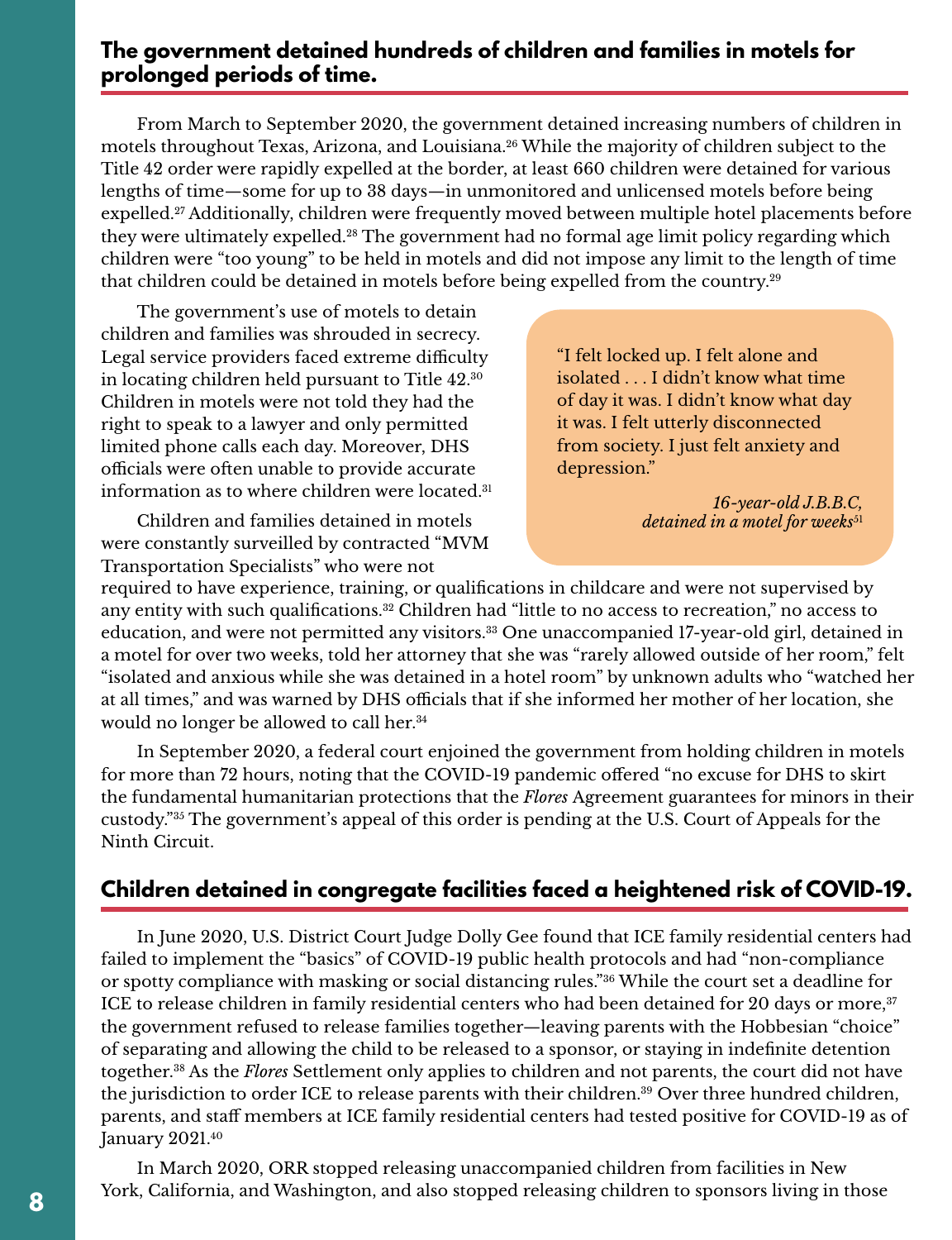<span id="page-8-0"></span>states.<sup>41</sup> Across the country, numerous children's releases were delayed by sponsors experiencing COVID-19-related barriers to obtaining fingerprints or a home study[.42](#page-35-0) After *Flores* counsel filed emergency motions to expedite the release of children, Judge Gee ordered the release of detained unaccompanied minors to suitable family members and sponsors without unnecessary delay and the provisional release of children without fingerprinting in certain circumstances.<sup>43</sup>

ORR initially issued only very limited guidance to its staff and care providers regarding COVID-19 protocols. Lawyers representing individual children in ORR custody reported an alarming lack of transparency, clarity, or consistency around these policies and persistent challenges in finding out basic information about their client's health, detention conditions, and barriers to release[.44](#page-35-0)

In late November 2020, ORR issued more detailed field guidance. ORR states that it has taken a number of steps to safely house children during the pandemic, including quarantining newly arrived children and testing children for COVID-19 upon admission and prior to release from quarantine[.45](#page-35-0) Although these steps may mitigate the risk of children introducing COVID-19 into ORR facilities, children remain vulnerable to contracting COVID-19 from staff members or other visitors to congregate facilities.

ORR can place children in non-congregate foster homes, but this option has been severely underutilized throughout the pandemic. As of November 12, 2020, for example, ORR had filled just 8% of its transitional (temporary) foster care beds, with nearly 1,500 temporary foster care beds available[.46](#page-35-0) In November 2020, the government stated that COVID-19 protocols had reduced ORR's capacity from over 13,000 beds to approximately 7,800 beds.<sup>47</sup> Even after this reduction in capacity, ORR retained hundreds of available unused foster care beds.<sup>[48](#page-35-0)</sup> By strictly adhering to CDC-recommended COVID-19 protocols for congregate care, as well as fully utilizing non-congregate options, ORR has the ability to safely care for thousands more children than it currently has in its care.

As illustrated in the chart below, the number of children in ORR custody remains low compared to prior years. The current census is similar to ORR's population in February 2020, when about 3,600 minors were in custody, and dramatically lower than ORR's census in 2018 and 2019[.49](#page-35-0) In March 2019, for example, ORR had nearly 12,000 children in custody.<sup>50</sup>



Type of Placement of Unaccompanied Children in ORR Custody (2018-2021)

Data source: *Flores* Reports<sup>[52](#page-35-0)</sup>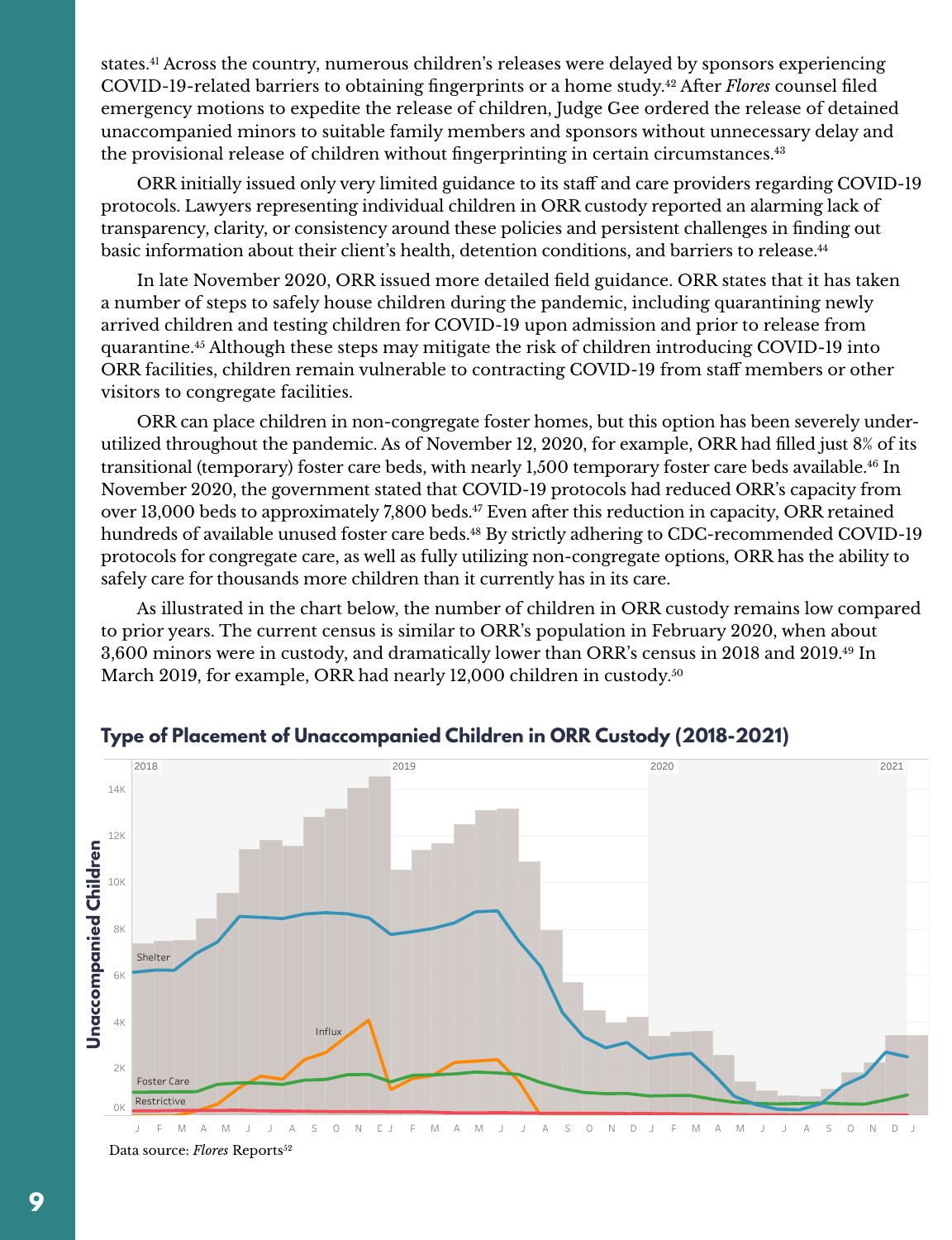### <span id="page-9-0"></span>**Throughout 2020, the number of children detained in ORR custody fluctuated dramatically.**

The Title 42 order severely decreased the number of unaccompanied children referred to ORR from the southern and northern borders. While ORR took custody of 1,852 unaccompanied children in March, that number decreased to 39 children in May.<sup>53</sup> After a federal court enjoined the government from placing children in motels for more than 72 hours in September,<sup>54</sup> the number of ORR referrals started to increase.<sup>[55](#page-35-0)</sup>

As of January 13, 2021, ORR had 3,452 children in custody, representing only 47% of its stated COVID-adjusted capacity.[56](#page-35-0) The number of referrals to ORR custody has fluctuated over the past several months, increasing in the period from November 14, 2020, to December 13, 2020, and decreasing in the period from December 14, 2020, to January 13, 2021.<sup>57</sup>



#### compared to CBP Encounters at the Southwest Border (2018-2020) **Unaccompanied Children in ORR Custody**

Data source: *Flores* Reports, CBP<sup>58</sup>

Note: Children who were encountered by CBP at the border, expelled under Title 42, and tried to enter the country again are counted multiple times in CBP's "Encounters" data.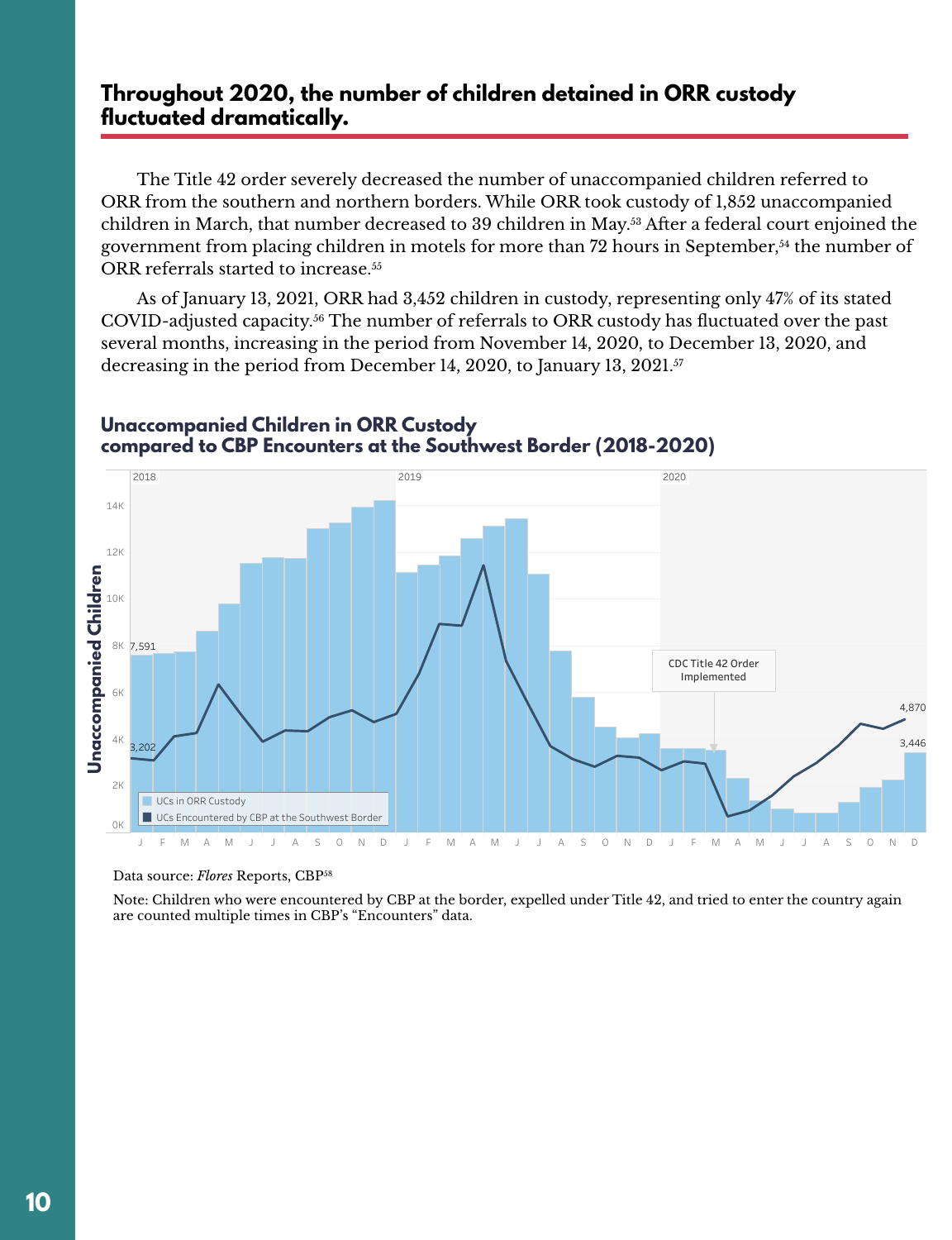# <span id="page-10-0"></span>**Immediate Priorities**

## **• End Title 42 expulsions of children and families.**

The CDC's Title 42 order manipulates the pandemic as a pretext for closing the United States to children and others seeking protection. Contrary to CDC's public assertions, the Title 42 order lacks a public health basis and is motivated by the Trump administration's anti-immigrant agenda rather than evidence-based science.<sup>[59](#page-36-0)</sup>

As of mid-September 2020, DHS had expelled approximately 8,800 unaccompanied children and 7,600 accompanied children and family members under the Title 42 CDC order. While most of these children were rapidly expelled at the border, at least 660 were detained for various lengths of time in unlicensed motels.<sup>60</sup> Rather than fulfilling its legal and ethical obligations to children seeking protection, the United States is summarily returning children to the same dangers from which they fled—directly threatening their safety and welfare.

HHS must rescind the Title 42 order and reinstate the lawful processing of children and families.

# **• End the "Migrant Protection Protocols."**

Since introducing the "Migrant Protection Protocols" in January 2019, the United States has forced nearly 70,000 asylum seekers and migrants—including at least 16,000 children and nearly 500 infants under the age of one—to return to Mexico to await their asylum hearing in immigration court.<sup>61</sup>

This policy has manufactured a massive humanitarian crisis at the southern border, as thousands of people have been forced to live in impromptu refugee camps or on the streets of Mexico, unprotected from the elements and without access to food, clean water, or medical care.<sup>[62](#page-36-0)</sup> As of December 2020, there were more than 1,314 publicly documented cases of rape, kidnapping, assault, and other crimes committed against individuals sent back under MPP.[63](#page-36-0) Accompanied children are not exempt from MPP, and many have been waiting with their families in Mexico for months until their court date. All hearings were suspended indefinitely in March due to COVID-19.

DHS must immediately rescind the Migrant Protection Protocols and reinstate the lawful processing of children and families.

## **• Rescind the DHS/HHS final rule seeking to replace the Flores Settlement Agreement.**

In August 2019, DHS and HHS released final regulations intended to replace the *Flores* Settlement Agreement ("Flores Settlement").<sup>[64](#page-36-0)</sup> These regulations were fundamentally inconsistent with the Settlement's terms and would have allowed, among other things, the indefinite detention of children in unlicensed facilities and the removal of key protections. Prior to the rule's finalization, tens of thousands of immigrant and child welfare advocates, nonprofit organizations, and concerned citizens submitted comments opposing the proposed regulations in the Federal Register.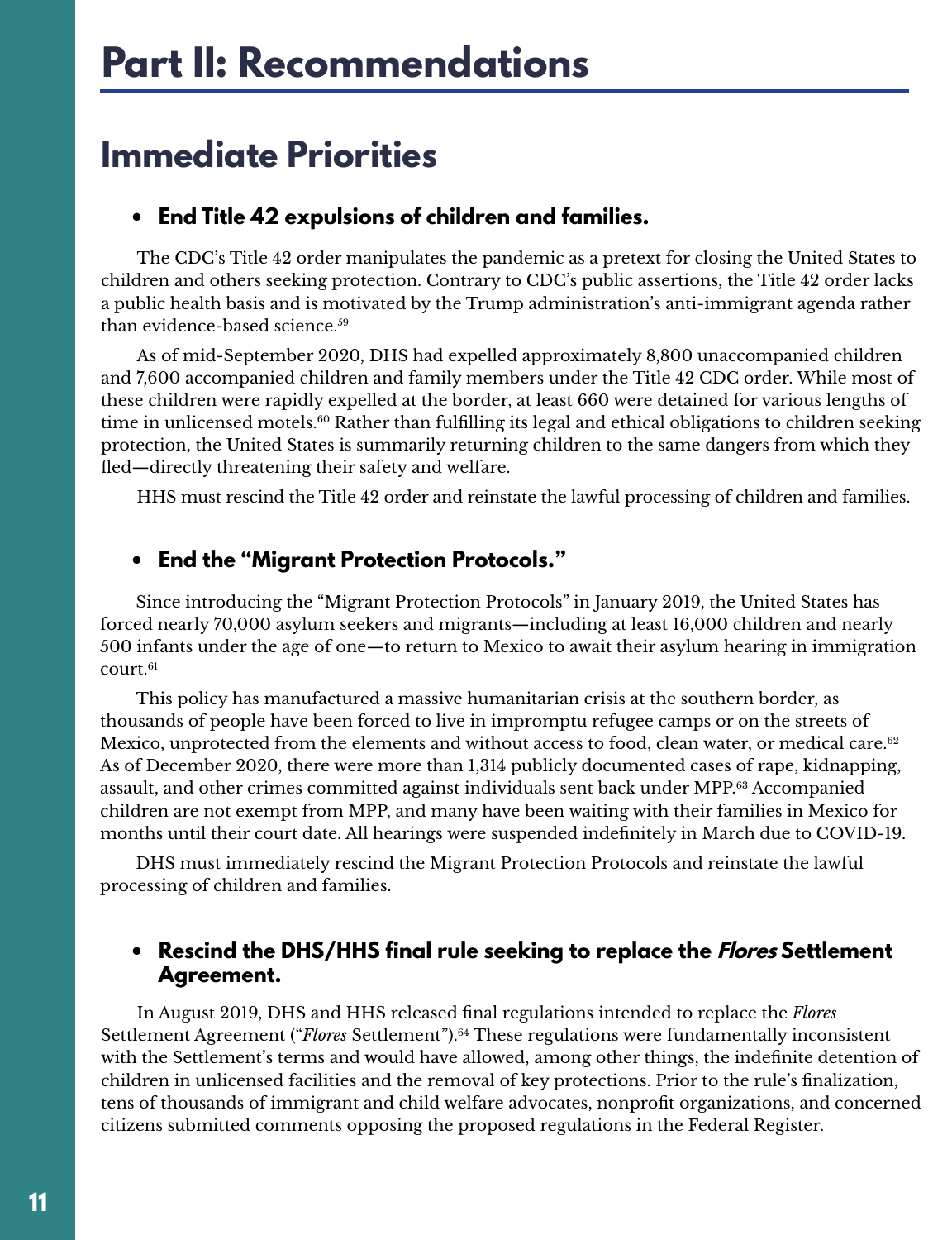<span id="page-11-0"></span>In September 2019, U.S. District Court Judge Dolly Gee upheld the *Flores* Settlement and blocked the government from implementing its regulations, finding them to be inconsistent with the Settlement and noting that "throughout several presidential administrations, the Agreement has been necessary, relevant, and critical to the public interest in maintaining standards for the detention and release of minors arriving at the United States' borders."[65](#page-36-0)

In December 2020, the U.S. Court of Appeals for the Ninth Circuit largely affirmed Judge Gee's ruling, finding key elements of the government's regulations to be inconsistent with the Settlement and finding that the lower court's refusal to terminate the agreement was not an abuse of discretion.<sup>[66](#page-36-0)</sup>

HHS and DHS should rescind the enjoined August 2019 final rule and issue a new set of regulations that uphold and strengthen the protections required in the *Flores* Settlement.

#### **• Codify protections for children in federal immigration custody that align with child welfare protections.**

While the COVID-19 pandemic presents HHS and DHS with additional operational challenges, it also serves to highlight problems that were always present in the federal government's treatment of immigrant children and families. Federal law currently includes a patchwork of protections for immigrant children in federal custody. Now is the time to codify a comprehensive framework of legal protections for these children.

The next section outlines detailed recommendations for HHS and DHS regarding the length of time children spend in custody, where children should be placed, what due process protections should be afforded to children, what services children should receive, and the oversight necessary to ensure that children's rights are protected.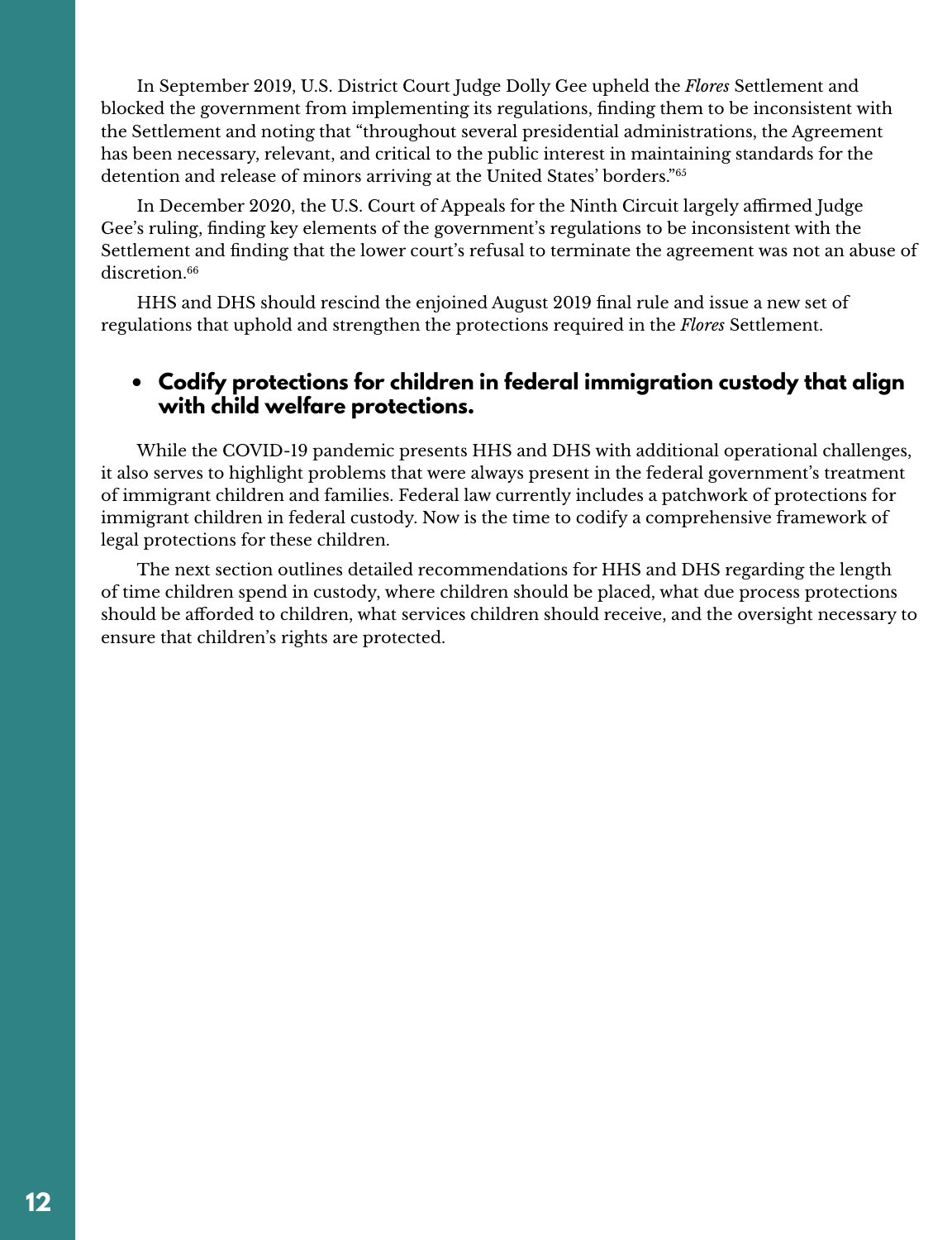# <span id="page-12-0"></span>**1. Release & Reunification**

## **Children must be released from ORR custody as quickly as can be safely accomplished.**

ORR is tasked with safely and expeditiously releasing unaccompanied children from federal custody. It is required to make "prompt and continuous efforts" toward family reunification and release children "without unnecessary delay" to their sponsors.<sup>67</sup> ORR facilities have reported that children with longer lengths of detention "experienced more stress, anxiety, and depression."[68](#page-36-0) While prolonged detention is associated with increasing harm, even children detained for less than two weeks can experience lasting distress that negatively impacts their mental, physical, and emotional health and development.[69](#page-36-0)

Over the past year, there has been significant variation in children's average length of detention in ORR custody. Throughout 2020, the average length of detention for all children discharged from ORR custody fluctuated from 51 to over 200 days.<sup>70</sup> The average length of detention for children not discharged from ORR custody, including children in long-term foster care placements, was much higher—ranging from 118 to 348 days.<sup>71</sup>

In prior years, inappropriate agency policies have bottlenecked the ORR system and delayed children's release from custody. For example, in 2018, ORR's expanded fingerprinting policy—which was later rescinded after ORR admitted it did not improve child safety—significantly delayed the release of children and led to ORR detaining tens of thousands of children in influx facilities.<sup>[72](#page-36-0)</sup>

While the COVID-19 pandemic undoubtedly presents ORR with complex logistics, ORR must ensure that its policies do not unnecessary delay children's release from custody. As congregate care facilities pose a heightened risk of COVID-19 transmission, it is essential that children are released from ORR custody as expeditiously as possible.

- Increase case management and federal field specialist support to ensure sponsors are identified swiftly and children are released as quickly as possible.
- Minimize transfers between facilities, unless a transfer promotes the child's best interests.
- Eliminate burdensome sponsorship application requirements that do not have a substantial and direct impact on child safety.
- Require the identification and adoption of best practices to expedite children's reunification with sponsors and set a standard for releasing children from ORR custody in thirty days or less.
- Develop a mechanism through which ORR can track case reunification progress and timelines across the entire population of children in custody, such that common sources of delay within the facility network can be easily identified and promptly addressed.
- Require facilities whose average length of custody exceeds the average to undergo a review and implement corrective actions.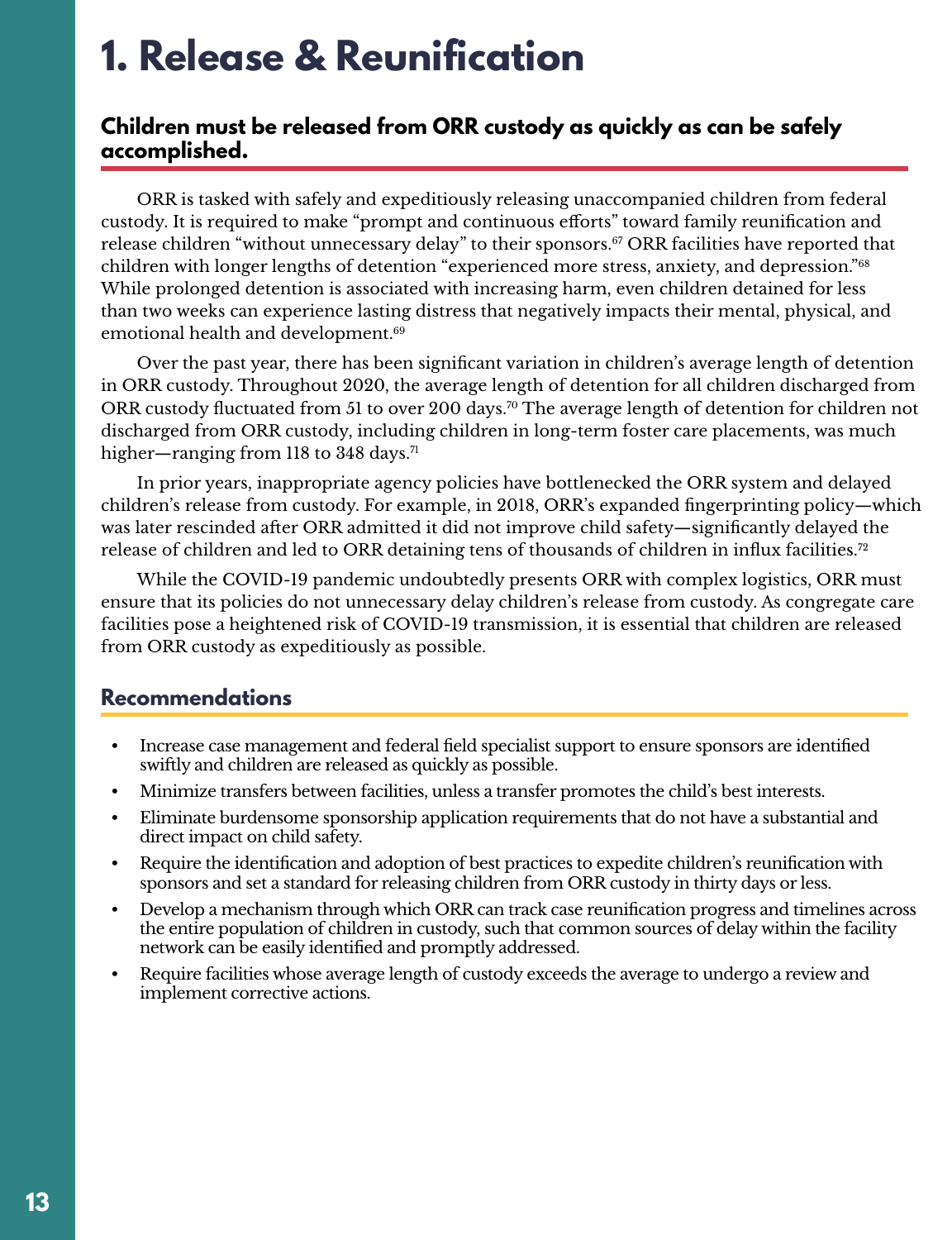# <span id="page-13-0"></span>**2. Influx Facilities**

## **Children must be placed in state-licensed facilities and influx facilities must only be utilized when there is an unforeseen influx and with strict limitations and oversight in place.**

With limited exceptions, the *Flores* Settlement requires that DHS and HHS place children in non-secure facilities that are "licensed by an appropriate State agency to provide residential, group, or foster care services for dependent children."[73](#page-36-0) The Settlement requires children to be held in state-licensed facilities for a reason – namely that the federal government has no experience licensing and monitoring child welfare programs and does not have any child welfare standards. Licensed facilities must comply with all applicable state child welfare laws and regulations, which are designed to ensure that facilities housing children meet minimum health and safety requirements.

Between February 2018 and July 2019, ORR operated three unlicensed influx facilities: Homestead, Tornillo, and Carrizo Springs.<sup>74</sup> Tens of thousands of children passed through these facilities, none of which held a state child welfare license or were subjected to state child welfare inspections.[75](#page-37-0) The lack of any external oversight or regulation for influx facilities left the health, safety, and welfare of these children to the unfettered power of an administration that was explicitly hostile to immigrant children.

Children in these influx facilities were detained in a restrictive environment—children were subjected to 24-hour surveillance, required to follow a regimented schedule, slept in rows of hundreds of bunk beds, and often threatened by staff with "reports" that would extend their time in custody if they did not follow the rules[.76](#page-37-0) During interviews with attorneys, children shared feeling anxious, depressed, and fearful during their time at influx facilities. $\pi$ 

Additionally, influx facilities are substantially more costly than licensed facilities and have been historically mismanaged by ORR. In a December 2020 report, the HHS Office of Inspector General ("OIG") found that ORR did not follow federal regulations in awarding a no-bid influx contract for Homestead to Comprehensive Health Services, a private, for-profit company[.78](#page-37-0) The OIG report also found that ORR did not effectively manage the Homestead contract—resulting in ORR paying approximately \$67 million to operate the facility for three months after the last child had left and overpaying an additional \$2.6 million throughout the contract[.79](#page-37-0)

- Ensure children are safely and expeditiously released (see p. 13), such that influx facilities are only used in extreme and unforeseen circumstances.
- Require that influx facilities are in compliance with the standards set forth in Exhibit 1 of the *Flores* Settlement Agreement upon the first day of operation.
- Require that influx facilities are in compliance with state licensing requirements within 90 days of operation.
- Ensure influx facilities are only located in areas close to immigration courts and where legal service providers are already available to represent immigrant children.
	- » Ensure children have access to confidential communication and visitation with legal service providers.
- Ensure that each staff member of an influx facility who will have contact with children has been subjected to a Federal Bureau of Investigations background check, and in the states that allow them, a child abuse and neglect check before they are permitted to interact with children.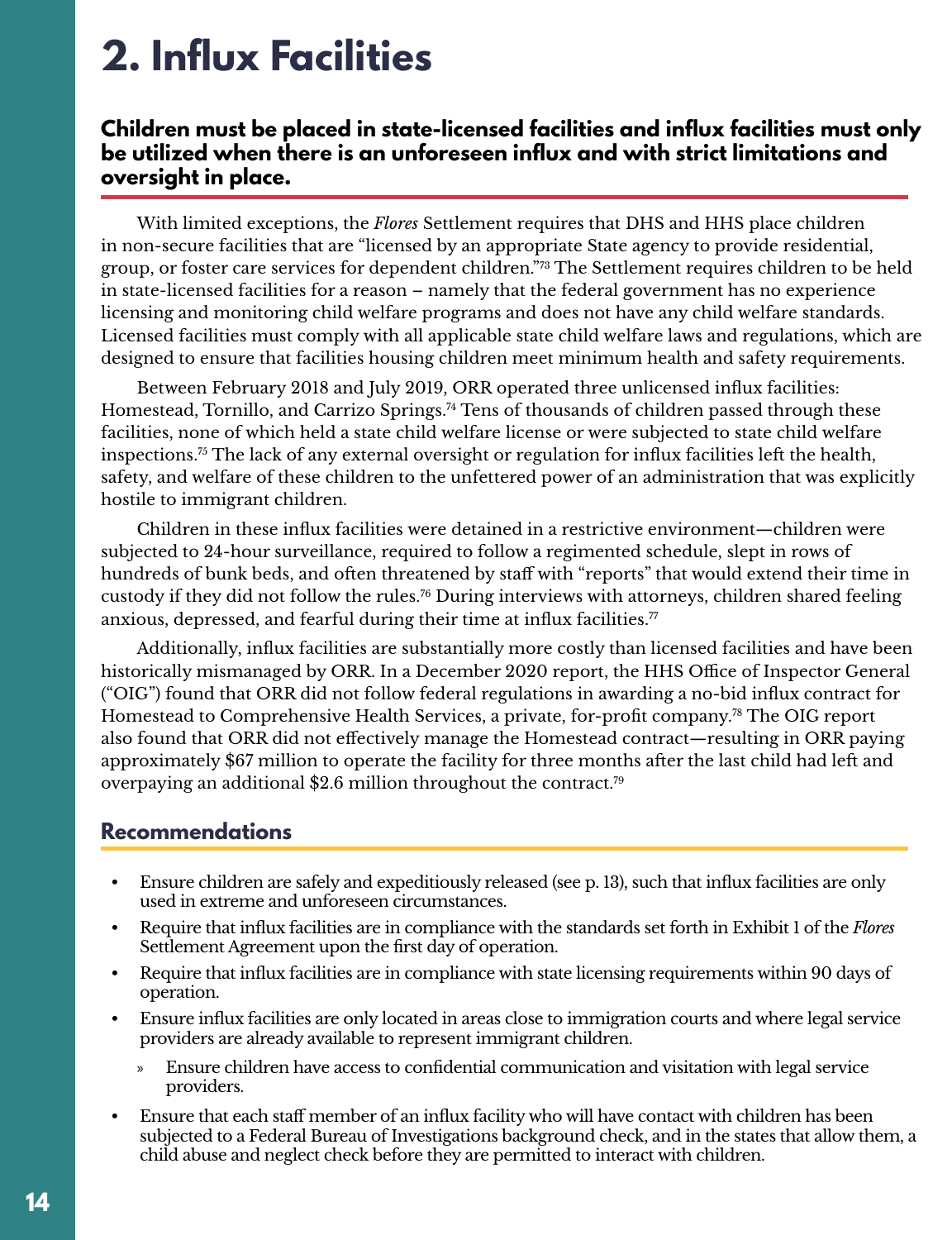- Restrict the use of influx facility placements to children already in ORR custody who are over the age of 16, have an identified Category 1 or 2 sponsor, and do not have any temporary or permanent medical or mental health concerns.
- Prohibit the detention of any child in an influx facility for longer than 30 days before the child is released to a sponsor or transferred to a licensed facility.
- Conduct a minimum of one, in-person, comprehensive ORR monitoring visit each month that the influx facility is in operation.
	- » Require the HHS OIG to conduct an unannounced visit within the first 90 days of operation.
- Develop a strategic plan for expanding licensed bed capacity in the event an influx facility is open for more than 90 days.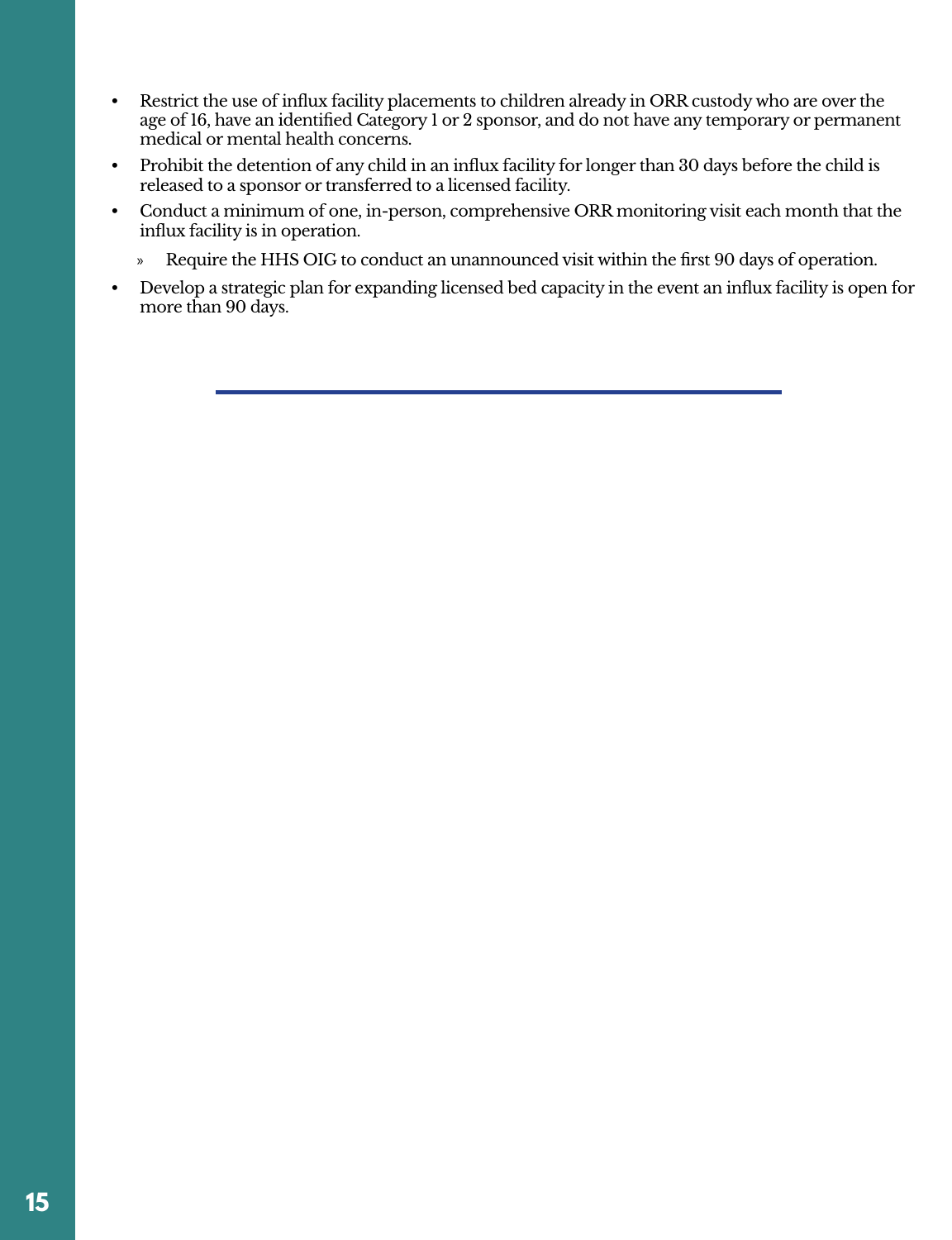# <span id="page-15-0"></span>**3. Community-Based Placements**

# **Children must be placed in the most home-like setting possible.**

ORR's network of over 170 state-licensed care providers stretches across the United States.<sup>80</sup> Within that network, there are a significant number of large congregate care facilities. Between January 2018 and September 2019, 33 ORR-contracted facilities regularly held more than 100 children at a time.<sup>81</sup> Although the number of children in ORR custody steeply declined throughout 2020 due to the Title 42 order closing the border, ORR has maintained contracts with large congregate care facilities. For example, over the past year and half, HHS paid more than \$87 million to Sunny Glen Children's Home in Texas to build and operate a 500-bed shelter.<sup>82</sup>

Research has demonstrated that congregate care and institutionalized care settings have profound short- and long-term harm on children's growth and development, including impaired physical, social, and cognitive development.<sup>83</sup> Recognizing the harms of institutional placements, many state child welfare agencies have moved away from placing children in congregate settings.<sup>[84](#page-37-0)</sup> Congress has also recognized the importance of family-based care for the long-term health and well-being of children. In 2018, the Family First Prevention Services Act instituted funding incentives for states to further reduce the use of congregate care facilities and increase the use of licensed family foster homes.<sup>[85](#page-37-0)</sup>

While the ORR network does include some community-based placements, such as Transitional Foster Care ("TFC"), Long Term Foster Care ("LTFC"), and Unaccompanied Refugee Minor ("URM") placements, there are generally far more eligible children than placements available. Even when there are community-based placements available, they are often left vacant because ORR allows placements to reject children based on their prior history. For children that do not have any viable sponsors, known as Category Four children, LTFC placements are critical. Without the option of an LTFC placement, these children will remain in ORR congregate care facilities indefinitely.



- Prioritize funding foster care placements<sup>86</sup> and expand the number of available foster care beds within the ORR network.
	- » Broaden the criteria for TFC, LTFC, and URM programs, such that more children are eligible for placement in community-based care.
- Cease granting contracts to large-scale facilities and immediately begin phasing out the use of large congregate care facilities.
- Incentivize contracts with small shelter facilities (under 25 beds).
- Require foster care providers to accept children, regardless of their prior histories (including complex mental health history and prior placement in restrictive facilities, etc.).
	- » Ensure that this requirement is reflected in the provider's contractual obligations.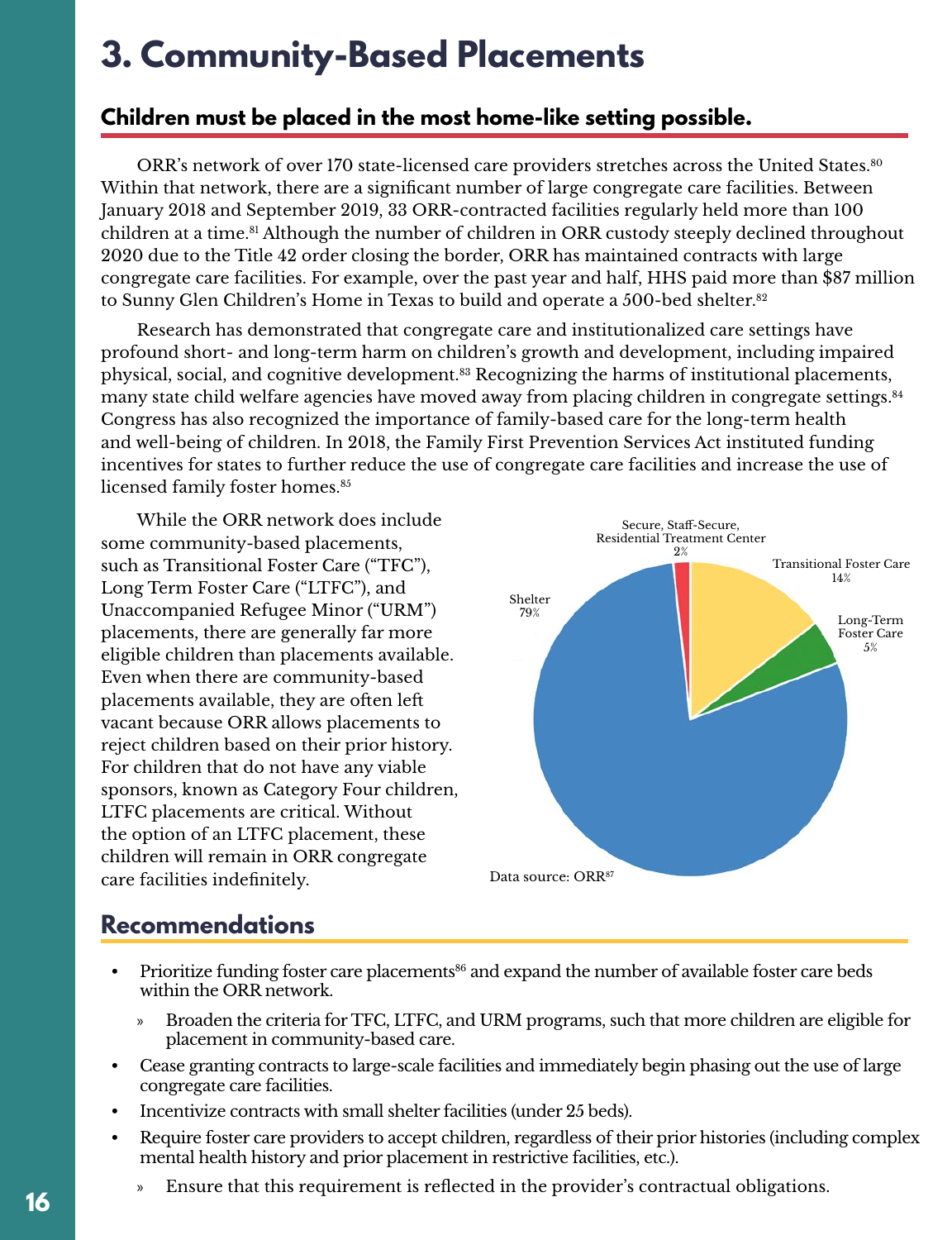# <span id="page-16-0"></span>**4. Sponsor Vetting & Due Process Protections**

#### **Children and sponsors must be provided with due process protections in the sponsor vetting process.**

ORR is required to release children "without unnecessary delay" to a sponsor, which may be a parent, relative, designate of the parent, or responsible adult, as deemed appropriate.<sup>88</sup> As such, "ORR performs a role similar to state child welfare systems in that it aims to move children safely and promptly from government custody, including congregate care settings, to stable placements with family members or other caregivers."<sup>[89](#page-37-0)</sup>

Federal and state law provides procedural protections to children in the state child welfare system and charges juvenile courts with oversight and monitoring of state child welfare agencies' actions.[90](#page-38-0) These protections include access to a qualified, neutral arbiter that makes decisions based on consistent judicial standards and timelines, formal hearings and notice of proceedings regarding placement, the right to appeal adverse decisions, and the assistance of a trained advocate (either a Guardian ad Litem or attorney). The involvement of juvenile courts and accompanying procedural protections are designed to ensure transparency, fairness, and to improve outcomes for vulnerable children.[91](#page-38-0)

In comparison, ORR maintains virtually unfettered discretion in determining whether to release a child to a sponsor.<sup>92</sup> Sponsors are required to submit a comprehensive "Family Reunification Application" to the child's case manager, who then makes a recommendation as to whether the sponsor should be approved or denied. ORR does not require case managers to make this recommendation within a certain timeframe nor does ORR require case managers to allow sponsors or children the opportunity to address concerns raised by the sponsor assessment process before the sponsor's application is denied. It is not uncommon for ORR to deny sponsor applications for reasons not reasonably related to the child's health and safety.[93](#page-38-0)

If ORR denies a sponsor's application, ORR policy does not require that sponsors other than parents or legal guardians (e.g., siblings, grandparents, etc.) be notified of the denial within any set time period. Only parents and guardians are allowed to "appeal" a denial, but there is no required timeline for appeals to be heard.<sup>94</sup> As a result, many children in ORR custody have no meaningful opportunity to challenge ORR's sponsor determinations, regardless of the length of time they have spent in custody.

- Require ORR facilities to make a decision on a sponsor's completed Family Reunification Application within one week of submission.
- Require ORR to afford sponsors the opportunity to address any concerns raised during the sponsor assessment process before his or her application is denied.
- Provide a right to counsel and due process protections to children and sponsors whose applications for sponsorship have been delayed or denied. At a minimum, these protections must include the following:
	- » Automatically provide a hearing before a neutral factfinder to children for whom ORR has failed to make a determination of sponsor fitness within 30 days of receiving a completed Family Reunification Application or determined that the child's sponsor is unfit to care for the child. Such hearing should conform the requirements of 5 U.S.C. §§ 554-57.
		- Require that ORR bear the burden of production and the burden of proof by clear and convincing evidence to prove that the child's proposed sponsor is unfit, and that continued ORR custody is the least restrictive setting that is in the best interests of the child.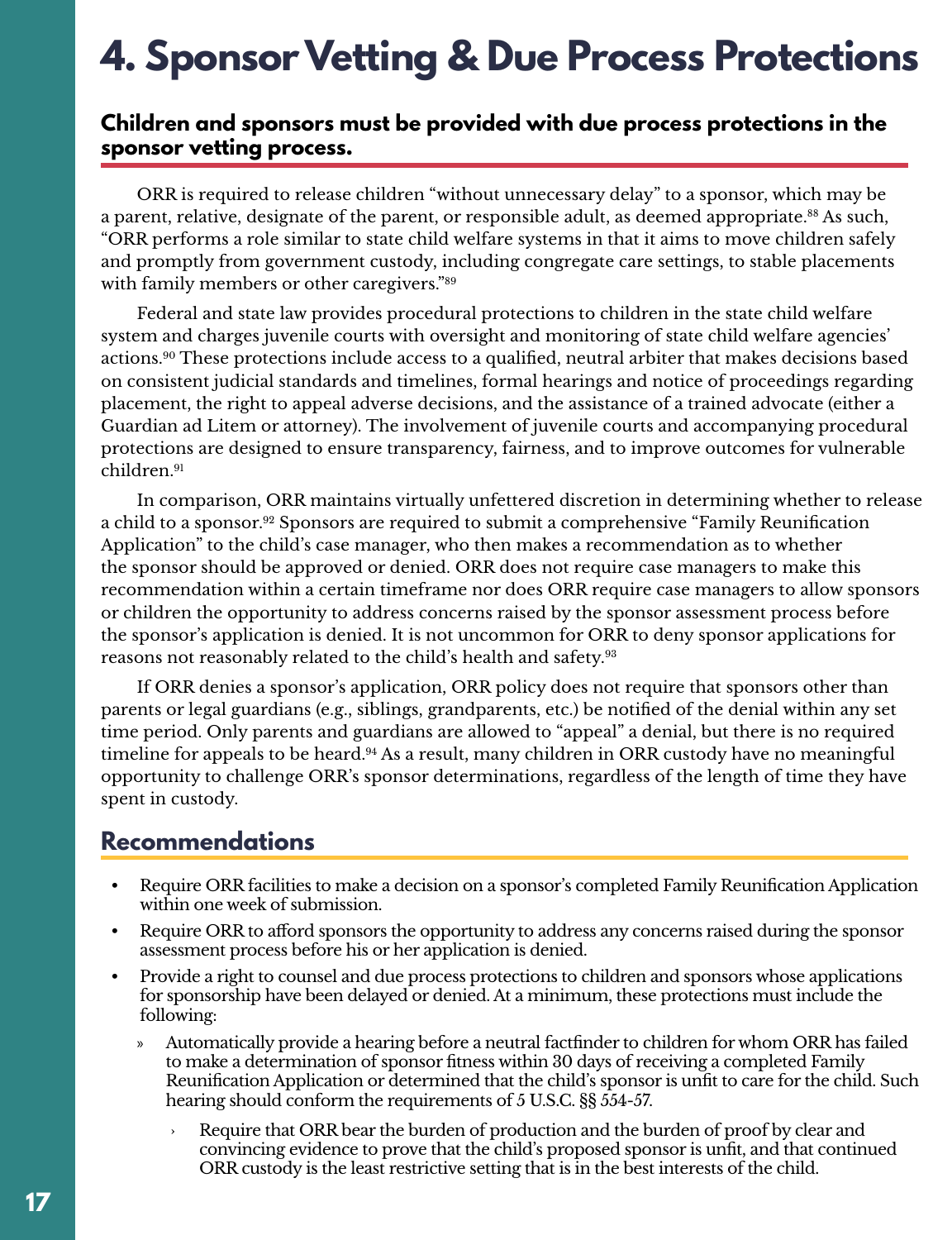- $\rightarrow$  Require ORR to disclose all evidence supporting the sponsorship delay or denial and the child's entire case file to the child, sponsor, child's legal counsel, and sponsor's legal counsel prior to the hearing.
- › Provide the child and sponsor with the opportunity to confront, inspect, and rebut the evidence alleged to justify the sponsorship delay or denial.
- » Require the neutral factfinder to issue a written decision either ordering release to the proposed sponsor or denying release of the child to the proposed sponsor. This decision must be binding upon ORR, set forth detailed, specific, and individualized reasoning for the decision, be provided in a language the child understands, and be reviewable in federal court.
- » Require hearing proceedings and documentation to be kept separate from the child's ORR casefile and not shared outside of ORR except if requested by a child, sponsor, or legal counsel with the child or sponsor's consent.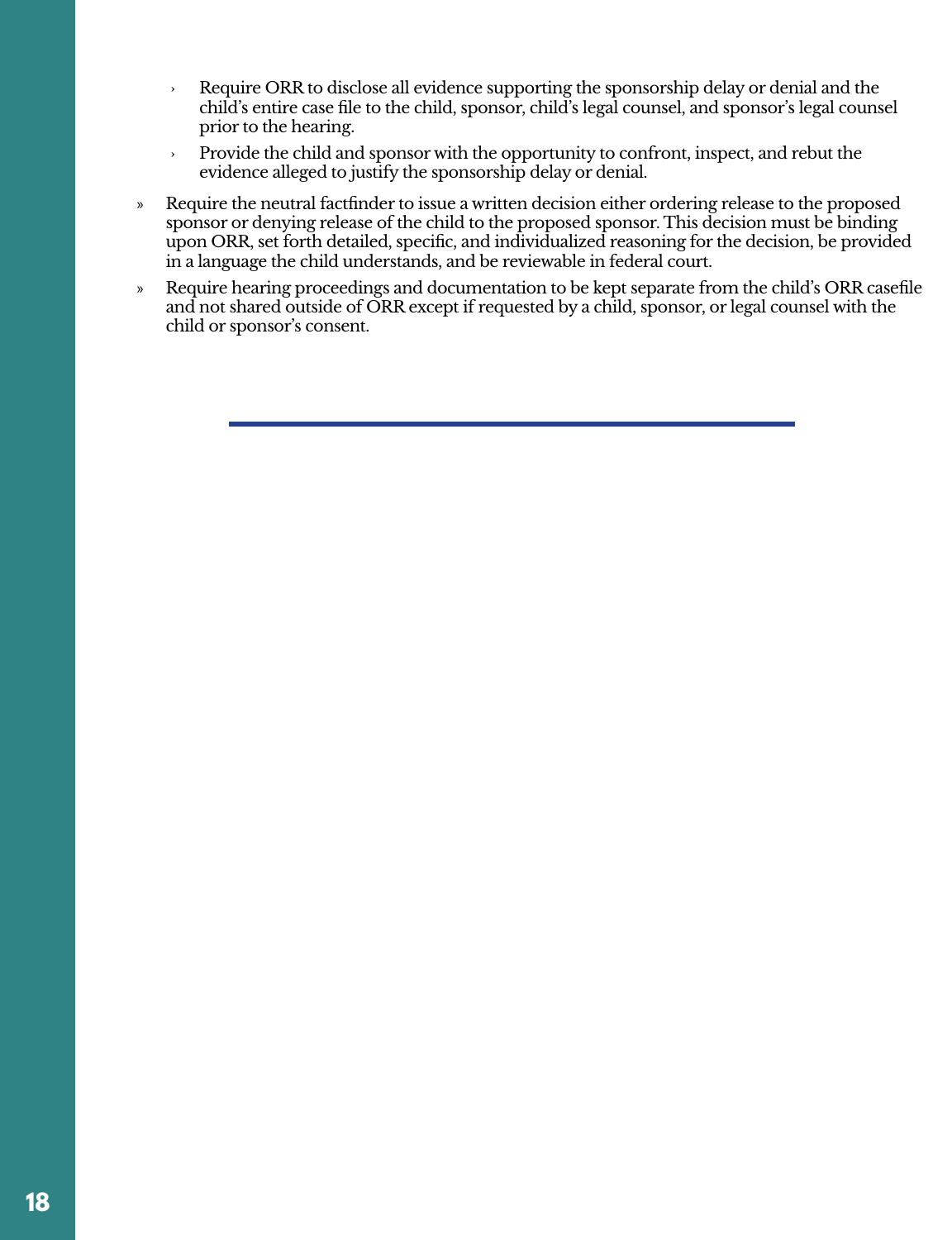# <span id="page-18-0"></span>**5. Restrictive Placement & Due Process Protections**

## **Children must not be transferred to restrictive facilities without legal justification and meaningful due process.**

While the majority of children in ORR custody live in shelters licensed by the state to care for dependent children, some children in ORR custody are transferred—or "stepped-up"—to more restrictive placements, such as secure facilities, staff-secure facilities, therapeutic group homes, residential treatment centers, and "Out-of-Network" facilities.<sup>95</sup> Children detained in more restrictive facilities may experience 24-hour surveillance, physical restraint, limited time outdoors, and prolonged time in locked cells.[96](#page-38-0)

Federal law requires that children in ORR custody "shall be promptly placed in the least restrictive setting that is in the best interest of the child" and "shall not be placed in a secure facility absent a determination that the child poses a danger to self or others or has been charged with having committed a criminal offense."<sup>[97](#page-38-0)</sup> While some children are stepped-up due to formal charges that have been filed against them in the juvenile justice system, others are stepped-up due to allegations by staff or clinicians that are arbitrary and unfounded. While the majority of state juvenile justice systems provide children with the right to counsel and a hearing before they are placed in a secure detention facility, ORR does not provide these basic due process protections[.98](#page-38-0)

Children who are stepped-up to restrictive placements remain in ORR custody much longer on average than children in shelter settings and are less likely to be reunified with a proposed sponsor.<sup>[99](#page-38-0)</sup> A longstanding body of research has established that detaining children in restrictive environments interferes with healthy development, exposes youth to abuse, undermines educational attainment, puts children at greater risk of self-harm and depression, and exacerbates pre-existing trauma.[100](#page-38-0) Despite these profound consequences, ORR's current process allows for little to no oversight of decisions related to restrictive placement.

- Limit the use of restrictive facilities to narrow and enforceable criteria.
	- » Prohibit the placement of children in **secure** facilities unless the child has been adjudicated delinquent, there is clear and convincing evidence that the child's juvenile adjudication is probative of serious danger to others, and the child cannot be cared for in a less restrictive setting even with additional accommodations.
	- » Prohibit the placement of children in **staff-secure** facilities unless there is clear and convincing evidence that the child is a danger to self or others, and the child cannot be cared for in a less restrictive setting even with additional accommodations.
	- » Prohibit the placement of children in secure or staff-secure facilities based only on a risk of selfharm or behavior related to their trauma or mental health condition, which could be addressed in less restrictive settings with additional accommodations.
	- » Prohibit the placement of children in residential treatment centers, therapeutic placements, and "Out-of-Network" placements unless:
		- › The child has received a detailed evaluation by a licensed psychologist or psychiatrist trained in the care of children, and
		- $\rightarrow$  The licensed psychologist or psychiatrist has determined the child poses a substantial risk of harm to self or others; and that such placement is in the best interests of the child; and that a less restrictive placement, even with additional services or resources provided, cannot meet the child's needs.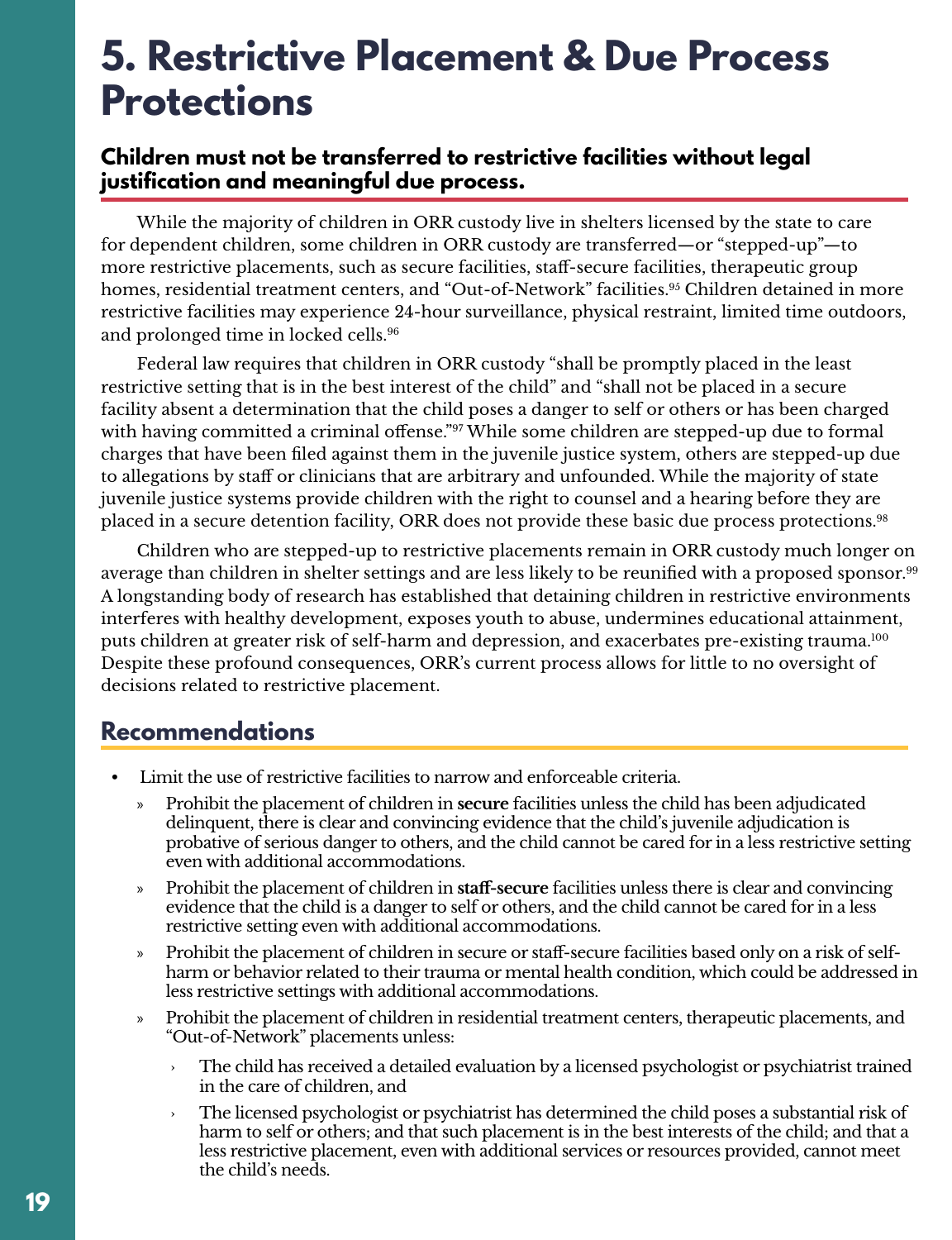- Provide due process protections to children before they are stepped-up to a restrictive placement. At a minimum, these protections must include the following:
	- Require children receive a written detailed explanation of the reasons for the step-up and their right to a pre-transfer hearing and legal representation.
	- » Automatically provide children with a pre-transfer hearing before a neutral factfinder to contest step-up decisions, conforming to the requirements of 5 U.S.C. §§ 554-57.
		- $\rightarrow$  Require that ORR bear the burden of production and the burden of proof by clear and convincing evidence to prove that the child is a present danger to himself or herself or others, that a restrictive placement is consistent with the child's best interests, and the child's current, or other, non-restrictive placement cannot and will not provide services or resources that will allow the child to remain in a less restrictive placement.
		- $\rightarrow$  Require ORR to disclose all evidence supporting restrictive placement and the child's entire case file to the child and child's legal counsel prior to the hearing.
		- $\rightarrow$  Provide the child with the opportunity to confront, inspect, and rebut the evidence alleged to justify restrictive placement.
	- » Require the neutral factfinder to issue a written decision either approving or rejecting the child's transfer to a restrictive placement. Such decision must be binding upon ORR, set forth detailed, specific, and individualized reasoning for the decision, be provided in a language the child understands, and be reviewable in federal court.
		- $\rightarrow$  Require pre-transfer hearing proceedings and documentation to be kept separate from the child's ORR casefile and not shared outside of ORR except if requested by a child, their sponsor, or the child's counsel with the child or sponsor's consent.
- Provide due process protections to children after they are stepped-up to a restrictive placement. At a minimum, these protections must include the following:
	- » Automatically provide children with a periodic hearing before a neutral factfinder to review the placement of the child in a restrictive placement every 30 days, conforming to the requirements of 5 U.S.C. §§ 554-57.
		- › Require ORR to bear the burden of production and the burden of proof by clear and convincing evidence to prove that the child is a present danger to himself or herself or others, that a restrictive placement is consistent with the child's best interests, and the child's current, or other, non-restrictive placement cannot and will not provide services or resources that will allow the child to remain in a less restrictive placement.
		- $\rightarrow$  Require ORR to disclose all evidence supporting restrictive placement and the child's entire case file to the child and child's legal counsel prior to the hearing.
		- $\rightarrow$  Provide the child with the opportunity to confront, inspect, and rebut the evidence alleged to justify restrictive placement.
		- Require hearings conducted for children's placement in residential treatment centers, therapeutic placements, or "Out-of-Network" placements to include a detailed and specific review prepared by a qualified, licensed psychologist or psychiatrist of the mental health needs of the child.
	- » Require the neutral factfinder to issue a written decision either approving or rejecting the child's step-down to a less restrictive placement. Such decision must be binding upon ORR, set forth detailed, specific, and individualized reasoning for the decision, provided in a language the child understands, and reviewable in federal court.
		- Require periodic hearing proceedings and documentation to be kept separate from the child's ORR casefile and not shared outside of ORR except if requested by a child, their sponsor, or the child's counsel with the child or sponsor's consent.
- Increase oversight over and transparency regarding the use of "Out-of-Network" facilities and ensure that children placed in "Out-of-Network" facilities have access to legal representation and receive the services to which they are legally entitled.
- Review ORR's policies and practices regarding the use of force, such as those concerning physical restraint, seclusion, and pepper spray. Modify policies as needed such that they are consistent with best practices in the field of trauma-informed care.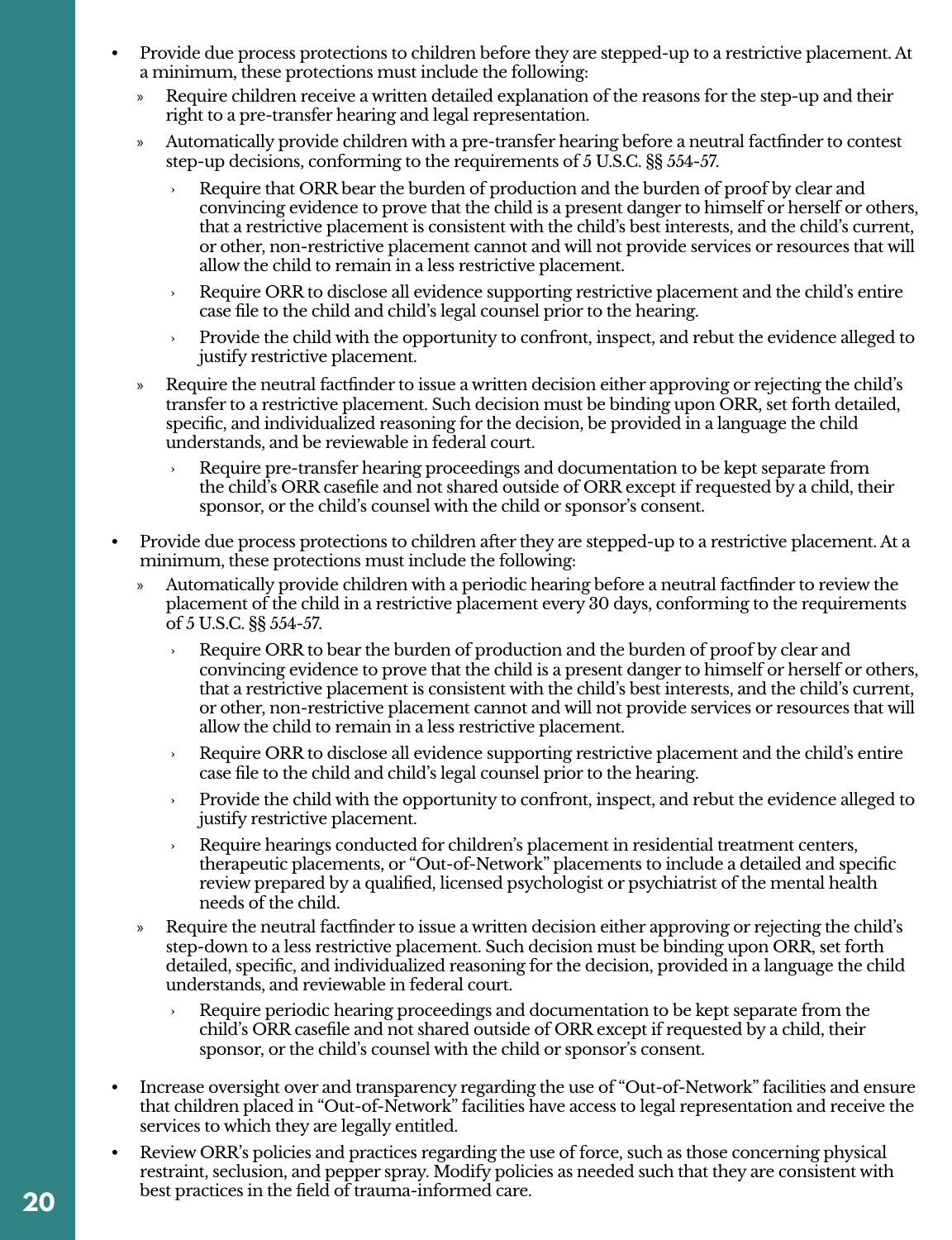# <span id="page-20-0"></span>**6. Children with Disabilities**

### **Children with disabilities must receive services and accommodations in integrated settings and not be stepped up to more restrictive facilities or detained for prolonged periods of time due to their disability.**

The government has a legal obligation to place all children in federal immigration custody "in the least restrictive setting" appropriate for the child's needs.[101](#page-38-0) This requirement is especially important for children with disabilities, who may require certain services and accommodations due to their disability and must receive such services and accommodations in the most integrated and least restrictive setting possible. That said, it is critical that the provision of such services in no way delays a child's release, as has historically been the case.

Children with disabilities in ORR custody are at particular risk of being pushed out of shelter settings, segregated in inappropriately restrictive facilities, and detained for prolonged periods of time.[102](#page-39-0) ORR has limited services and accommodations available to children in shelter settings, which leads to children being transferred to more restrictive placements in order to receive certain kinds of services.<sup>[103](#page-39-0)</sup> Additionally, children in ORR custody are sometimes transferred to secure and staff-secure facilities because of behavior that is a direct manifestation of their disabilities.[104](#page-39-0) Children in restrictive settings, and especially children in residential treatment centers and other mental health placements, are detained longer than other children in ORR custody.[105](#page-39-0)

Children are sometimes denied release from ORR custody or denied placement in Long-Term Foster Care simply because they are not deemed sufficiently "mentally stable" for release.<sup>106</sup> This is profoundly counterproductive, as longer stays in detention, particularly in restrictive settings, are associated with deteriorating mental health.<sup>107</sup> ORR has also rejected otherwise qualified sponsors based on the sponsor's perceived lack of understanding of the child's mental health needs, without first making reasonable efforts to educate the sponsor about the child's mental health needs and assist the sponsor in setting up mental health services. These barriers to release disproportionately harm children with disabilities and prolong their time in government custody.

- Provide an individualized Section 504 assessment and service plan to children with identified disabilities.
	- » Require that Section 504 assessments are comprehensive, targeted to the individual child, performed in the child's native language, and conducted with the input of the child's parent, guardian, or sponsor, if possible.
	- » Require that Section 504 service plans are evidence-based, individualized to each child's needs, and include a plan for prompt release.
	- » Ensure that the development and/or implementation of these plans are never used to keep a child, who is otherwise ready to be released, in custody.
- Provide timely access for children with disabilities to trauma-informed services tailored to their needs.
- Contract with a range of placements to ensure that children with disabilities have access to services in integrated settings, and that children with disabilities are not stepped up to restrictive placements due to their disability.
	- » Require that a significant proportion of shelter and foster care placements in the ORR network maintain the appropriate state licensing and documented capability to house children with disabilities.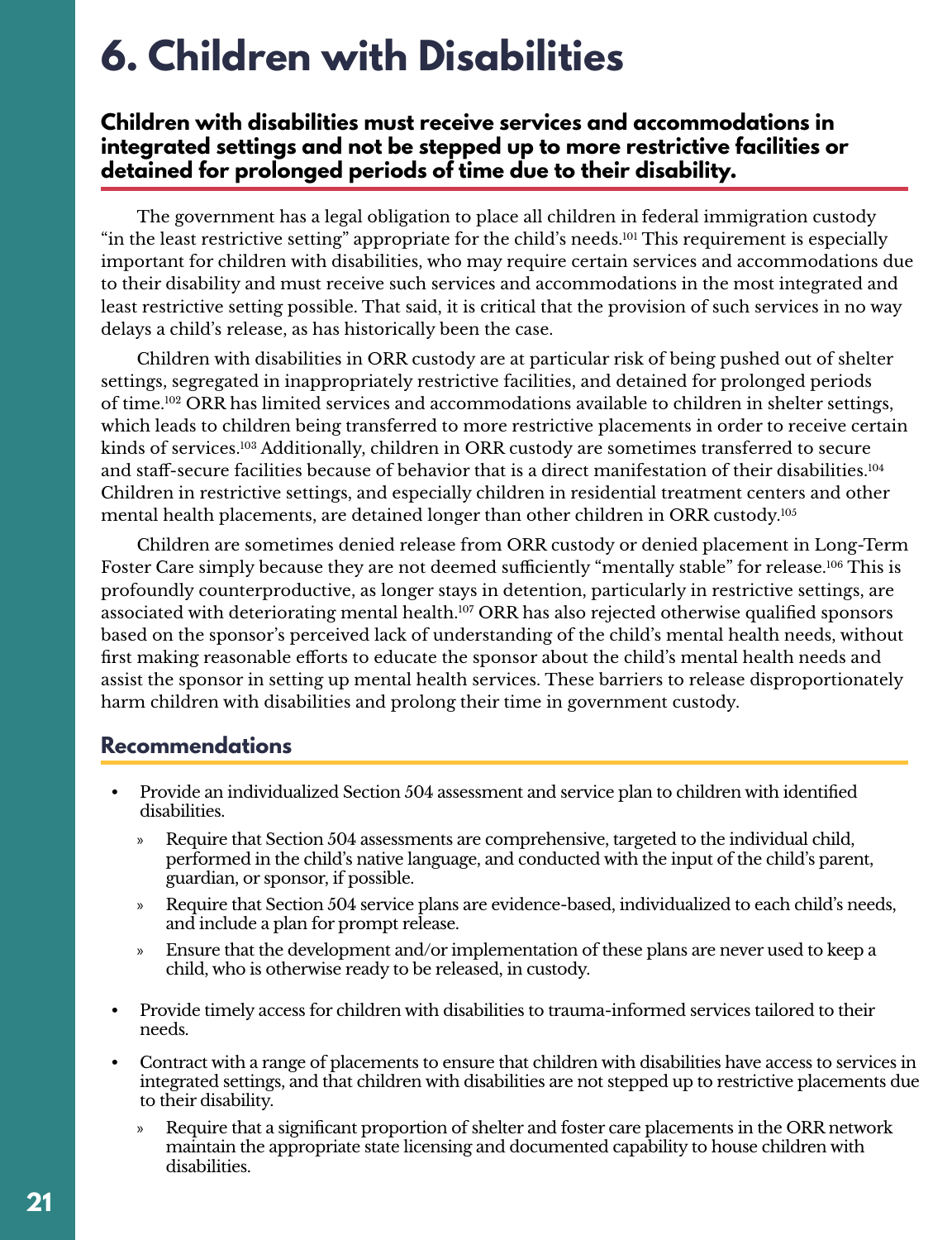- » Prohibit ORR-contracted facilities from refusing placement of a child based on a disability and/ or mental or behavioral health-related need absent individualized documentation that state licensing requirements bar acceptance of a specific child and a request for a variance from such requirement has been denied or is unavailable under state law.
- » Require that before placing a child with a Section 504 service plan in a restrictive placement, ORR must explicitly determine that the child's needs cannot be met in a more integrated setting with additional services/accommodations.
- » Require an independent third-party mental health professional to review each decision to step up, or not step down, a child with a Section 504 service plan to determine whether the child could avoid step up or could be stepped down with additional accommodations or services.
- Provide additional due process before placing children with disabilities in more restrictive placements. At a minimum, these protections should include the following:
	- » Prohibit the placement of children with a Section 504 service plan in a facility that cannot provide access to the services and supports identified in their service plan.
	- » Require an independent, third-party mental health professional to review and evaluate each decision to step-up a child with a Section 504 service plan, making such an evaluation available to the child, child's counsel, and ORR before the pre-transfer hearing.
	- » Require ORR to make a written determination, supported by documentation of evidence-based services and supports that have already been provided, that the child's needs cannot be met in a more integrated setting.
	- » Require an independent, third-party mental health professional to review and evaluate each decision not to step-down a child with a Section 504 service plan, making such an evaluation available to the child, child's counsel, and ORR before the periodic hearing.
- Ensure that mental and/or behavioral health needs do not prolong a child's detention.
	- » Require that home studies are scheduled and completed promptly, such that they do not delay release. This may require alternate methods of conducting home studies, including by video.
	- » Require an independent, third-party mental health professional review any decision to not release a child to a sponsor based upon the child's behavior, mental health, or concerns regarding the sponsor's ability to meet the child's mental and/or behavioral health needs.
	- » Require ORR facilities to consider the serious harms of continued detention in any decision that prolongs the child's length of time in custody.
	- » Support and assist sponsors in accessing and coordinating post-release community-based services and supports (the lack of such supports may not form the basis of a sponsor's denial).
	- » Require ORR facilities to make every effort to place a child with a Section 504 service plan in a foster care or URM placement if all sponsors are denied, or no sponsor is identified.
- Develop and deliver a mandatory, periodic trauma-informed disability-related training to all case managers, front-line care provider staff, and Federal Field Specialists.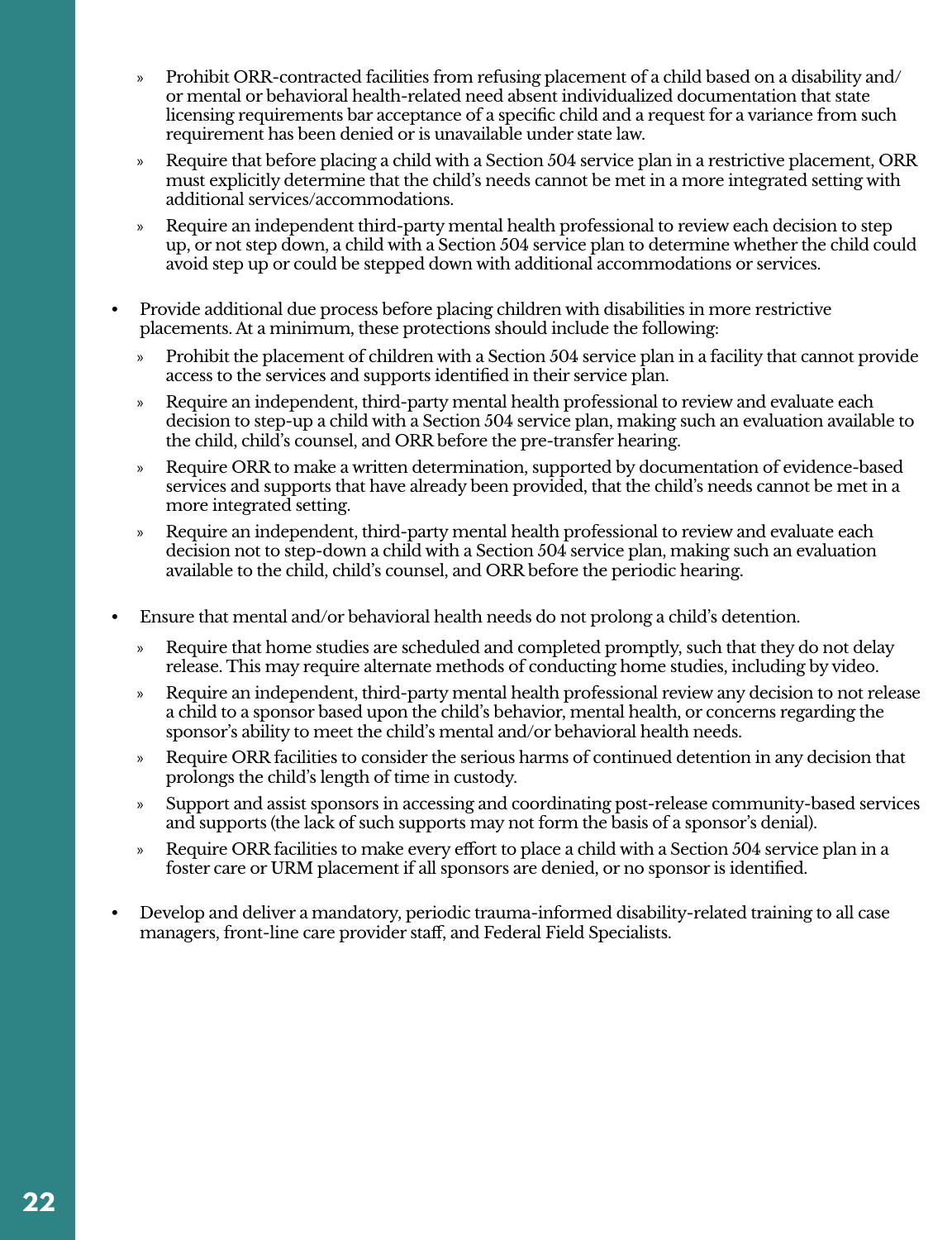# <span id="page-22-0"></span>**7. Mental Health Services**

#### **Children must have access to confidential, meaningful, and trauma-informed mental health services.**

The majority of children in federal immigration custody have experienced complex trauma. In a recent report, the HHS OIG found widespread concern among ORR care providers and mental health clinicians that they are not equipped to address the severe trauma children have experienced.<sup>108</sup> As a result, children in ORR custody have been stepped up to more restrictive facilities, based solely on mental health concerns that should have been able to be accommodated in less restrictive settings with appropriate supports, increasing their overall length of detention.<sup>[109](#page-39-0)</sup>

Even where mental health services are sufficiently staffed, the services provided are often not confidential[.110](#page-39-0) Children have been stepped up to more restrictive facilities based on information disclosed to counselors, and immigration attorneys have observed the government using ORR files containing confidential medical and psychological records as evidence in immigration court.<sup>III</sup> In one case, notes from a youth's ORR therapy session were used to keep him in government custody for years after he had been granted asylum.[112](#page-39-0) As stated by the American Psychological Association and 40 other national mental health organizations in a letter to Congress regarding this issue, "it is a fundamental ethical value of mental health professionals to maintain the confidentiality of mental health records.["113](#page-39-0) Although legislation to end this practice was introduced in the House and Senate in March 2020, it has not been passed into law.[114](#page-39-0)

Improving mental health services and requiring therapists to maintain confidentiality will help facilities avoid unnecessarily stepping up children to more restrictive facilities, decrease the amount of time that children spend in ORR custody, and ensure children are not impeded from accessing evidence-based mental health care.

- Increase the quality, quantity, and diversity of trauma-informed mental health services available to children in shelter settings.
- Increase ORR's capacity to provide mental health services in children's native languages.
- Ensure that children's medical and mental health records, including case notes, are not shared outside of ORR except if requested by a child, sponsor, or the child's counsel or child advocate with the child or sponsor's consent.
- Ensure that information shared by children in counseling sessions is not shared with the child's case managers or any other ORR, HHS, or DHS employees, unless the child presents a substantial and imminent threat to themselves or a third party and that threat has been documented.
- Require ORR's Division of Health for Unaccompanied Children to provide a mandatory, periodic trauma-informed mental health-related training to all case managers, front-line care provider staff, and federal field specialists.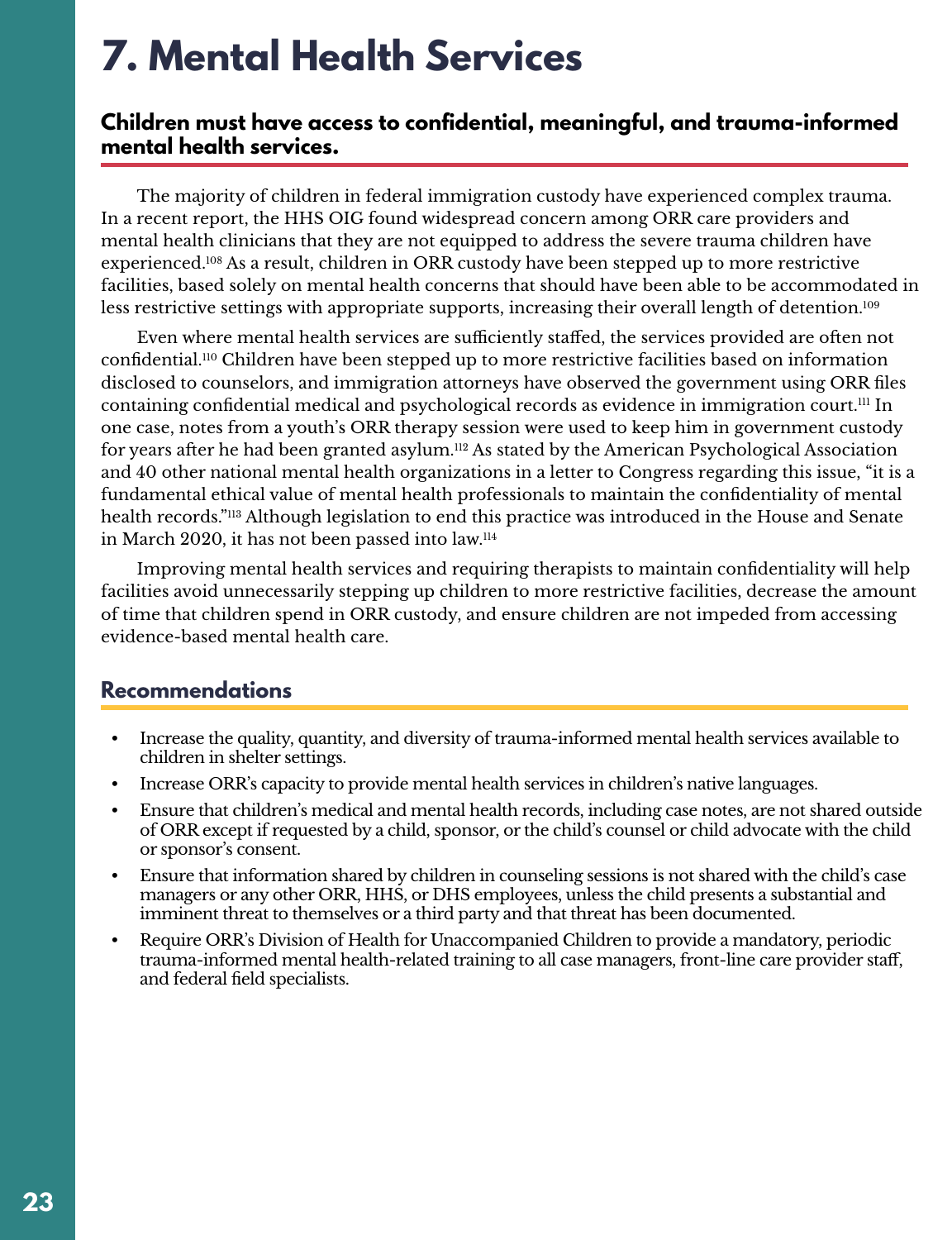# <span id="page-23-0"></span>**8. Psychotropic Medication**

### **Psychotropic medication must not be administered to children without informed consent, youth assent, procedural safeguards, data tracking, and rigorous independent oversight.**

Children across the country are being prescribed psychotropic medications while in ORR custody. Although psychotropic medications may be beneficial for some children, they can have long-term adverse effects, including serious physical side-effects.<sup>115</sup> These potential side-effects increase when children are placed on anti-psychotics, multiple medications, and higher dosages of medication[.116](#page-39-0) The administration of psychotropic medication to children should only occur in conjunction with evidence-based psychosocial interventions and concurrent mental health services.<sup>[117](#page-40-0)</sup>

ORR lacks policies and procedures regarding informed consent, youth assent or ability to refuse medication, the identification and review of harmful prescription practices, tracking or aggregating data, and monitoring for side effects and efficacy of psychotropic medication.<sup>118</sup>

Historically, ORR has failed to obtain informed consent prior to administering psychotropic medications. Children in ORR-contracted residential treatment centers as well as "Out-of-Network" facilities have been compelled to take multiple medications and forcibly sedated[.119](#page-40-0) Despite a 2018 federal court order finding a Texas facility in violation of the *Flores* Settlement for administering psychotropic medication without informed consent,<sup>[120](#page-40-0)</sup> ORR has not improved its oversight or monitoring of children being administered psychotropic medications in ORR custody. For example, interviews with children in December 2020 revealed a youth in ORR custody who had been prescribed "20 pills per day" and another youth who "appeared to be so overmedicated he could barely talk or maintain eye contact" with the visiting attorney.<sup>[121](#page-40-0)</sup>

- Provide confidential, meaningful, trauma-informed mental health services, such that psychotropic medications are not used as a substitute for therapeutic interventions (see p. 23).
- Require ORR facilities and/or medical providers to obtain informed consent from authorized consenters prior to administering psychotropic medication to children.
	- » Ensure that authorized consenters are not coerced and receive comprehensive information in order to weigh the risks and benefits of providing consent (e.g. child's diagnosis, psychiatric history, purpose of medication, possible side effects, ongoing monitoring requirements, alternative treatments, explanation of ability to withdraw consent in the future, etc.).
- Require ORR facilities and/or medical providers to seek youth assent before administering psychotropic medication and make efforts to explore alternative interventions if the child does not wish to take medication.
- Ensure that ORR facilities are not relying upon the emergency medication exception for the routine or ongoing administration of psychotropic medications to children.
	- » Track the emergency administration of psychotropic medication throughout the facility network, issue corrective actions as needed, and revisit contracts with facilities that have a pattern of using chemical restraints.
- Establish an entity that employs at least one licensed child and adolescent psychiatrist to track and monitor the administration of psychotropic medication throughout the ORR network, consult on individual cases when requested, provide secondary review for flagged cases, and perform an annual case review.
- Develop a data system to retrospectively and prospectively track the administration of psychotropic medications and acquisition of informed consent, to include red flags that would trigger secondary review (such as prescriptions for children of certain ages, at certain dosages, in certain combinations, etc.).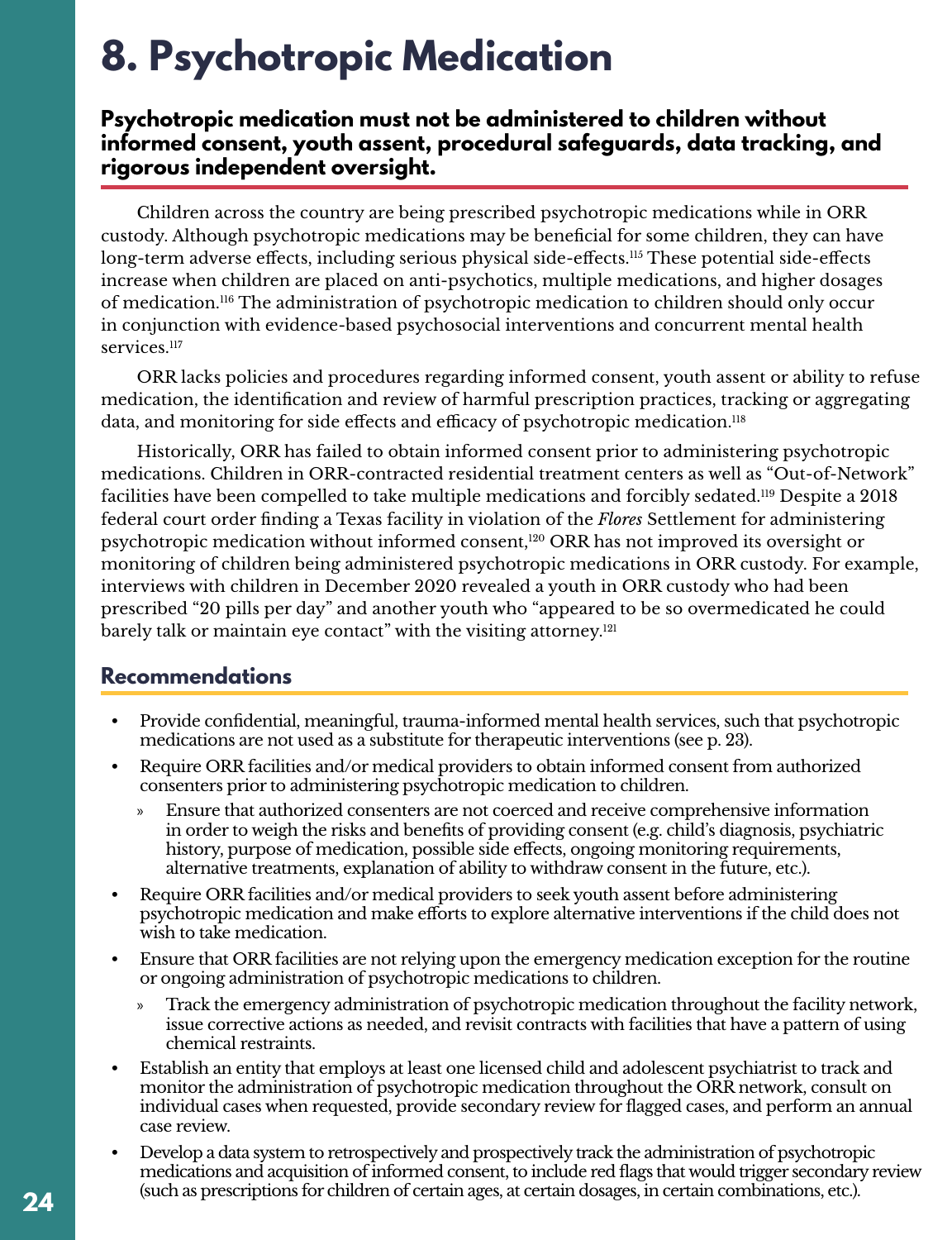# <span id="page-24-0"></span>**9. Legal Representation & Child Advocates**

## **Every child must have meaningful access to free legal counsel and ORR must improve its communication and transparency with legal services providers.**

Legal counsel is essential to ensuring that unaccompanied children can access the immigration relief for which they qualify. As noted by Kids in Need of Defense, a legal services provider for unaccompanied children, "it is virtually impossible for children to navigate protection systems without lawyers to assess their eligibility for humanitarian protection, assist with case preparation, and advocate for them during adversarial hearings.["122](#page-40-0)

Based on a 2017 report, more than half of unaccompanied children lack representation,<sup>[123](#page-40-0)</sup> and research shows that legal representation is critical for children's immigration cases. Data from 2018-19 shows that immigration judges were "70 times more likely to grant relief to unaccompanied children with representation than to those without it—making plain that attorneys mean the difference between relief and deportation, and by extension, safety and danger.["124](#page-40-0) In addition to ensuring that children receive meaningful hearings, the presence of legal counsel improves the efficiency of immigration court hearings, conserving limited judicial resources.

ORR's policies—or lack thereof—sometimes serve to obstruct lawyers' ability to fully represent their clients. ORR does not require case managers, case coordinators, or federal field specialists to communicate with children's lawyers, which prevents lawyers from being fully informed about their client's cases.[125](#page-40-0) Lawyers also report difficulty in obtaining their clients' ORR case records and the latest ORR policies impacting their clients.

- Provide all unaccompanied children with the right to counsel.
- Restore and expand children's access to legal services, direct representation, and independent child advocates.
	- » For detailed recommendations on expanding and improving legal representation for unaccompanied children, see Kids in Need of Defense, *KIND Blueprint: Concrete Steps to Protect Unaccompanied Children on the Move*, at 6-8, Nov. 2, 2020, [https://bit.ly/2MURPal.](https://bit.ly/2MURPal)
- Afford legal service providers the ability to use funds appropriated in furtherance of 8 U.S.C. § 1232(c) (5) to represent children with respect to their release, placement, or services received while in ORR custody.
- Increase ORR's communication and transparency with legal services providers regarding ORR policies, practices, and guidance.
- Ensure children's legal counsel are able to quickly obtain children's complete ORR case files and are provided with updated records as requested.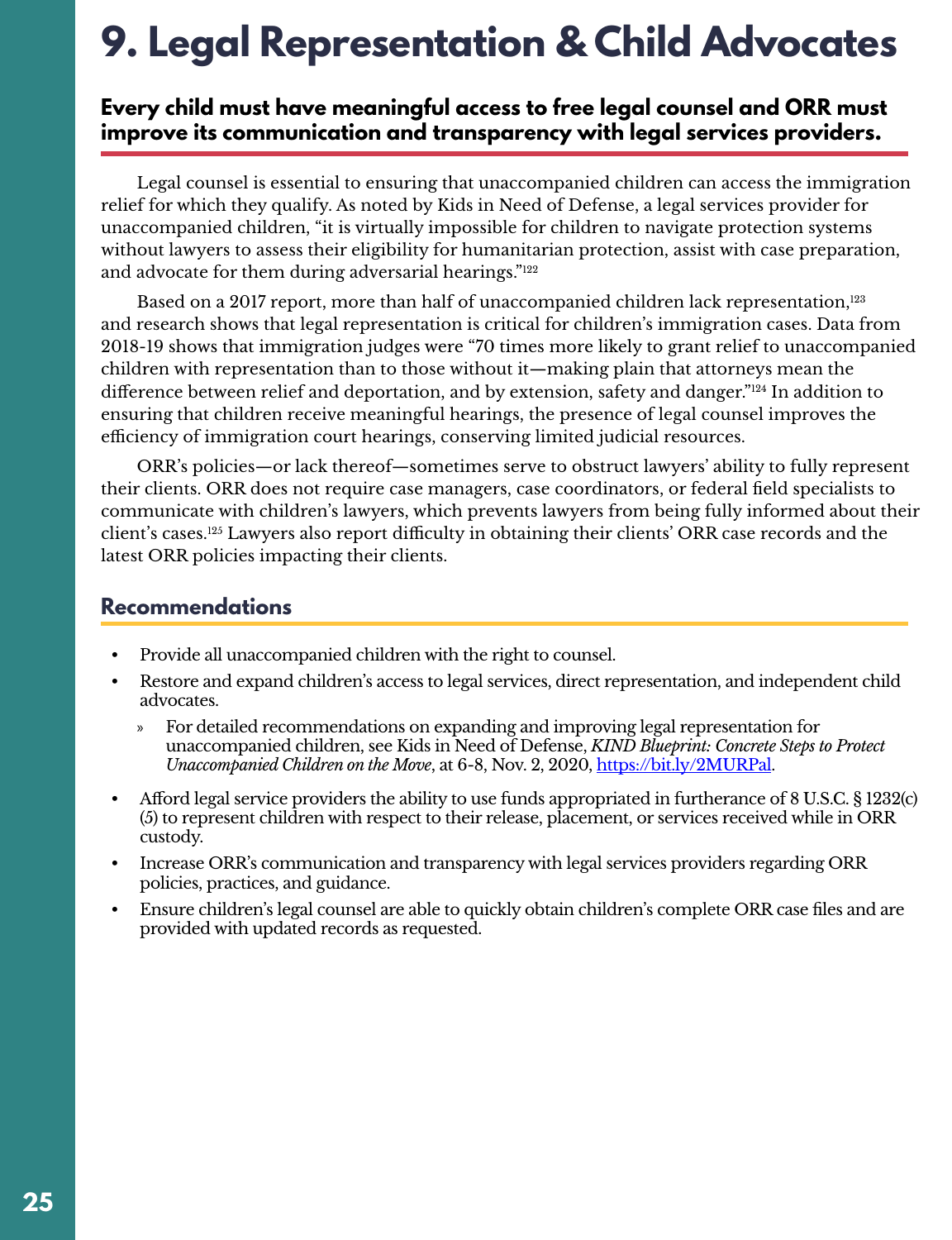# <span id="page-25-0"></span>**10. Facility Grant Applications, Oversight & Evaluation**

### **ORR must improve the facility grant application process, strengthen oversight over grantees, and routinely re-evaluate grantee performance.**

With limited exceptions, ORR is required to place unaccompanied children in non-secure facilities that are "licensed by an appropriate State agency to provide residential, group, or foster care services for dependent children.<sup>126</sup> As noted by a federal court, "[t]he purpose of the licensing provision is to provide [children in federal immigration custody] the essential protection of regular and comprehensive oversight by an independent child welfare agency."<sup>127</sup>

Every state enforces certain licensing requirements to ensure that all facilities housing children meet minimum health and safety standards[.128](#page-40-0) However, prior to November 2019, HHS did not require care provider facility grant applicants to disclose prior licensing violations or revocations, did not conduct independent research on grant applicants' prior licensing history, and did not have a policy in place to restrict funding for grantees that failed to obtain state licensing.<sup>129</sup>

In December 2020, the U.S. Homeland Security & Government Affairs Permanent Subcommittee on Investigations issued a report regarding these "key gaps" in the HHS grant application and oversight process, calling them "failures in HHS's processes to ensure the safety of children in the care of the federal government."<sup>130</sup> As a result of these gaps, the Subcommittee found that HHS had awarded multiple grants to companies with histories of state licensing violations and facility closures. Two companies received over \$32 million to open six facilities but were unable to obtain state licenses due to previous licensing violations and never opened the facilities—it is unclear if HHS will be able to recover those funds.<sup>131</sup>

The problems extend beyond the grantmaking process. There is significant unexplained variation in children's average length of detention between different ORR facility grantees, as well as significant variation in children's average length of detention between shelter facilities operated by the same contractor.<sup>[132](#page-40-0)</sup> Further, multiple facility grantees have been in violation of state licensing requirements and yet ORR continues to renew their contracts, endangering children's safety and welfare.<sup>133</sup>

- Implement the recommendations of the U.S. Homeland Security & Government Affairs Permanent Subcommittee on Investigations "Majority and Minority Staff Report - Oversight of HHS Shelter Grants for Unaccompanied Alien Children,"[134](#page-41-0) listed below:
	- » "[P]ermanently require ORR grant applicants to disclose any prior or current adverse governmental action taken against them regarding the care of children in their grant applications."
	- » "[P]ermanently require ORR grant applicants to be licensed at the time of application."
	- » "[P]roactively check state databases for information on previous adverse governmental actions regarding the care of children taken against applicants for ORR funding."
- Strengthen ORR monitoring of grantees' compliance with ORR policies and state licensing standards and make monitoring findings and reports available to relevant congressional committees.
- Require comprehensive, on-site monitoring visits to all grantee facilities on an annual basis.
- Require that ORR facility grantee contracts are routinely re-evaluated based on compliance with state law and priorities around expeditious release, and that grants are renewed or cancelled taking these factors into consideration.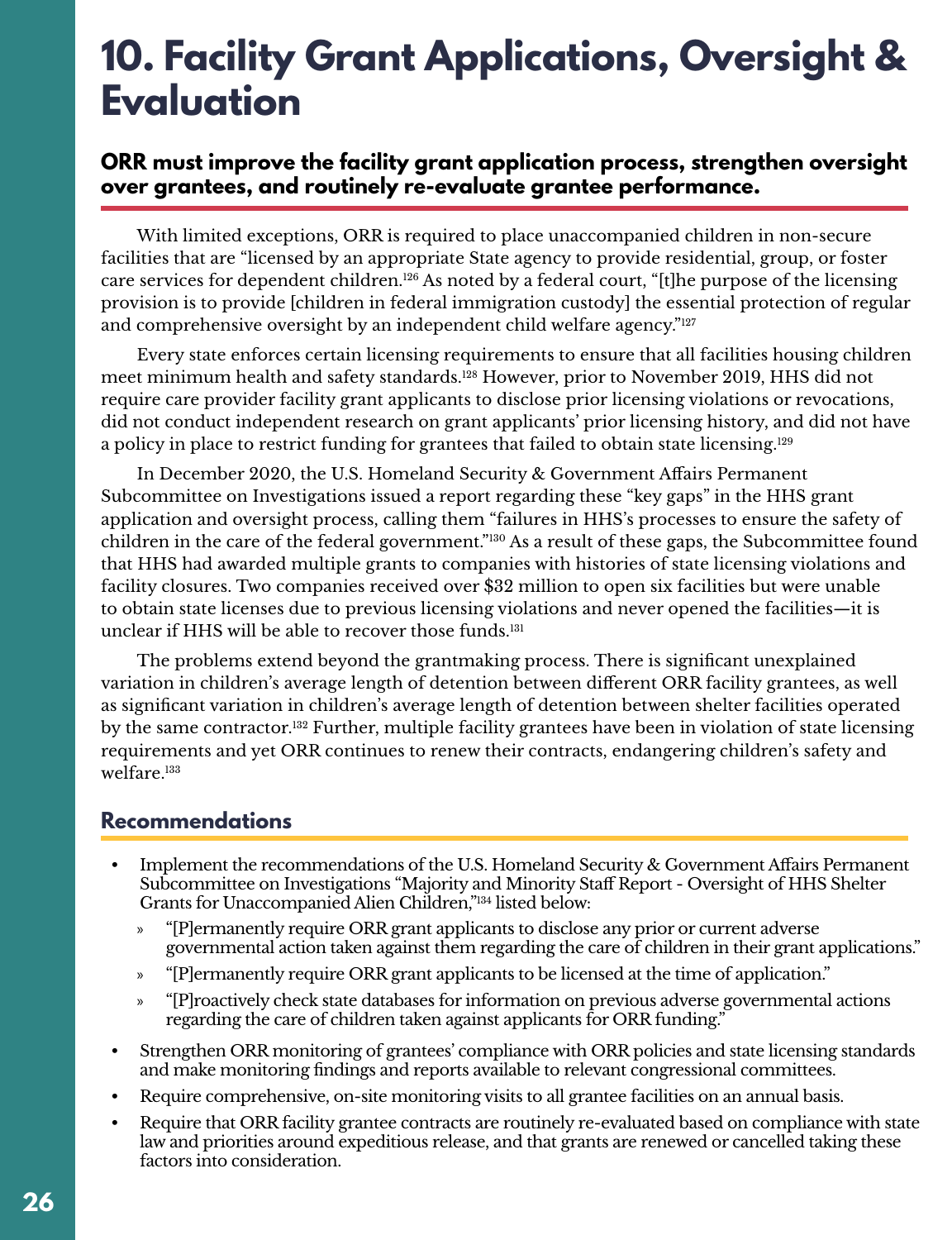# **11. Independent HHS & DHS Oversight**

### **Children's rights must be monitored and protected through robust independent oversight.**

Consistent, independent oversight is necessary to protect the rights of children in federal immigration custody. Federal and state law recognize the importance of independent oversight for agencies serving vulnerable populations, such as children in out-of-home placements and adults in long-term institutional care. Over half of the states have established independent programs that investigate and advocate on behalf of children in state custody[.135](#page-41-0) Beginning in 1978, the Older Americans Act required every state to develop a Long-Term Care Ombudsman program to provide institutionalized residents with access to effective advocacy[.136](#page-41-0)

Under the *Flores* Settlement, *Flores* counsel can interview children detained in federal immigration custody to monitor compliance with the Settlement. Since 1997, *Flores* counsel have routinely visited facilities throughout the country, interviewed children, and reviewed children's case files. This monitoring has brought to light critical information regarding violations of children's rights under the Settlement and has proven essential to the protection of detained children. Although this monitoring will continue for as long as the Settlement remains in effect, no mechanism exists for this oversight to continue permanently.

- Monitor compliance with relevant statutory law and governmental standards regarding children in federal immigration custody and conduct any investigations it deems necessary.
- Evaluate DHS and HHS policies and practices to ensure that they do not create unnecessary barriers to release.
- Possess unobstructed access to all children in federal immigration custody. This includes the ability to: conduct unannounced visits of any facility where children are detained; communicate privately and without restriction with any child, caregiver, facility staff, or volunteers; obtain the policies and procedures, administrative records, and documents of all facilities where children are located, including "Out-of-Network" facilities; obtain licensing records for government-contracted facilities maintained by federal or state agencies; and obtain children's case files (with the child or sponsor's consent).
- Offer individual case assistance for children in custody, as requested.
- Review sponsor denials, appeals, and placement decisions that are contested by a child, the child's attorney or child advocate, and/or the child's parent or sponsor, and may recommend that agency change a decision on placement or sponsorship.
- Establish a toll-free phone hotline and email address to allow for the confidential receipt of complaints, issues for investigation, and requests for review of placement decisions. This contact information must be made available and accessible to all children, sponsors, facility staff and volunteers, legal services providers, and child advocates.
- If necessary, issue a subpoena to require the production of information, reports, and other documentary evidence.
- Possess access to real-time data for each child in federal immigration custody as well as systems-wide data and analysis.
- Issue an annual public report summarizing: accomplishments, challenges, and the upcoming year's priorities; complaints and investigations performed; facility site visits and interviews with children, sponsors, and staff; detailed analysis of census data; and recommendations regarding agency policies and whether DHS and HHS should renew or cancel contracts with certain grantees.
- Issue additional reports, data, or findings at any time as it deems necessary.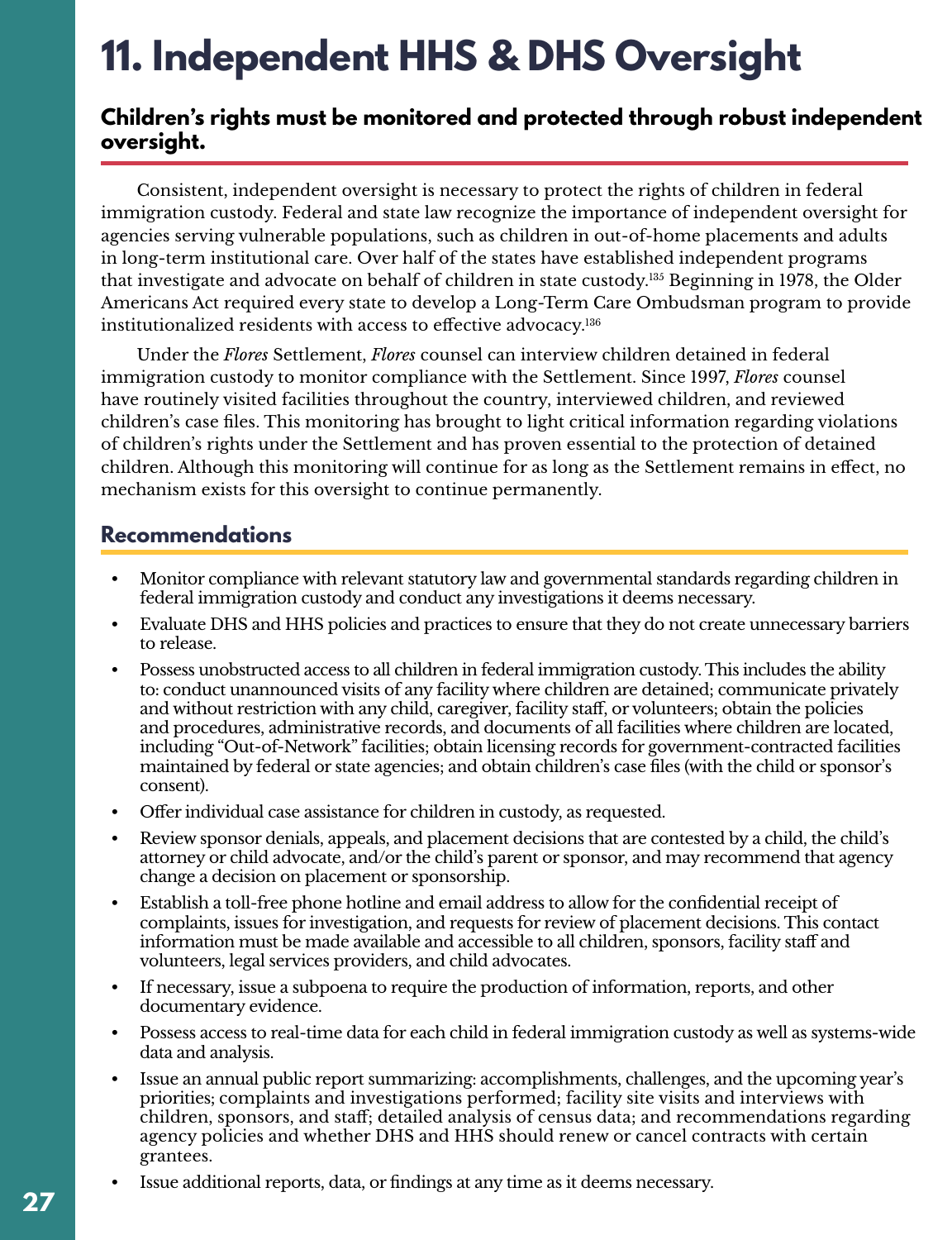# <span id="page-27-0"></span>**12. Data Collection, Analysis & Publication**

### **HHS must significantly improve its data tracking and collection, consistently publish data, and use data analysis to improve its policies.**

HHS currently publishes limited data regarding the thousands of children in its custody.[137](#page-41-0) While the *Flores* Settlement requires the government to provide monthly data reports to *Flores* counsel that list certain information for children in DHS and HHS custody, these reports are subject to certain confidentiality requirements. These reports, as well as the government's court filings regarding data on the children in its custody, have at times included inconsistent, incorrect, and incomplete information[.138](#page-41-0) Although the *Flores* data collection and reporting requirement will continue for as long as the *Flores* Settlement remains in effect, no mechanism exists for this data reporting to continue permanently.

Federal law recognizes the vital importance of data collection for child welfare systems. The Adoption and Safe Families Act of 1997 ("ASFA") requires HHS to issue an annual report assessing state performance on a number of child welfare outcomes.<sup>139</sup> These include multiple measures relevant to children in immigration detention – including data related to the length of time in care, placement stability, placement of children in group homes or institutions, and child abuse and neglect while in state custody[.140](#page-41-0)

Child welfare agencies need consistent and comprehensive data to properly evaluate their services and ensure the well-being of children in their care.<sup>141</sup> Data collection enables child welfare agencies to track a child's pattern of placements, length of time in custody, and experiences in care. Requiring ORR to perform similar data collection and analysis would enable the agency to identify issues and implement targeted solutions within the ORR system, further improving child safety and welfare.

- Develop a systematic data collection system modeled on the ASFA Child Welfare Outcomes Report.
- Significantly improve and expand the analysis and publication of comprehensive data metrics regarding children in custody.
- At a minimum, HHS should publish the following data each month:
	- » Number of referrals to HHS
	- » Number of children in HHS custody
	- » Number and percentage of children in each placement type (shelter, transitional foster care (TFC), long-term foster care (LTFC), Unaccompanied Refugee Minor (URM), influx, staff-secure, secure, therapeutic, residential treatment, medical, and "Out-of-Network" placements)
	- » Average and median length of total time in custody by placement type and by facility
	- » Average and median length of time at current placement by placement type and by facility
	- » Number and percentage of children in HHS custody for more than 30, 60, 90, 120, and 150 days
	- » Number of operational beds by placement type and at each facility
	- » Percentage filled capacity by placement type and at each facility
	- » Number and percentage of discharges to sponsors by category (Categories 1, 2, and 3)
	- » Sponsor categories of children in custody (percentage Categories 1, 2a, 2b, 3, 4) as of the last day of the month
	- » Number and percentage of children placed in facilities with more than 25 children
	- » Number of tender age children (0-12) by placement type
	- » Number and percentage of children with disabilities (as defined by the ADA)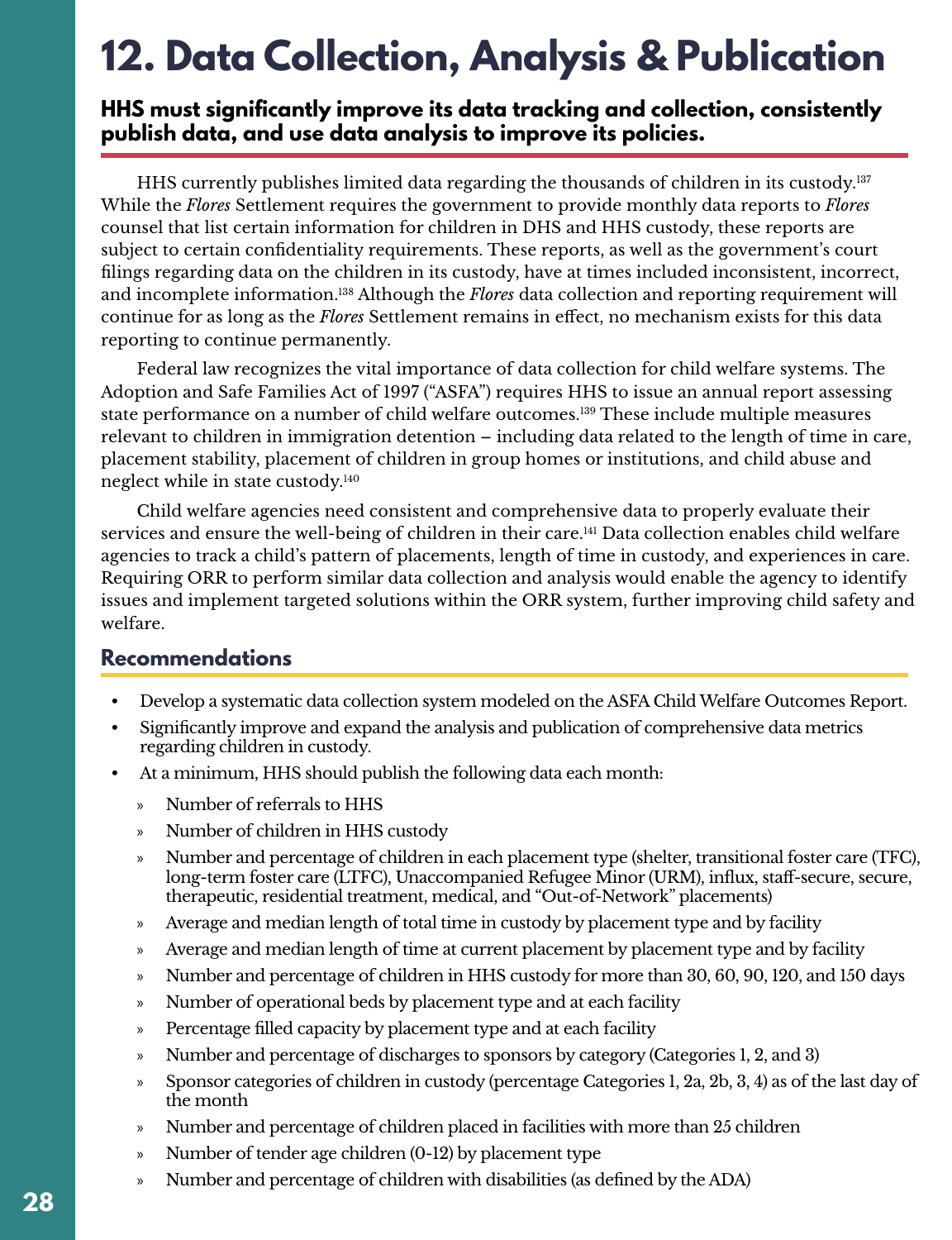- » Number and percentage of children receiving mandatory home studies, discretionary home studies, or post-release services
- » Census breakdown by age, gender, and country of citizenship
- HHS should share the following data with the independent monitoring entity for each child in HHS custody on a monthly basis:
	- » Biographical information (full name, date of birth, country of citizenship, A#)
	- » Date apprehended and placed in CBP custody
	- » Each date placed, transferred, released, or removed
	- » Status of sponsor reunification process
	- » If applicable, reason for placement in restrictive setting (e.g., residential treatment center, therapeutic group home, therapeutic staff secure, staff secure, secure facility, and "Out-of-Network" placements)
	- » To whom and where placed, transferred, released, or removed
	- » Reasons for discharge (e.g., age-out, age redetermination, reunification, voluntary departure, running away, etc.)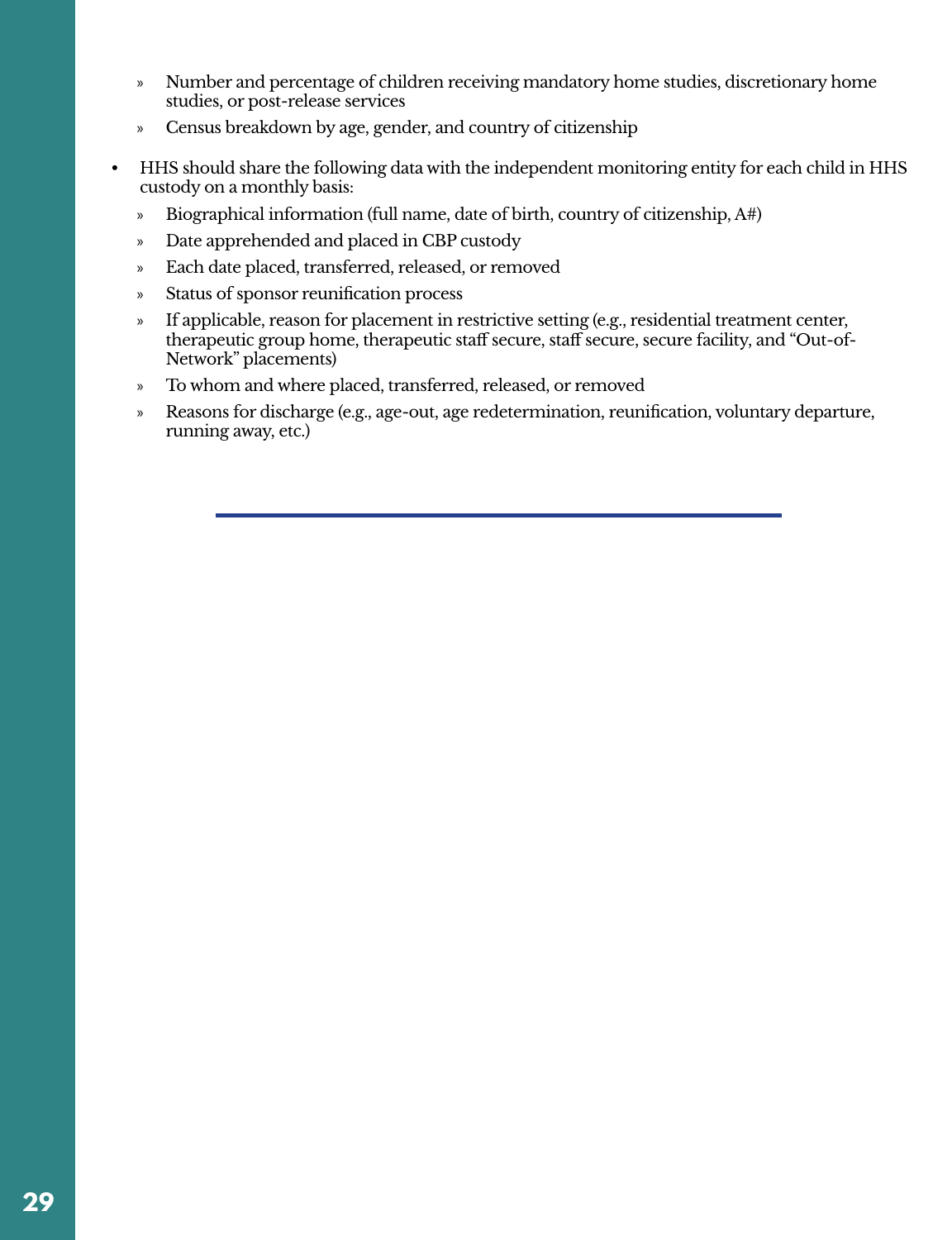# <span id="page-29-0"></span>**13. CBP Detention**

## **DHS must significantly limit children's detention in CBP facilities and incorporate child welfare principles and protections into its policies and practices.**

When children are detained in the custody of Customs and Border Protection, their length of detention is generally not supposed to exceed 72 hours. The *Flores* Settlement requires that all children—both unaccompanied and children arriving with parents or legal guardians—must be transferred to a licensed placement within three days of their apprehension, unless there is an emergency, influx, or the child was apprehended in a remote area or speaks unusual languages that requires the location of interpreters.<sup>[142](#page-41-0)</sup> The TVPRA requires CBP to transfer unaccompanied children to ORR within 72 hours of determining that the child is unaccompanied, unless there are "emergency circumstances."[143](#page-41-0)

These limitations reflect the understanding that CBP custody is not appropriate for children and that children's time in CBP facilities should be minimized. However, over the past few years, children in CBP custody have continued to experience prolonged and unsafe detention. In the spring of 2019, hundreds of children and families, including infants, were held for extended periods of time in severely overcrowded and unsanitary CBP border stations. Children and families were held for weeks in dangerous conditions, without access to soap, clean water, showers, clean clothing, toilets, toothbrushes, adequate nutrition, or adequate sleep.<sup>144</sup> The influenza virus quickly spread compromising the health and safety of all detained in CBP custody, including newborn babies and young children.[145](#page-41-0)

In July 2019, the DHS OIG issued a report regarding "dangerous overcrowding and prolonged detention of children" in CBP custody, and found that certain CBP facilities were holding approximately 30% of children detainees for longer than 72 hours, and children had limited or no access to showers, hot food, or a change of clothes[.146](#page-41-0) In November 2020, a *Flores* monitoring visit to a CBP facility revealed that children were being held in crowded conditions, with no ability to socially distance, and with no soap or sanitizer to wash their hands.<sup>147</sup> In December 2020, an unaccompanied 13-year-old child was held for more than 280 hours in CBP custody.<sup>148</sup>

- Decrease the length of time that children may be detained in CBP custody and make that requirement legally enforceable.
- Work with medical and child welfare professionals to improve the facilities in which children are detained.
- Implement recommendations for CBP standards developed by the Women's Refugee Commission, Kids in Need of Defense, and Young Center for Immigrant Children's Rights<sup>149</sup> including:
	- » Locating state-licensed child welfare professionals at the border to evaluate children's needs and conduct screenings
	- » Improving children's medical screening
	- » Prohibiting CBP from separating children from their parent or legal guardian except in limited circumstances and as overseen by the child welfare professional
	- » Ending the metering of unaccompanied children at ports of entry
	- » Making CBP's Transport, Escort, Detention, and Search (TEDS) standards enforceable, and ensuring that any new processing centers are child-friendly.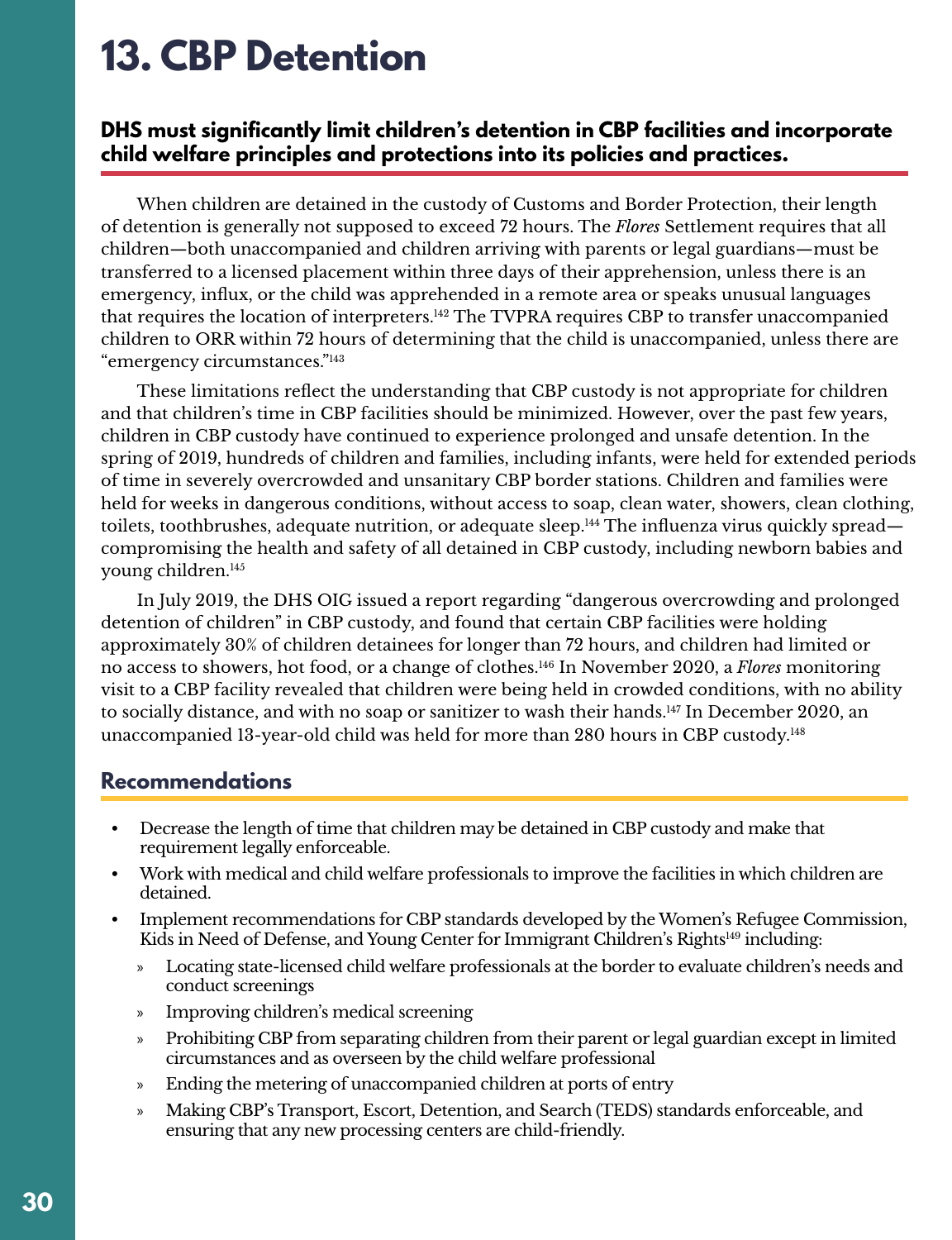# <span id="page-30-0"></span>**14. ICE Family Residential Centers**

### **DHS must end the use of family detention and reinstate community-based alternatives.**

Research confirms what common sense dictates—there is no humane way to detain families. Specifically, research establishes that the incarceration of children, even with parents, has longlasting psychological, developmental, and physical effects.<sup>150</sup> Detaining children and families in family residential centers harms children's health and well-being, undermines the parent-child relationship, obstructs children and families from accessing legal counsel, and runs contrary to basic principles regarding the protection of children.<sup>[151](#page-42-0)</sup>

In 2016, ICE's own Advisory Committee on Family Residential Centers—a committee of subject matter experts created to provide guidance on how to improve family detention—recommended that DHS "should discontinue the general use of family detention" and make every effort to "place families in community-based case-management programs that offer medical, mental health, legal, social, and other services and supports, so that families may live together within a community."<sup>[152](#page-42-0)</sup>

There is no situation in which the government *must* detain families; it is an entirely discretionary practice. Historically, the United States exercised discretion to release families while their eligibility for asylum or other relief from removal was decided, which is common practice internationally. Prior to 2014, the federal government only detained a small number of families for a limited amount of time and instead prioritized community-based alternatives such as the family case management program. Multiple studies have shown that community-based alternatives are effective (over 99% of enrolled families attended check-ins and immigration court hearings)<sup>153</sup> and cost-efficient (costing between 70 cents and \$17 a day versus the \$373 daily cost of detention).[154](#page-42-0)

## **Recommendation**

• End family detention and reinstate community-based alternatives.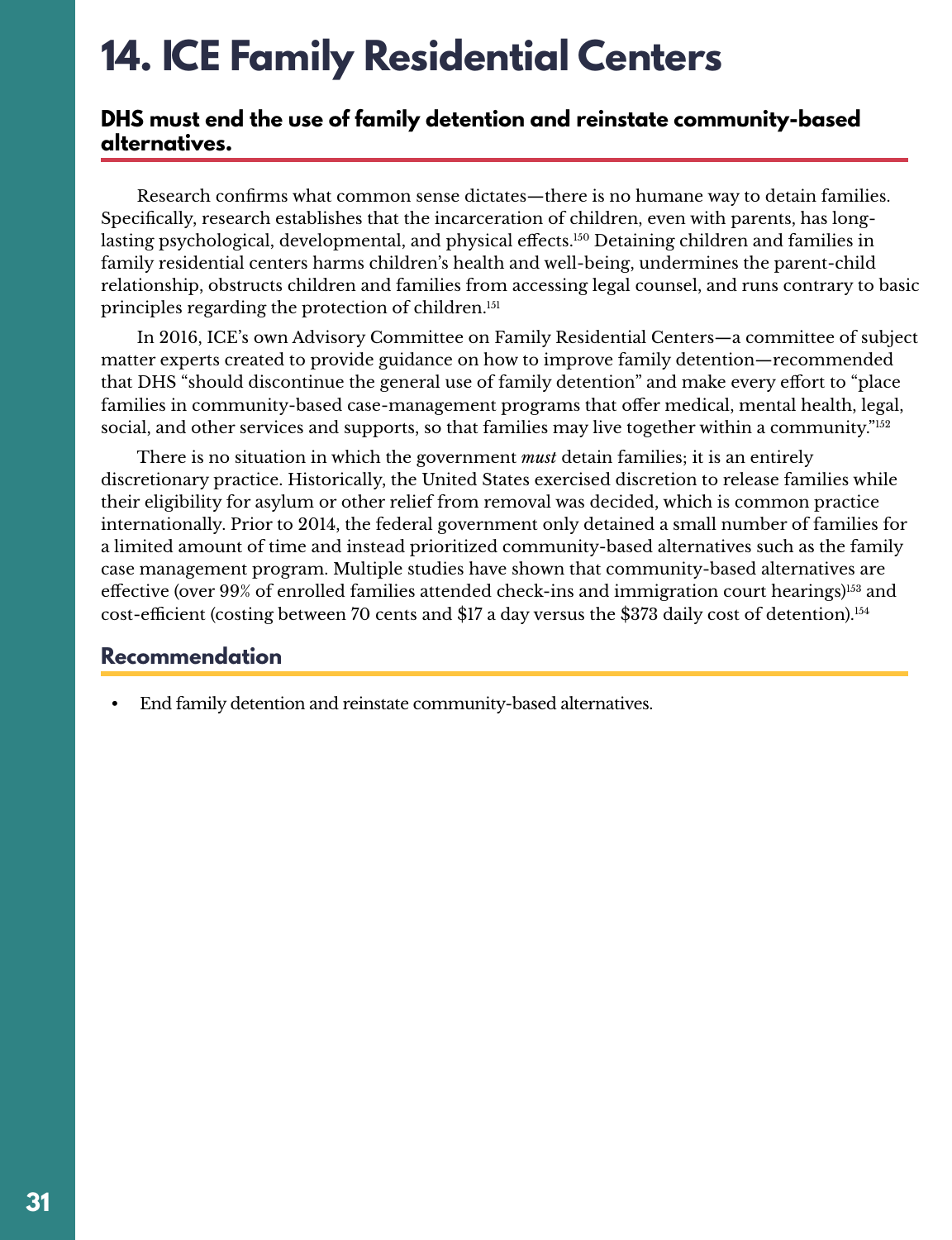# <span id="page-31-0"></span>**15. DHS/HHS Information Sharing**

### **DHS and HHS must rescind the 2018 Memorandum of Agreement regarding information sharing.**

In April 2018, ORR, ICE, and CBP signed a Memorandum of Agreement agreeing to vastly expand the information collected from sponsors and household members and to share that information between the agencies.[155](#page-42-0) Thus far, ICE has arrested at least 170 people who came forward to sponsor children in ORR custody, based upon shared information.[156](#page-42-0) Due to this policy change and subsequent arrests, potential sponsors are now afraid of being detained or deported as a result of coming forward to sponsor a child, leaving children without any viable sponsors to take care of them.[157](#page-42-0)

## **Recommendations**

- Rescind the May 2018 Memorandum of Agreement between HHS and DHS in its entirety.
- Ensure that ICE does not have access to children's information to pursue enforcement actions against families or children.

# **Conclusion**

First and foremost, we must do no further harm to immigrant children seeking protection in the United States, most of whom have already experienced profound trauma by the time they arrive at our borders. We cannot maintain the status quo or even simply return to the baseline from four years ago. It is time to acknowledge the consequential mistakes of the past and forge a new way forward—one that is based in child welfare principles and protects the dignity, health, and safety of immigrant children.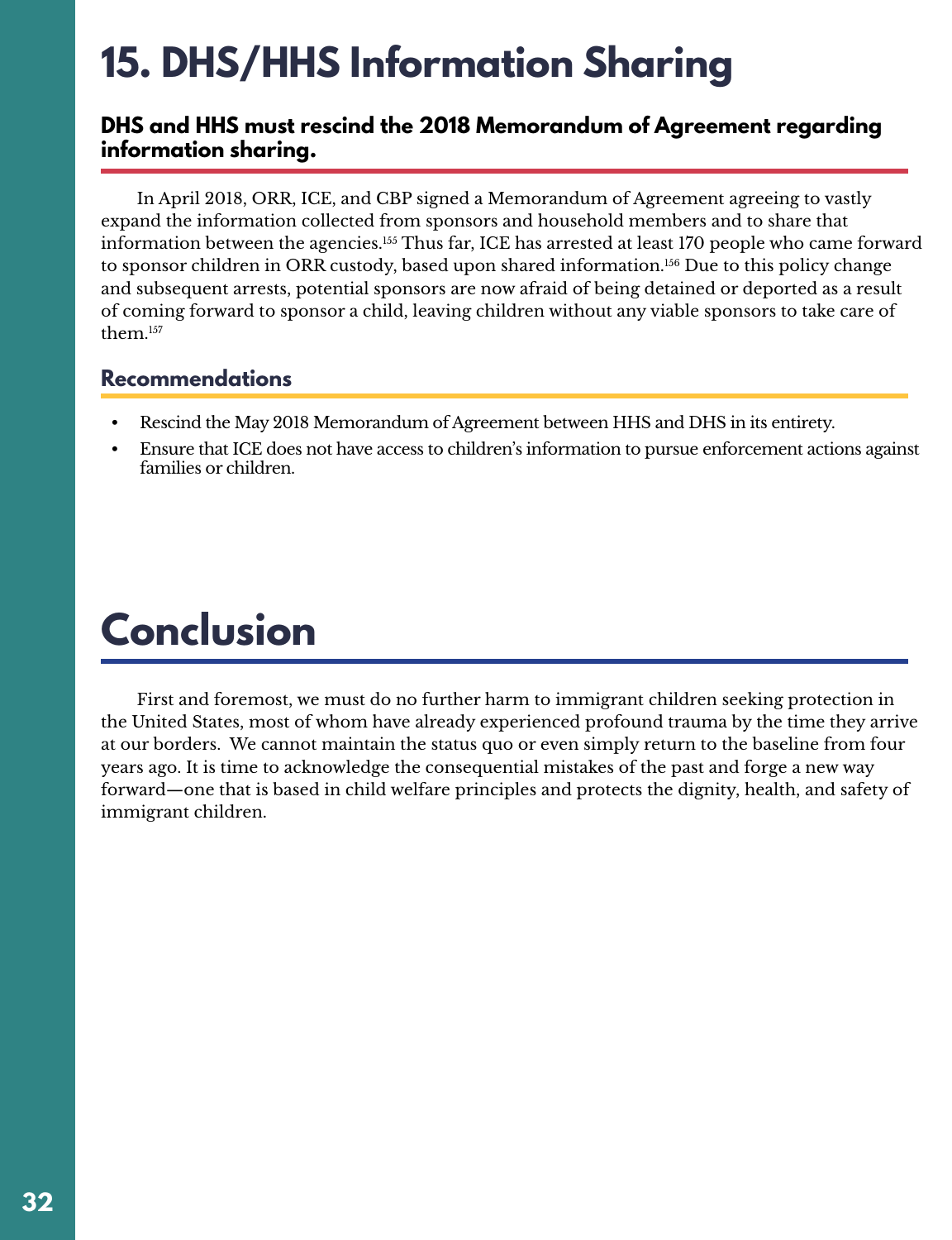# <span id="page-32-0"></span>**Endnotes**

[1](#page-4-0). *See* Order Suspending Introduction of Certain Persons From Countries Where a Communicable Disease Exists, 85 FR 17060; 42 U.S.C. §§ 265, 268.

[2](#page-4-0)*. See Flores v. Barr*, No. 2:85-cv-04544-DMG, Declaration of Raul L. Ortiz, Defendants' Exhibit 1, Defendants' Ex Parte Application to Stay Order, ECF 985, at ¶ 6 (C.D. Cal. Sept. 17, 2020). Available at [https://youthlaw.org/wp-content/uploads/2020/07/985\\_Govt-Ex-Parte-App-to-Stay-with-Exhibits.](https://youthlaw.org/wp-content/uploads/2020/07/985_Govt-Ex-Parte-App-to-Stay-with-Exhibits.pdf) [pdf.](https://youthlaw.org/wp-content/uploads/2020/07/985_Govt-Ex-Parte-App-to-Stay-with-Exhibits.pdf)

[3](#page-4-0). *See* Centers for Disease Control & Prevention, Order Suspending Introduction of Certain Persons from Countries Where a Communicable Disease Exists, Oct. 13, 2020, [https://www.cdc.gov/](https://www.cdc.gov/coronavirus/2019-ncov/order-suspending-introduction-certain-persons.html) [coronavirus/2019-ncov/order-suspending-introduction-certain-persons.html](https://www.cdc.gov/coronavirus/2019-ncov/order-suspending-introduction-certain-persons.html).

[4.](#page-4-0) *See* Michelle Hackman, Andrew Restuccia & Stephanie Armour, *CDC Officials Objected to Order Turning Away Migrants at Border*, Wall Street Journal, Oct. 3, 2020, [https://www.wsj.com/articles/](https://www.wsj.com/articles/cdc-officials-objected-to-order-turning-away-migrants-at-border-11601733601) [cdc-officials-objected-to-order-turning-away-migrants-at-border-11601733601;](https://www.wsj.com/articles/cdc-officials-objected-to-order-turning-away-migrants-at-border-11601733601) Caitlin Dickerson & Michael D. Shear, *Before Covid-19, Trump Aide Sought to Use Disease to Close Borders*, New York Times, May 3, 2020, [https://www.nytimes.com/2020/05/03/us/coronavirus-immigration-stephen-miller](https://www.nytimes.com/2020/05/03/us/coronavirus-immigration-stephen-miller-public-health.html)[public-health.html.](https://www.nytimes.com/2020/05/03/us/coronavirus-immigration-stephen-miller-public-health.html)

[5.](#page-4-0) *See* Jason Dearen & Garance Burke, *Pence ordered borders closed after CDC experts refused*, Associated Press, Oct. 3, 2020, [https://apnews.com/article/virus-outbreak-pandemics-public-health-new-york](https://apnews.com/article/virus-outbreak-pandemics-public-health-new-york-health4ef0c6c5263815a26f8aa17f6ea490ae)[health4ef0c6c5263815a26f8aa17f6ea490ae](https://apnews.com/article/virus-outbreak-pandemics-public-health-new-york-health4ef0c6c5263815a26f8aa17f6ea490ae).

[6](#page-4-0)*. See, e.g.*, Physicians for Human Rights, Ban on Asylum Seekers at the Border Is Illegal and Lacks Basis in Public Health Re: Comment on 42 CFR 71 [Docket No. CDC-2020-0033] RIN 0920-AA76 Control of Communicable Diseases; Foreign Quarantine: Suspension of Introduction of Persons Into United States From Designated Foreign Countries or Places for Public Health Purposes, Apr. 23, 2020, [https://phr.org/wp-content/uploads/2020/05/Physicians-for-Human-Rights-Public-](https://phr.org/wp-content/uploads/2020/05/Physicians-for-Human-Rights-Public-Comment-on-Border-Closure-April-23-2020.pdf)[Comment-on-Border-Closure-April-23-2020.pdf](https://phr.org/wp-content/uploads/2020/05/Physicians-for-Human-Rights-Public-Comment-on-Border-Closure-April-23-2020.pdf); Joanna Maples-Mitchell, *There is No Public Health Rationale for a Categorical Ban on Asylum Seekers*, Just Security, Apr. 17, 2020, [https://www.justsecurity.](https://www.justsecurity.org/69747/there-is-no-public-health-rationale-for-a-categoricalban-on-asylum-seekers/) [org/69747/there-is-no-public-health-rationale-for-a-categoricalban-on-asylum-seekers/.](https://www.justsecurity.org/69747/there-is-no-public-health-rationale-for-a-categoricalban-on-asylum-seekers/)

[7](#page-4-0). Letter to HHS Secretary Azar and CDC Director Redfield Signed by Leaders of Public Health Schools, Medical Schools, Hospitals, and Other U.S. Institutions, May 18, 2020, [https://www.](https://www.publichealth.columbia.edu/public-health-now/news/public-health-experts-urge-us-officials-withdraw-order-enabling-mass-expulsion-asylum-seekers) [publichealth.columbia.edu/public-health-now/news/public-health-experts-urge-us-officials](https://www.publichealth.columbia.edu/public-health-now/news/public-health-experts-urge-us-officials-withdraw-order-enabling-mass-expulsion-asylum-seekers)[withdraw-order-enabling-mass-expulsion-asylum-seekers](https://www.publichealth.columbia.edu/public-health-now/news/public-health-experts-urge-us-officials-withdraw-order-enabling-mass-expulsion-asylum-seekers).

[8](#page-4-0). *See* Women's Refugee Comm'n, *Request for Comments: Suspension of Introduction of Persons Into United States From Designated Foreign Countries or Places for Public Health Purposes, Mar 24, 2020, HHS Docket No. CDC-2020-0033, 85 FR 16559*, Apr. 23, 2020, [https://s33660.pcdn.co/wp-content/](https://s33660.pcdn.co/wp-content/uploads/2020/04/WRC-Comments-on-CDC-IFR.pdf) [uploads/2020/04/WRC-Comments-on-CDC-IFR.pdf](https://s33660.pcdn.co/wp-content/uploads/2020/04/WRC-Comments-on-CDC-IFR.pdf); National Immigrant Justice Center, *The Latest Brick in the Wall: How the Trump Administration Unlawfully 'Expels' Asylum Seekers & Unaccompanied Children In The Name Of Public Health*, Apr. 15, 2020, [https://immigrantjustice.org/staff/blog/latest-brick](https://immigrantjustice.org/staff/blog/latest-brick-wall-how-trump-administration-unlawfully-expels-asylum-seekers)[wall-how-trump-administration-unlawfully-expels-asylum-seekers](https://immigrantjustice.org/staff/blog/latest-brick-wall-how-trump-administration-unlawfully-expels-asylum-seekers); Human Rights First, *Humanitarian Disgrace: U.S. Continues to Illegally Block, Expel Refugees to Danger*, Dec. 2020, [https://www.](https://www.humanrightsfirst.org/sites/default/files/HumanitarianDisgrace.12.16.2020.pdf) [humanrightsfirst.org/sites/default/files/HumanitarianDisgrace.12.16.2020.pdf.](https://www.humanrightsfirst.org/sites/default/files/HumanitarianDisgrace.12.16.2020.pdf)

[9](#page-4-0). *See generally* Human Rights First, *Humanitarian Disgrace: U.S. Continues to Illegally Block, Expel Refugees to Danger*, Dec. 2020, [https://www.humanrightsfirst.org/sites/default/files/](https://www.humanrightsfirst.org/sites/default/files/HumanitarianDisgrace.12.16.2020.pdf) [HumanitarianDisgrace.12.16.2020.pdf](https://www.humanrightsfirst.org/sites/default/files/HumanitarianDisgrace.12.16.2020.pdf).

[10](#page-5-0). Caitlin Dickerson, *Migrant Children From Other Countries Are Being Expelled Into Mexico*, New York TIMES, Nov. 30, 2020, [https://www.nytimes.com/2020/10/30/us/migrant-children-expulsions](https://www.nytimes.com/2020/10/30/us/migrant-children-expulsions-mexico.html)[mexico.html](https://www.nytimes.com/2020/10/30/us/migrant-children-expulsions-mexico.html).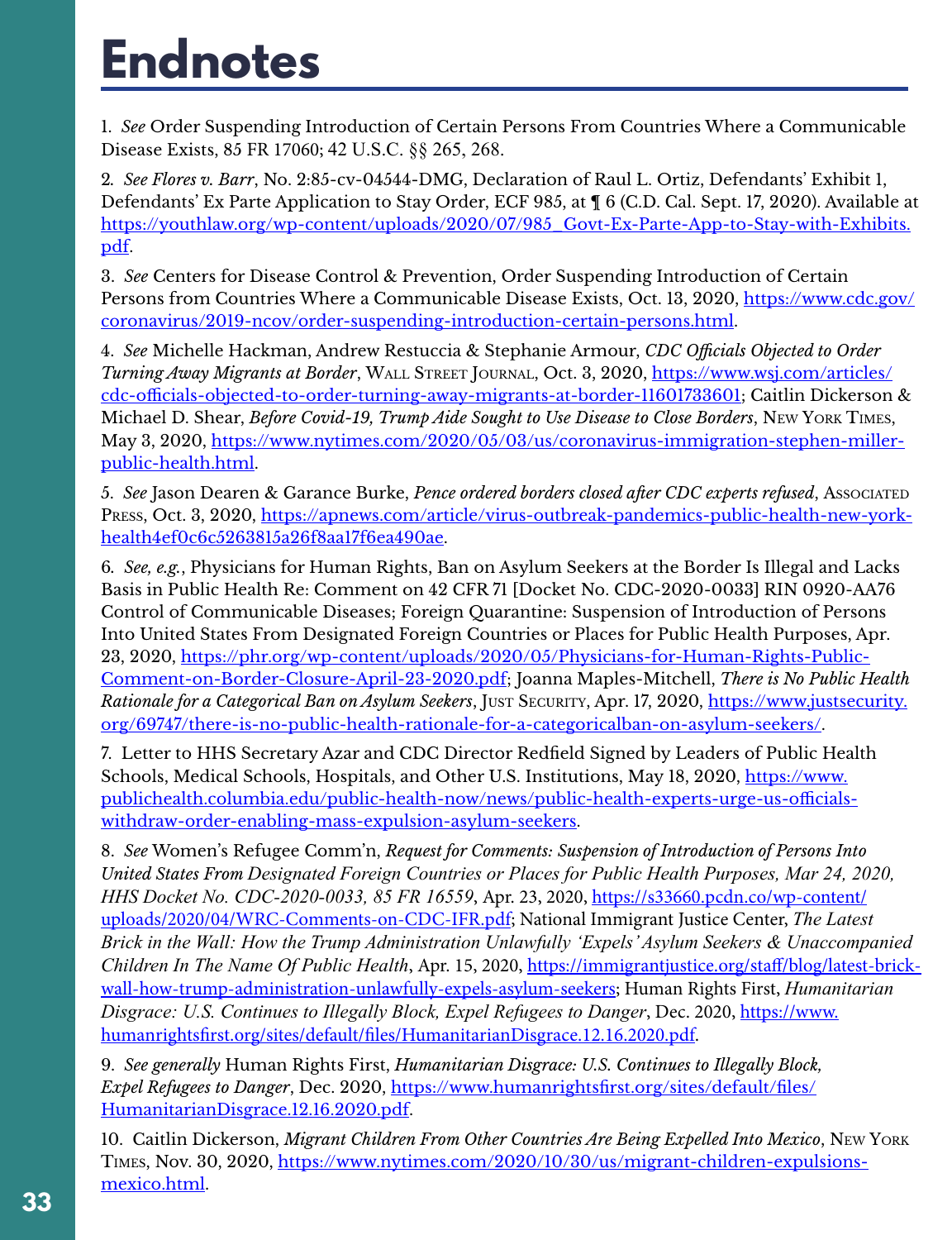<span id="page-33-0"></span>[11.](#page-5-0) Caitlin Dickerson, *10 Years Old, Tearful and Confused After a Sudden Deportation*, New York TIMES, May 20, 2020, [https://www.nytimes.com/2020/05/20/us/coronavirus-migrant-children](https://www.nytimes.com/2020/05/20/us/coronavirus-migrant-children-unaccompanied-minors.html)[unaccompanied-minors.html](https://www.nytimes.com/2020/05/20/us/coronavirus-migrant-children-unaccompanied-minors.html).

[12.](#page-5-0) *See PJES v. Wolf*, No. 1:20-cv-02245-EGS, Memorandum Opinion, ECF 80 (D.D.C. Nov. 18, 2020). Available at [http://cdn.cnn.com/cnn/2020/images/11/18/pjes\\_v\\_wolf\\_et\\_al\\_\\_dcdce.pdf.](http://cdn.cnn.com/cnn/2020/images/11/18/pjes_v_wolf_et_al__dcdce.pdf)

[13.](#page-5-0) *See PJES v. Wolf*, No. 1:20-cv-02245-EGS, Notice to the Court Regarding Compliance with Preliminary Injunction, ECF 96 (D.D.C. Jan. 13, 2020); *PJES v. Wolf*, No. 1:20-cv-02245-EGS, Notice to the Court Regarding Compliance with Preliminary Injunction, ECF 91 (D.D.C. Dec. 12, 2020).

[14](#page-5-0)*. See* William Wilberforce Trafficking Victims Protection Reauthorization Act, Congressional Record – Senate 154:185, at S10886, Dec. 10, 2008, [https://beta.congress.gov/crec/2008/12/10/CREC-](https://beta.congress.gov/crec/2008/12/10/CREC-2008-12-10-pt1-PgS10886.pdf)[2008-12-10-pt1-PgS10886.pdf](https://beta.congress.gov/crec/2008/12/10/CREC-2008-12-10-pt1-PgS10886.pdf).

[15](#page-4-0). Letter to HHS Secretary Azar and CDC Director Redfield Signed by Leaders of Public Health Schools, Medical Schools, Hospitals, and Other U.S. Institutions, May 18, 2020, [https://www.](https://www.publichealth.columbia.edu/public-health-now/news/public-health-experts-urge-us-officials) [publichealth.columbia.edu/public-health-now/news/public-health-experts-urge-us-officials](https://www.publichealth.columbia.edu/public-health-now/news/public-health-experts-urge-us-officials)[withdraw-order-enabling-mass-expulsion-asylum-seekers](https://www.publichealth.columbia.edu/public-health-now/news/public-health-experts-urge-us-officials).

[16.](#page-5-0) U.S. Customs & Border Protection, *Southwest Land Border Encounters*, [https://www.cbp.gov/](https://www.cbp.gov/newsroom/stats/southwest-land-border-encounters) [newsroom/stats/southwest-land-border-encounters](https://www.cbp.gov/newsroom/stats/southwest-land-border-encounters) (as listed on January 19, 2021).

[17](#page-6-0)*. See* U.S. White House Press Briefings, *Press Briefing by Acting CBP Commission Mark Morgan*, Oct. 8, 2019, [https://www.whitehouse.gov/briefings-statements/press-briefing-acting](https://www.whitehouse.gov/briefings-statements/press-briefing-acting-cbp-commissioner-mark-morgan/?utm_source=google&utm_medium=google&utm_term=(not%20provided)&utm_content=undefined&utm_campaign=(not%20set)&gclid=undefined&dclid=undefined&GAID=1114369147.1555082066)[cbp-commissioner-mark-morgan/?utm\\_source=google&utm\\_medium=google&utm\\_](https://www.whitehouse.gov/briefings-statements/press-briefing-acting-cbp-commissioner-mark-morgan/?utm_source=google&utm_medium=google&utm_term=(not%20provided)&utm_content=undefined&utm_campaign=(not%20set)&gclid=undefined&dclid=undefined&GAID=1114369147.1555082066) [term=\(not%20provided\)&utm\\_content=undefined&utm\\_campaign=\(not%20](https://www.whitehouse.gov/briefings-statements/press-briefing-acting-cbp-commissioner-mark-morgan/?utm_source=google&utm_medium=google&utm_term=(not%20provided)&utm_content=undefined&utm_campaign=(not%20set)&gclid=undefined&dclid=undefined&GAID=1114369147.1555082066) [set\)&gclid=undefined&dclid=undefined&GAID=1114369147.1555082066](https://www.whitehouse.gov/briefings-statements/press-briefing-acting-cbp-commissioner-mark-morgan/?utm_source=google&utm_medium=google&utm_term=(not%20provided)&utm_content=undefined&utm_campaign=(not%20set)&gclid=undefined&dclid=undefined&GAID=1114369147.1555082066).

[18](#page-6-0)*. See, e.g.,* Scott Neuman, *Migrants Allege They Were Subjected to Dirty Detention Facilities, Bad Food and*  Water, NPR, July 18, 2018, [https://www.npr.org/2018/07/18/629998961/lawsuit-charges-migrants](https://www.npr.org/2018/07/18/629998961/lawsuit-charges-migrants-subjected-to-dirty-detention-facilities-bad-food-and-wa)[subjected-to-dirty-detention-facilities-bad-food-and-wa;](https://www.npr.org/2018/07/18/629998961/lawsuit-charges-migrants-subjected-to-dirty-detention-facilities-bad-food-and-wa) Human Rights Watch, *In the Freezer: Abusive Conditions for Women and Children in US Immigration Custody*, Feb. 28, 2018, [https://www.hrw.](https://www.hrw.org/report/2018/02/28/freezer/abusive-conditions-women-and-children-us-immigration-holding-cells) [org/report/2018/02/28/freezer/abusive-conditions-women-and-children-us-immigration-holding](https://www.hrw.org/report/2018/02/28/freezer/abusive-conditions-women-and-children-us-immigration-holding-cells)[cells#;](https://www.hrw.org/report/2018/02/28/freezer/abusive-conditions-women-and-children-us-immigration-holding-cells) Americans for Immigrant Justice, *Do My Rights Matter? The Mistreatment of Unaccompanied Children in CBP Custody*, Oct. 2020, [https://aijustice.org/wp-content/uploads/2020/10/Do-My-](https://aijustice.org/wp-content/uploads/2020/10/Do-My-Rights-Matter-The-Mistreatment-of-Unaccompanied-Children-in-CBP-Custody.pdf)[Rights-Matter-The-Mistreatment-of-Unaccompanied-Children-in-CBP-Custody.pdf](https://aijustice.org/wp-content/uploads/2020/10/Do-My-Rights-Matter-The-Mistreatment-of-Unaccompanied-Children-in-CBP-Custody.pdf).

[19](#page-6-0)*. See* Office of the Inspector General, U.S. Department of Homeland Security, *Capping Report: CBP Struggled to Provide Adequate Detention Conditions During 2019 Migrant Surge*, OIG-20-38, at 12, June 12, 2020, <https://www.oig.dhs.gov/sites/default/files/assets/2020-06/OIG-20-38-Jun20.pdf>.

[20](#page-6-0)*. See* 8 U.S.C. § 1232(b)(3); *Flores v. Reno*, No. CV 85-4544-RJK, ¶ 12 (C.D. Cal. Jan. 17, 1997) [hereinafter "*Flores* Settlement"].

[21](#page-6-0)*. See Flores v. Barr*, No. 2:85-cv-04544-DMG, Plaintiffs' Response to Juvenile Coordinators' Interim Reports, ECF 1039, at 3-6 (C.D. Cal. Nov. 23, 2020). Available at [https://youthlaw.org/wp-content/](https://youthlaw.org/wp-content/uploads/1997/05/1039_Response-to-ICE-ORR-JC-Report-November-2020.pdf) [uploads/1997/05/1039\\_Response-to-ICE-ORR-JC-Report-November-2020.pdf.](https://youthlaw.org/wp-content/uploads/1997/05/1039_Response-to-ICE-ORR-JC-Report-November-2020.pdf)

[22](#page-6-0)*. See Flores v. Barr*, No. 2:85-cv-04544-DMG, Exhibit E, Declaration of Denise Rosales, ECF 1039, at  $\P$ [ 8, 9 (C.D. Cal. Nov. 23, 2020). Available at [https://youthlaw.org/wp-content/](https://youthlaw.org/wp-content/uploads/1997/05/1039_Response-to-ICE-ORR-JC-Report-November-2020.pdf) [uploads/1997/05/1039\\_Response-to-ICE-ORR-JC-Report-November-2020.pdf.](https://youthlaw.org/wp-content/uploads/1997/05/1039_Response-to-ICE-ORR-JC-Report-November-2020.pdf)

[23](#page-6-0)*. See Flores v. Barr*, No. 2:85-cv-04544-DMG, Exhibit B, Declaration of E.J.L.A., ECF 1039, at ¶ 7 (C.D. Cal. Nov. 23, 2020). Available at [https://youthlaw.org/wp-content/uploads/1997/05/1039\\_](https://youthlaw.org/wp-content/uploads/1997/05/1039_Response-to-ICE-ORR-JC-Report-November-2020.pdf) [Response-to-ICE-ORR-JC-Report-November-2020.pdf](https://youthlaw.org/wp-content/uploads/1997/05/1039_Response-to-ICE-ORR-JC-Report-November-2020.pdf).

[24](#page-6-0). *Id*.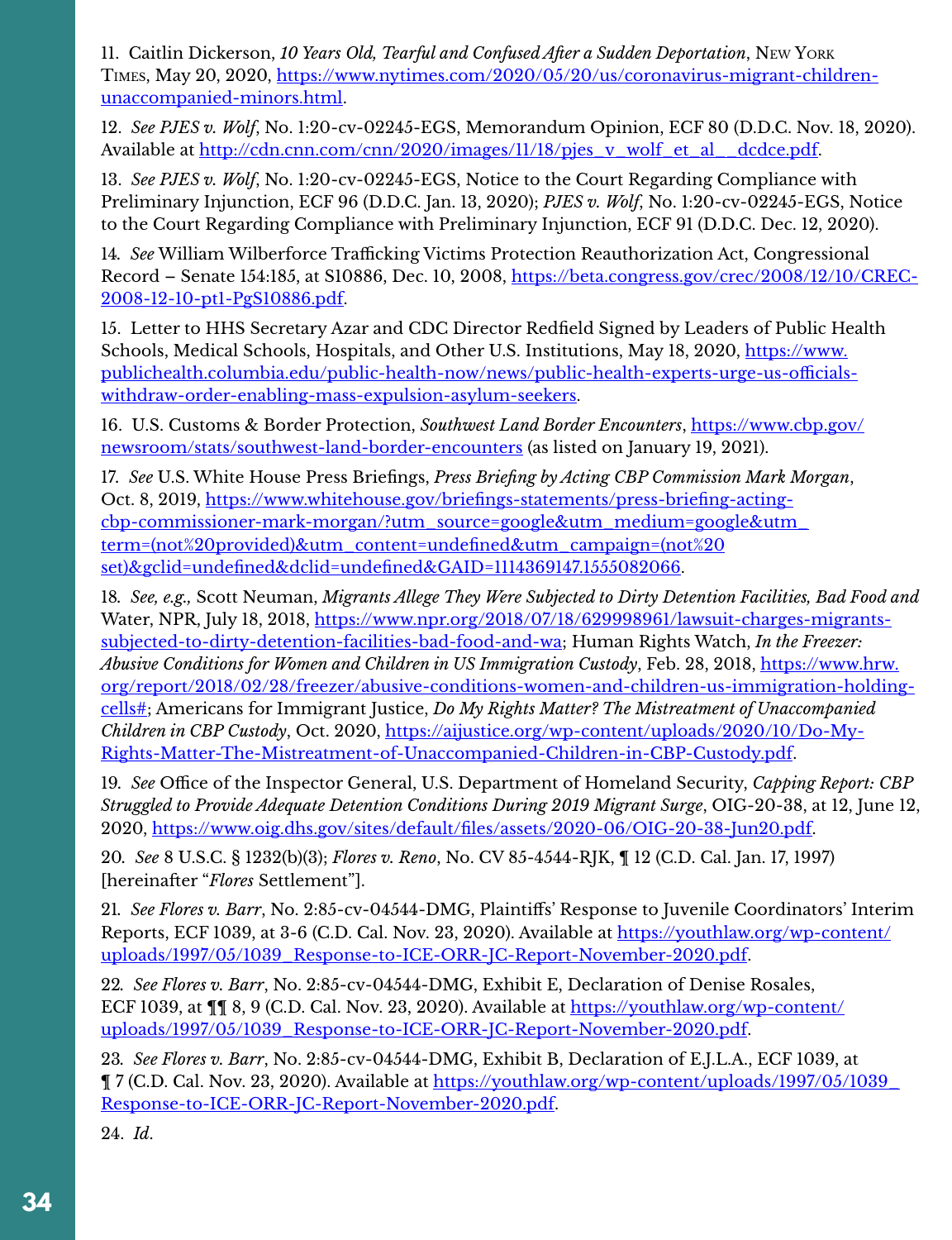<span id="page-34-0"></span>[25.](#page-6-0) Dep't of Justice Monthly *Flores* Reports, *U.S. Border Patrol (USBP) Children with Time In Custody (TIC) Hours More than 72 Hours (Excludes Transfers to ERO or HHS)*, May – Nov. 2020. Note: This data report excludes children transferred to ERO or HHS custody.

[26](#page-7-0)*. See Flores v. Barr*, Case No. 2:28-cv-04544-DMG, Exhibit A, Adamson Declaration and Title 42 Data Summary, Reply to Opposition to Motion to Enforce Settlement re "Title 42" Class Members, ECF 960-1 (C.D. Cal. Aug. 28, 2020). Available at [https://youthlaw.org/wp-content/uploads/2020/07/960\\_Reply-to-](https://youthlaw.org/wp-content/uploads/2020/07/960_Reply-to-Opp.-to-Motion-to-Enforce-the-Settlement-re-_Title-42_-Class-Members.pdf)[Opp.-to-Motion-to-Enforce-the-Settlement-re-\\_Title-42\\_-Class-Members.pdf.](https://youthlaw.org/wp-content/uploads/2020/07/960_Reply-to-Opp.-to-Motion-to-Enforce-the-Settlement-re-_Title-42_-Class-Members.pdf)

[27](#page-7-0)*. See Flores v. Barr*, Case No. 2:28-cv-04544-DMG, Order re Plaintiffs' Motion to Enforce Settlement as to "Title 42" Class Members, ECF No. 976, at 3 (C.D. Cal. Sept. 4, 2020). Available at [https://youthlaw.](https://youthlaw.org/wp-content/uploads/2020/07/976- Flores-Order-re-Hotel-MTE.pdf) [org/wp-content/uploads/2020/07/976- Flores-Order-re-Hotel-MTE.pdf.](https://youthlaw.org/wp-content/uploads/2020/07/976- Flores-Order-re-Hotel-MTE.pdf); *Flores v. Barr*, No. 20-55951, Plaintiffs-Appellees' Opposition to Renewed Emergency Motion for Administrative Stay and Stay Pending Appeal, ECF 16-1, at 16 (C.D. Cal. Sept. 25, 2020). Available at [https://youthlaw.org/wp-content/](https://youthlaw.org/wp-content/uploads/2020/07/16-1-Plaintiffs-Appellees-Opp.-to-Renewed-Emergency-Mot.-forAdmin.-Stay-and-Stay-Pending-Appeal.pdf) [uploads/2020/07/16-1-Plaintiffs-Appellees-Opp.-to-Renewed-Emergency-Mot.-forAdmin.-Stay-and-](https://youthlaw.org/wp-content/uploads/2020/07/16-1-Plaintiffs-Appellees-Opp.-to-Renewed-Emergency-Mot.-forAdmin.-Stay-and-Stay-Pending-Appeal.pdf)[Stay-Pending-Appeal.pdf](https://youthlaw.org/wp-content/uploads/2020/07/16-1-Plaintiffs-Appellees-Opp.-to-Renewed-Emergency-Mot.-forAdmin.-Stay-and-Stay-Pending-Appeal.pdf).

[28](#page-7-0)*. See Flores v. Barr*, Case No. 2:28-cv-04544-DMG, Exhibit A, Adamson Declaration and Title 42 Data Summary, Reply to Opposition to Motion to Enforce Settlement re "Title 42" Class Members, ECF 960-1 (C.D. Cal. Aug. 28, 2020). Available at [https://youthlaw.org/wp-content/uploads/2020/07/960\\_Reply-to-](https://youthlaw.org/wp-content/uploads/2020/07/960_Reply-to-Opp.-to-Motion-to-Enforce-the-Settlement-re-_Title-42_-Class-Members.pdf)[Opp.-to-Motion-to-Enforce-the-Settlement-re-\\_Title-42\\_-Class-Members.pdf.](https://youthlaw.org/wp-content/uploads/2020/07/960_Reply-to-Opp.-to-Motion-to-Enforce-the-Settlement-re-_Title-42_-Class-Members.pdf)

[29](#page-7-0)*. Id*.; *see also Flores v. Barr*, Case No. 2:28-cv-04544-DMG, Interim Report on the Use of Temporary Housing for Minors and Families under Title 42 by Independent Monitor, ECF 873, at 17 (C.D. Cal. July 22, 2020).

[30](#page-7-0)*. See Flores v. Barr*, Case No. 2:85-cv-04544, Order re Plaintiffs' Motion to Enforce Settlement as to "Title 42" Class Members, ECF 976, at 16 (C.D. Cal Sept. 4, 2020). Available at [https://youthlaw.org/wp](https://youthlaw.org/wp-content/uploads/2020/07/976-Flores-Order-re-Hotel-MTE.pdf)[content/uploads/2020/07/976-Flores-Order-re-Hotel-MTE.pdf](https://youthlaw.org/wp-content/uploads/2020/07/976-Flores-Order-re-Hotel-MTE.pdf).

[31](#page-7-0)*. Id*.

[32](#page-7-0)*. Id*. at 14.

[33](#page-7-0)*. See Flores v. Barr*, Case No. 2:28-cv-04544-DMG, Interim Report on the Use of Temporary Housing for Minors and Families under Title 42 by Independent Monitor, ECF 873, at 14 (C.D. Cal. July 22, 2020).

[34](#page-7-0)*. Flores v. Barr*, Exhibit 1, Declaration of Taylor Levy, Plaintiffs' Opposition to Ex Parte Application to Stay Order, ECF 988, at ¶ 9 (C.D. Cal. Sept.18, 2020). Available at [https://youthlaw.org/wp-content/](https://youthlaw.org/wp-content/uploads/2020/07/985_Govt-Ex-Parte-App-to-Staywith-Exhibits.pdf) [uploads/2020/07/985\\_Govt-Ex-Parte-App-to-Staywith-Exhibits.pdf](https://youthlaw.org/wp-content/uploads/2020/07/985_Govt-Ex-Parte-App-to-Staywith-Exhibits.pdf).

[35](#page-7-0)*. See Flores v. Barr*, Case No. 2:85-cv-04544, Order re Plaintiffs' Motion to Enforce Settlement as to "Title 42" Class Members, ECF 976, at 17 (C.D. Cal Sept. 4, 2020). Available at [https://youthlaw.org/wp](https://youthlaw.org/wp-content/uploads/2020/07/976-Flores-Order-re-Hotel-MTE.pdf)[content/uploads/2020/07/976-Flores-Order-re-Hotel-MTE.pdf](https://youthlaw.org/wp-content/uploads/2020/07/976-Flores-Order-re-Hotel-MTE.pdf).

[36](#page-7-0)*. See Flores v. Barr*, No. 2:85-cv-04544-DMG, Order re Updated Juvenile Coordinator Reports, ECF 833, at 7 (C.D. Cal. June 26, 2020).

[37](#page-7-0)*. Id*. at 3-4.

[38](#page-7-0)*. See* Julia Ainsley, *Faced with choice, migrant parents in ICE detention refuse to separate from children, NBC News, May 18, 2020, [https://www.nbcnews.com/news/us-news/faced-choice-migrant-parents-ice](https://www.nbcnews.com/news/us-news/faced-choice-migrant-parents-ice-detention-refuse-separate-children-n1209841)[detention-refuse-separate-children-n1209841.](https://www.nbcnews.com/news/us-news/faced-choice-migrant-parents-ice-detention-refuse-separate-children-n1209841)*

[39](#page-7-0)*. See Flores v. Barr*, No. 2:85-cv-04544-DMG, Order re Defendants' Ex Parte Application to Stay, ECF 837, at 2 (C.D. Cal. July 25, 2020).

[40](#page-7-0)*. See Flores v. Barr*, No. 2:85-cv-04544-DMG, ICE Juvenile Coordinator Report, ECF 1064-1, at 5 (C.D. Cal. Jan. 19, 2021).

[41](#page-8-0)*. See Flores v. Barr*, No. 2:85-cv-04544-DMG, Order re Plaintiffs' Motion to Enforce, ECF 784, at 8 (C.D. Cal. Apr. 24, 2020).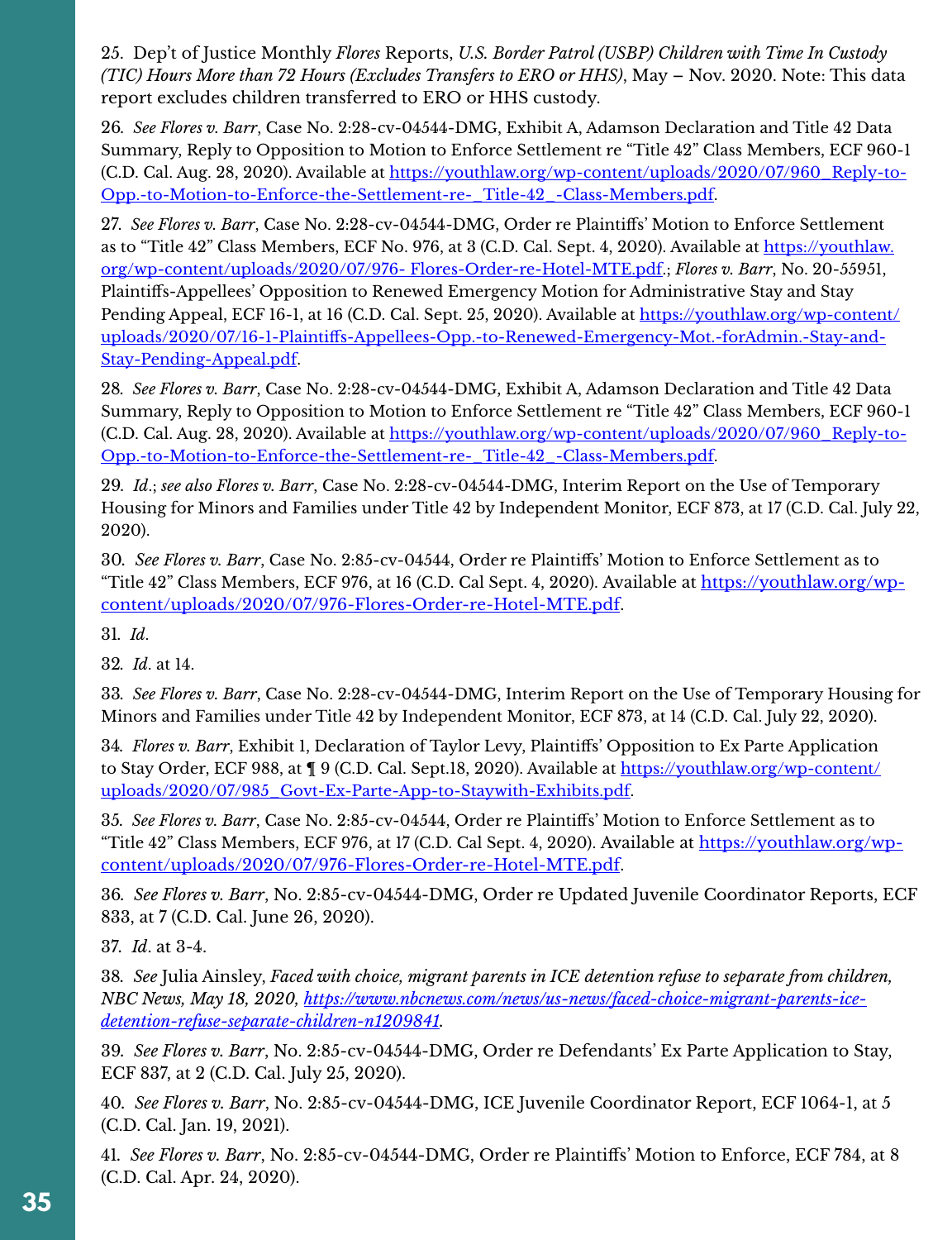<span id="page-35-0"></span>[42](#page-8-0)*. Id*. at 10.

[43](#page-8-0)*. Id*. at 18-9.

[44](#page-8-0)*. See, e.g., Flores v. Barr*, No. 2:85-cv-04544-DMG, Declaration of Hannah P. Flamm, ECF 1039- 7, at ¶¶ 5-10 (C.D. Cal. Nov. 23, 2020); *Flores v. Barr*, No. 2:85-cv-04544-DMG, Declaration of Ana Devereaux, ECF 823, at 23-26 ¶¶ 6-13 (C.D. Cal. June 17, 2020); *Flores v. Barr*, No. 2:85-cv-04544- DMG, Declaration of Anthony Enriquez, ECF 759-4, at ¶¶ 5-10.

[45](#page-8-0)*. See Flores v. Barr*, No. 2:85-cv-04544-DMG, ORR Juvenile Coordinator Report, ECF 1060-1, at 18 (C.D. Cal. Jan. 15, 2021).

[46](#page-8-0)*. See Flores v. Barr*, No. 2:85-cv-04544-DMG, ORR Juvenile Coordinator Report, ECF 1029-2, at 3 (C.D. Cal Nov. 16, 2020); *see also Flores v. Barr*, No. 2:85-cv-04544-DMG, ORR Juvenile Coordinator Report, ECF 932-2, at 3 (C.D. Cal Aug. 24, 2020) (transitional foster care at 5% capacity with 1,903 transitional foster care beds available as of August 22, 2020); *Flores v. Barr*, No. 2:85-cv-04544-DMG, ORR Juvenile Coordinator Interim Report, ECF 788-2, at 2 (C.D. Cal. May 15, 2020) (transitional foster care at 8% capacity with 1,849 beds available as of May 14, 2020).

[47](#page-8-0)*. See PJES v. Wolf*, No. 1:20-cv-02245-EGS, Exhibit D, Declaration of Nicole Cubbage, ECF 82-4, at ¶ 5 (D.D.C. Nov. 25, 2020).

[48](#page-8-0)*. See Flores v. Barr*, No. 2:85-cv-04544-DMG, ORR Juvenile Coordinator Report, ECF 1060-1, at 14 (C.D. Cal. Jan. 15, 2021) (under ORR's COVID-adjusted capacity, 309 transitional foster care beds and 285 long-term foster care beds unoccupied).

[49](#page-8-0)*. See Flores v. Barr*, No. 2:85-cv-04544-DMG, Declaration of Jallyn Sualog, ECF 736-1, at ¶ 13 (C.D. Cal. March 27, 2020).

[50](#page-8-0)*. Id*.

[51](#page-7-0). Hamed Aleaziz, *"I Felt Alone": The Story Of How An Immigrant Teenager Fought To Stay In The US While Under Guard In A Texas Hotel*, Buzzfeed, July 24, 2020, [https://www.buzzfeednews.com/article/](https://www.buzzfeednews.com/article/hamedaleaziz/immigrantteenager-successfully-fights-to-stay-in-u) [hamedaleaziz/immigrantteenager-successfully-fights-to-stay-in-us](https://www.buzzfeednews.com/article/hamedaleaziz/immigrantteenager-successfully-fights-to-stay-in-u).

[52.](#page-8-0) Dep't of Justice Monthly *Flores* Reports, *HHS Flores Data*, Jan. 2018 – Dec. 2020. As provided by the DOJ, these monthly reports reflect a snapshot of the ORR census on a particular day of the month.

[53.](#page-9-0) *See Flores v. Barr*, No. 2:85-cv-04544-DMG, Notice of Motion and Motion to Enforce Settlement re "Title 42" Class Members, ECF 920, at 2 n2 (C.D. Cal. Aug. 14, 2020).

[54.](#page-9-0) *See Flores v. Barr*, Case No. 2:85-cv-04544, Order re Plaintiffs' Motion to Enforce Settlement as to "Title 42" Class Members, ECF 976, at 14 (C.D. Cal. Sept. 4, 2020). Available at [https://youthlaw.](https://youthlaw.org/wp-content/uploads/2020/07/976-Flores-Order-re-Hotel-MTE.pdf) [org/wp-content/uploads/2020/07/976-Flores-Order-re-Hotel-MTE.pdf](https://youthlaw.org/wp-content/uploads/2020/07/976-Flores-Order-re-Hotel-MTE.pdf); *Flores v. Barr*, Case No. 2:85-cv-04544, Order re Defendants' Ex Parte Application to Stay, ECF 990 (C.D. Cal. Sept. 21, 2020). Available at [https://youthlaw.org/wp-content/uploads/2020/07/990\\_Order-Denying-Govt-Ex-](https://youthlaw.org/wp-content/uploads/2020/07/990_Order-Denying-Govt-Ex-Parte-Application-to-Stay.)[Parte-Application-to-Stay.pdf.](https://youthlaw.org/wp-content/uploads/2020/07/990_Order-Denying-Govt-Ex-Parte-Application-to-Stay.)

[55](#page-9-0). *See* Dep't Health & Human Servs., *Latest UAC Data – FY 2020*, [https://www.hhs.gov/programs/](https://www.hhs.gov/programs/social-services/unaccompanied-alien-children/latest-uac-data-fy2020/ind) [social-services/unaccompanied-alien-children/latest-uac-data-fy2020/index.html](https://www.hhs.gov/programs/social-services/unaccompanied-alien-children/latest-uac-data-fy2020/ind); Dep't Health & Human Servs., *Latest UAC Data – FY 2021*, [https://www.hhs.gov/programs/social-services/](https://www.hhs.gov/programs/social-services/unaccompanied-alien-children/latest-uac-data-fy2021/ind) [unaccompanied-alien-children/latest-uac-data-fy2021/index.html](https://www.hhs.gov/programs/social-services/unaccompanied-alien-children/latest-uac-data-fy2021/ind).

[56](#page-9-0)*. See Flores v. Barr*, No. 2:85-cv-04544-DMG, ORR Juvenile Coordinator Report, ECF 1060-1, at 14 (C.D. Cal. Jan. 15, 2021).

[57](#page-9-0). *Id*. at 13.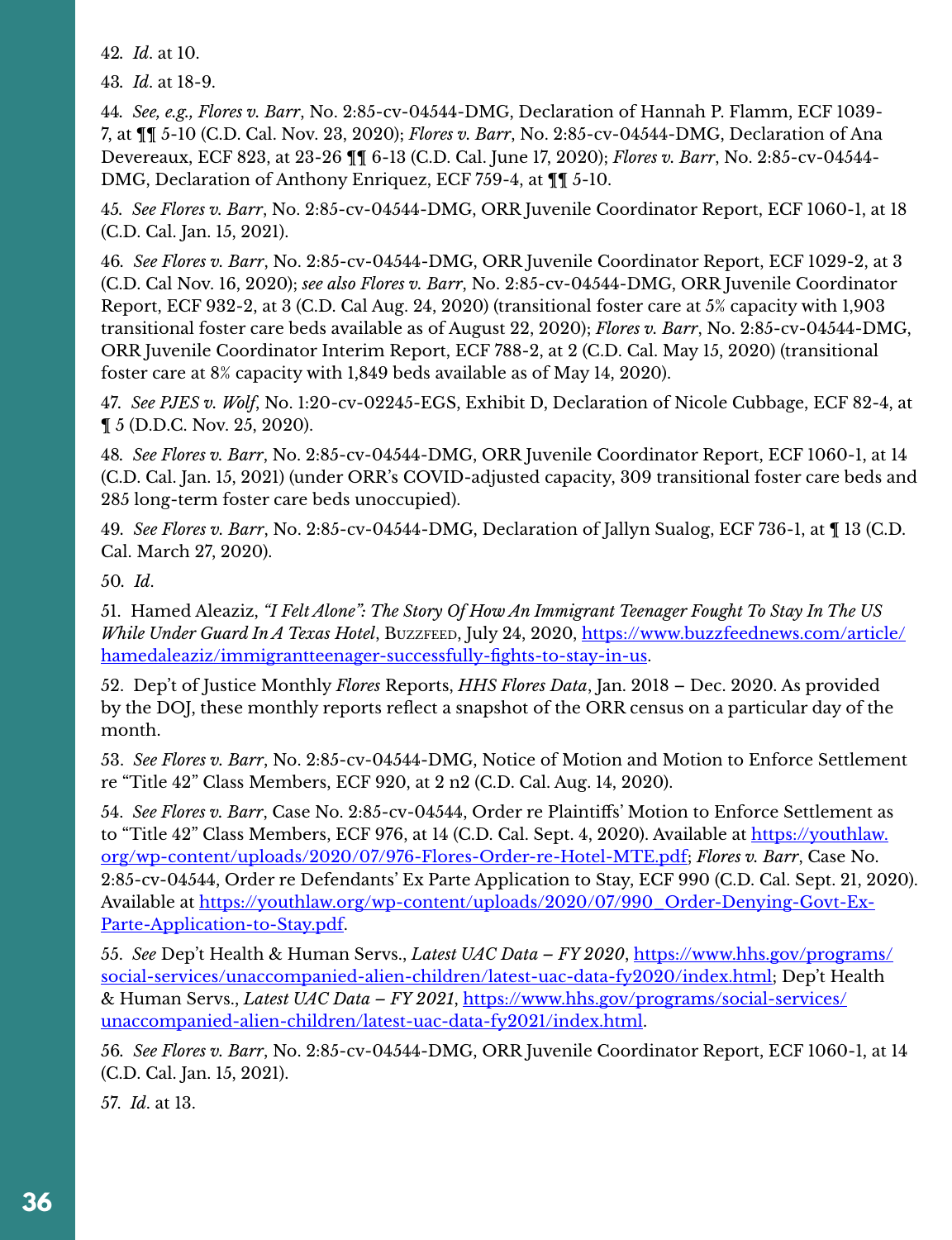<span id="page-36-0"></span>[58.](#page-9-0) U.S. Customs & Border Protection, *Southwest Land Border Encounters*, [https://www.cbp.gov/](https://www.cbp.gov/newsroom/stats/southwest-land-border-encounters) [newsroom/stats/southwest-land-border-encounters](https://www.cbp.gov/newsroom/stats/southwest-land-border-encounters) (as listed on January 19, 2021); Dep't of Justice Monthly *Flores* Reports, HHS, Jan. 2018 – Dec. 2020. As provided by the DOJ, these monthly reports reflect a snapshot of the ORR census on a particular day of the month.

[59.](#page-10-0) *See* Jason Dearen & Garance Burke, *Pence ordered borders closed after CDC experts refused*, Associated Press, Oct. 3, 2020, [https://apnews.com/article/virus-outbreak-pandemics-public-health-new-york](https://apnews.com/article/virus-outbreak-pandemics-public-health-new-york-health4ef0c6c5263815a26f8)[health4ef0c6c5263815a26f8aa17f6ea490ae](https://apnews.com/article/virus-outbreak-pandemics-public-health-new-york-health4ef0c6c5263815a26f8).

[60](#page-10-0). *See Flores v. Barr*, Case No. 2:28-cv-04544-DMG, Order re Plaintiffs' Motion to Enforce Settlement as to "Title 42" Class Members, ECF 976, at 3 (C.D. Cal. Sept. 4, 2020). Available at [https://](https://youthlaw.org/wp-content/uploads/2020/07/976- Flores-Order-re-Hotel-MTE.pdf) [youthlaw.org/wp-content/uploads/2020/07/976- Flores-Order-re-Hotel-MTE.pdf](https://youthlaw.org/wp-content/uploads/2020/07/976- Flores-Order-re-Hotel-MTE.pdf).; *Flores v. Barr*, No. 20-55951, Plaintiffs-Appellees' Opposition to Renewed Emergency Motion for Administrative Stay and Stay Pending Appeal, ECF 16-1, at 16 (9th Cir. Sept. 25, 2020). Available at [https://youthlaw.](https://youthlaw.org/wp-content/uploads/2020/07/16-1-Plaintiffs-Appellees-Opp.-to-Renewed-Emergency-) [org/wp-content/uploads/2020/07/16-1-Plaintiffs-Appellees-Opp.-to-Renewed-Emergency-Mot.](https://youthlaw.org/wp-content/uploads/2020/07/16-1-Plaintiffs-Appellees-Opp.-to-Renewed-Emergency-) [forAdmin.-Stay-and-Stay-Pending-Appeal.pdf.](https://youthlaw.org/wp-content/uploads/2020/07/16-1-Plaintiffs-Appellees-Opp.-to-Renewed-Emergency-)

[61.](#page-10-0) *See* Human Rights First, *Delivered to Danger: Trump Administration sending asylum seekers and migrants to danger*, Dec. 15, 2020,<https://deliveredtodanger.org/>.

[62](#page-10-0)*. See* Kids in Need of Defense, *Forced Apart: How the "Remain in Mexico" Policy Places Children in Danger and Separates Families*, Feb. 24, 2019, [https://supportkind.org/wp-content/uploads/2020/02/](https://supportkind.org/wp-content/uploads/2020/02/MPP-KIND-2.24updated-003.pdf) [MPP-KIND-2.24updated-003.pdf.](https://supportkind.org/wp-content/uploads/2020/02/MPP-KIND-2.24updated-003.pdf)

[63.](#page-10-0) Human Rights First, *Delivered to Danger*,<https://deliveredtodanger.org/>.

[64](#page-10-0)*. See* Dep't Homeland Security, *DHS and HHS Announce New Rule to Implement the Flores Settlement Agreement; Final Rule Published to Fulfill Obligations under Flores Settlement Agreement*, Aug. 21, 2019, [https://www.dhs.gov/news/2019/08/21/dhs-and-hhs-announce-new-rule-implement-flores](https://www.dhs.gov/news/2019/08/21/dhs-and-hhs-announce-new-rule-implement-flores-settlement-agreem)[settlement-agreement](https://www.dhs.gov/news/2019/08/21/dhs-and-hhs-announce-new-rule-implement-flores-settlement-agreem).

[65](#page-11-0). *Flores v. Barr*, No. 2:85-cv-04544-DMG, Order re Plaintiffs' Motion to Enforce Settlement and Defendants' Notice of Termination and Motion in the Alternative to Terminate the Flores Settlement Agreement, ECF 688, at 21 (C.D. Cal. Sept. 27, 2019).

[66](#page-11-0)*. Flores v. Rosen*, No. 19-56326, ECF 83-1 (9th Cir. 2020). Available at [https://youthlaw.org/wp](https://youthlaw.org/wp-content/uploads/2021/01/CA9-Opinion-2.pdf)[content/uploads/2021/01/CA9-Opinion-2.pdf](https://youthlaw.org/wp-content/uploads/2021/01/CA9-Opinion-2.pdf).

[67](#page-12-0)*. Flores* Settlement ¶¶ 14, 18.

[68](#page-12-0)*. See* Office of Inspector General, Dep't of Health & Human Servs., OEI-09-18-00431, *Care Provider Facilities Described Challenges Addressing Mental Health Needs of Children in HHS Custody*, at 12, Sept. 2019, <https://oig.hhs.gov/oei/reports/oei-09-18-00431.asp> [hereinafter "HHS OIG Mental Health Needs of Children in HHS Custody"].

[69.](#page-12-0) *See* Leila Schochet, *Trump's Family Incarceration Policy Threatens Healthy Child Development*, CENTER FOR AMERICAN PROGRESS, July 12, 2018, [https://www.americanprogress.org/issues/early](https://www.americanprogress.org/issues/early-childhood/reports/2018/07/12/453378/trumps-family-inca)[childhood/reports/2018/07/12/453378/trumps-family-incarceration-policy-threatens-healthy-child](https://www.americanprogress.org/issues/early-childhood/reports/2018/07/12/453378/trumps-family-inca)[development/](https://www.americanprogress.org/issues/early-childhood/reports/2018/07/12/453378/trumps-family-inca) (citing Rachel Kronick, Cecile Rousseau, & Janet Cleveland, *Asylum-seeking children's experiences of detention in Canada: A qualitative study*, 85 Am. J. ORTHOPSYCHIATRY 287 (2015)).

[70.](#page-12-0) *See* Dep't Health & Human Servs., *Latest UAC Data – FY 2020*, [https://www.hhs.gov/programs/](https://www.hhs.gov/programs/social-services/unaccompanied-alien-children/latest-uac-data-fy2020/ind) [social-services/unaccompanied-alien-children/latest-uac-data-fy2020/index.html](https://www.hhs.gov/programs/social-services/unaccompanied-alien-children/latest-uac-data-fy2020/ind). [71](#page-12-0)*. Id*.

[72](#page-12-0)*. See* New York Civil Liberties Union, *Under Pressure: Trump Administration Reverses Key Aspect of Policy Delaying Release of Migrant Children*, Dec. 18, 2018, [https://www.nyclu.org/en/press-releases/](https://www.nyclu.org/en/press-releases/under-pressure-trump-administration-reverses-key-aspect-poli) [under-pressure-trump-administration-reverses-key-aspect-policy-delaying-release.](https://www.nyclu.org/en/press-releases/under-pressure-trump-administration-reverses-key-aspect-poli)

[73](#page-13-0)*. Flores* Settlement, Exhibit 1, ¶¶ 6, 19.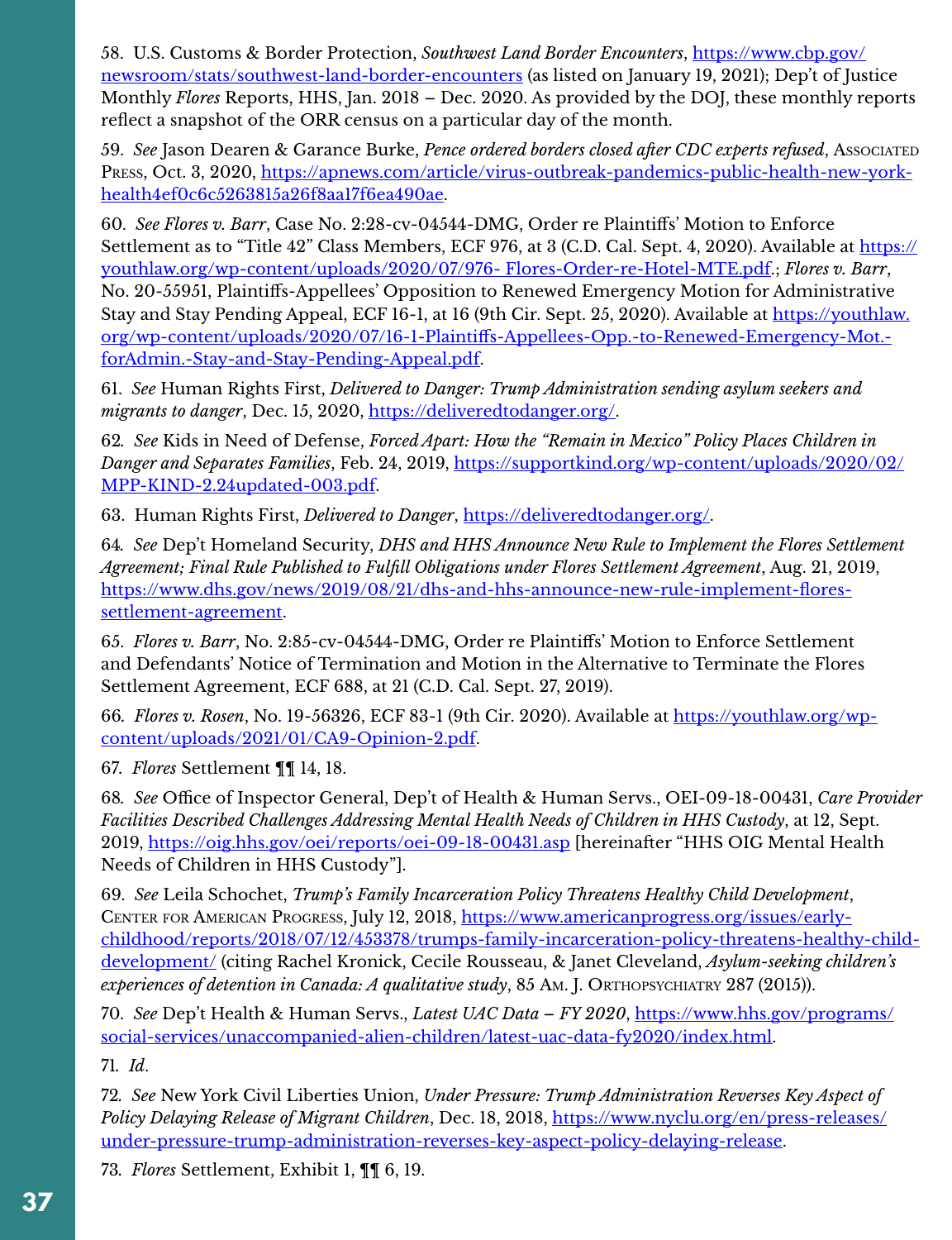<span id="page-37-0"></span>[74](#page-13-0)*. See* Neha Desai, Melissa Adamson, Elizabeth Pirrotta, Lewis Cohen & N. Ewen Wang, *Child Welfare & Unaccompanied Children in Federal Immigration Custody: A Data and Research Based Guide for Federal Policymakers*, at 10-11, Dec. 2019, [https://youthlaw.org/wp-content/uploads/2019/12/Briefing-Child-](https://youthlaw.org/wp-content/uploads/2019/12/Briefing-Child-Welfare-Unaccompanied-Children-in-Fed)[Welfare-Unaccompanied-Children-in-Federal-Immigration-Custody-A-Data-Research-Based-](https://youthlaw.org/wp-content/uploads/2019/12/Briefing-Child-Welfare-Unaccompanied-Children-in-Fed)[Guide-for-Federal-Policy-Makers.pdf](https://youthlaw.org/wp-content/uploads/2019/12/Briefing-Child-Welfare-Unaccompanied-Children-in-Fed) [hereinafter "Child Welfare & Unaccompanied Children in Federal Immigration Custody Guide"].

[75](#page-13-0)*. Id*. at 11.

[76](#page-13-0)*. See Flores v. Barr*, No. 2:85-cv-04544-DMG, Notice of Motion and Motion to Enforce Settlement Agreement; Memorandum of Points and Authorities, ECF 547-2, at 14-22 (C.D. Cal. May 31, 2019).

[77](#page-13-0)*. Id*.; *see also* Child Welfare & Unaccompanied Children in Federal Immigration Custody Guide, *supra* note 74, at 10-12.

[78](#page-13-0). Dep't Health & Human Servs., *The Office of Refugee Resettlement Did Not Award and Manage the Homestead Influx Care Facility Contracts in Accordance With Federal Requirements*, Dec. 18, 2020, [https://](https://oig.hhs.gov/oas/reports/region12/122020001.pdf) [oig.hhs.gov/oas/reports/region12/122020001.pdf](https://oig.hhs.gov/oas/reports/region12/122020001.pdf).

[79](#page-13-0)*. See id*.

[80.](#page-15-0) *See* Dep't Health & Human Servs., *Fact Sheet: Unaccompanied Alien Child Shelter at Homestead Job Corps Site, Homestead, Florida*, Aug. 6, 2019, [https://www.hhs.gov/sites/default/files/Unaccompanied-](https://www.hhs.gov/sites/default/files/Unaccompanied-Alien-Children-Sheltered-at-Homestead.pdf)[Alien-Children-Sheltered-at-Homestead.pdf.](https://www.hhs.gov/sites/default/files/Unaccompanied-Alien-Children-Sheltered-at-Homestead.pdf)

[81.](#page-15-0) Child Welfare & Unaccompanied Children in Federal Immigration Custody Guide, *supra* note 74, at, at 9.

[82](#page-15-0). *See* Fernando Del Valle, *Sunny Glen to run 500-children shelter in Raymondville*, Valley Stay, Aug. 24, 2019, [https://www.valleymorningstar.com/2019/08/24/sunny-glen-to-run-500-children-shelter-in](https://www.valleymorningstar.com/2019/08/24/sunny-glen-to-run-500-children-shelter-in-raymondville/)[raymondville/;](https://www.valleymorningstar.com/2019/08/24/sunny-glen-to-run-500-children-shelter-in-raymondville/) Sarah Posner, *A Christian Foster Home Had a Troubling Past. Trump Gave it Millions to House Immigrant Kids Anyway*, TypeInvestigations, Nov. 2, 2020, [https://www.typeinvestigations.org/](https://www.typeinvestigations.org/investigation/2020/11/02/a-christian-foster-home-had-a-troubling-) [investigation/2020/11/02/a-christian-foster-home-had-a-troubling-past-trump-gave-it-millions-to](https://www.typeinvestigations.org/investigation/2020/11/02/a-christian-foster-home-had-a-troubling-)[house-immigrant-kids-anyway/.](https://www.typeinvestigations.org/investigation/2020/11/02/a-christian-foster-home-had-a-troubling-)

[83](#page-15-0)*. See* Mary Dozier, et al., *Institutional care for young children: Review of literature and policy implications*. 6 Social Issues & Policy Rev. 1–25 (2012),<https://doi.org/10.1111/j.1751-2409.2011.01033.x>; Manius H. van IJzendoorn, et. al., *Children in institutional care: Delayed development and resilience*, 76 Monographs for the Society for Research in Child Development 8–30 (2011), [https://doi.org/10.1111/](https://doi.org/10.1111/j.1540-5834.2011.00626.x) [j.1540-5834.2011.00626.x.](https://doi.org/10.1111/j.1540-5834.2011.00626.x)

[84](#page-15-0)*. See* Children's Bureau, U.S. Department of Health & Human Services, *A national look at the use of congregate care in child welfare*, 2015, https://www.acf.hhs.gov/sites/default/files/cb/cbcongregatecare [brief.pdf](https://www.acf.hhs.gov/sites/default/files/cb/cbcongregatecare_ brief.pdf)

[85](#page-15-0)*. See* Family First Prevention Services Act of 2018, H.R. 253, 115th Cong., Pub. L. 115-123.

[86](#page-15-0). "Foster care placements" include Transitional Foster Care, Long-Term Foster Care, and Unaccompanied Refugee Minor programs. *See* U.S. Dep't of Health & Human Servs., Office of Refugee Resettlement, *Children Entering the United States: Guide to Terms*, [https://www.acf.hhs.gov/orr/](https://www.acf.hhs.gov/orr/resource/children-entering-the-united-states-unaccompanied-guide-to-term) [resource/children-entering-the-united-states-unaccompanied-guide-to-terms.](https://www.acf.hhs.gov/orr/resource/children-entering-the-united-states-unaccompanied-guide-to-term)

[87](#page-15-0)*. See Flores v. Barr*, No. 2:85-cv-04544-DMG, *October 2, 2020 ORR Juvenile Coordinator Report*, ECF 996-2, at 2 (C.D. Cal. Oct. 2, 2020) (reflecting bed capacity by residence type as of September 30, 2020).

[88](#page-16-0)*. Flores* Settlement ¶ 14.

[89](#page-16-0)*. See Lucas R. v. Azar*, No. 2:18-cv-05741-DMG, Exhibit 53, Report of Judge Leonard Edwards, Memorandum of Points and Authorities in Support of Plaintiffs' Motion for Partial Summary Judgment, ECF 271-2, at 23 (C.D. Cal. Oct. 2, 2020).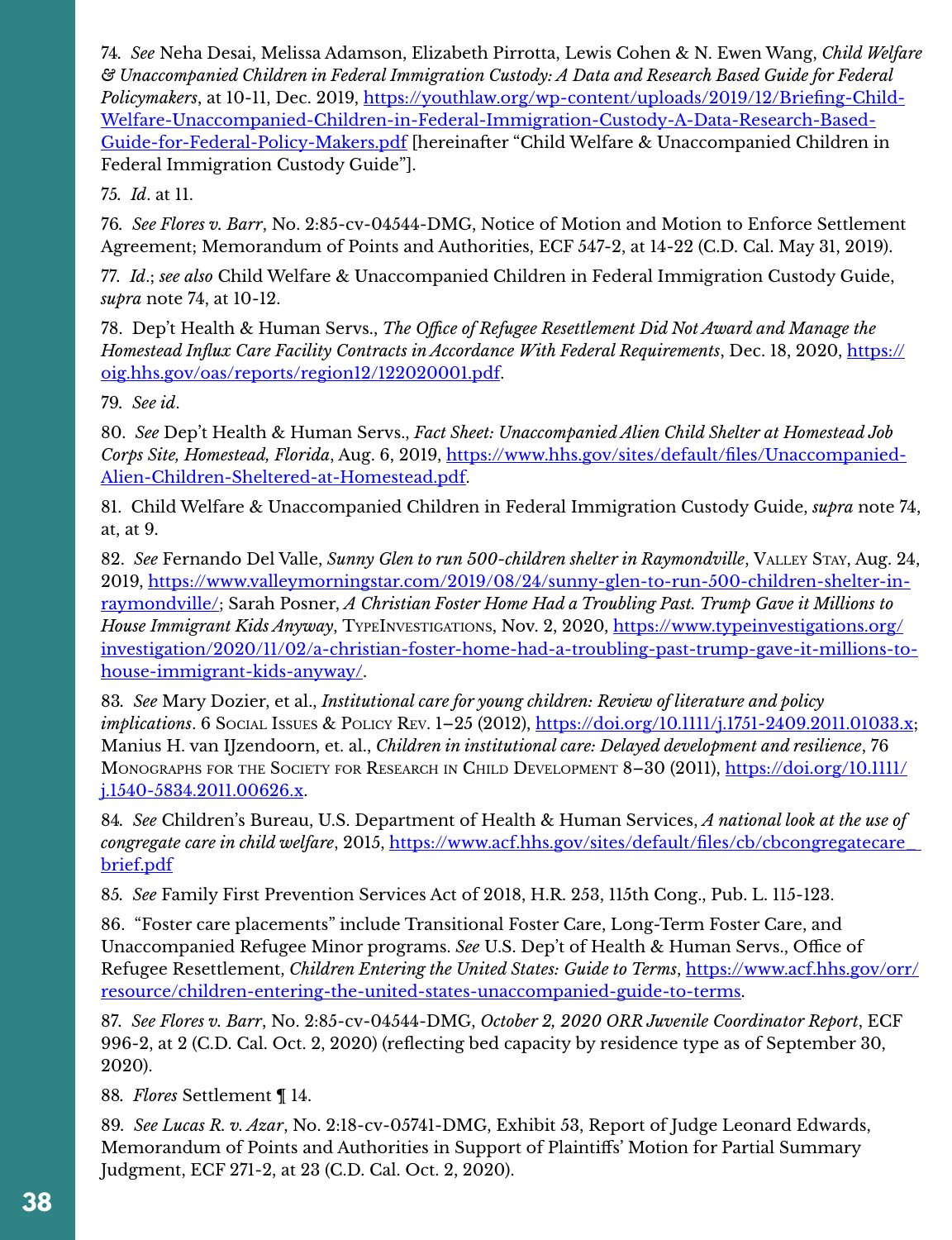<span id="page-38-0"></span>[90](#page-16-0)*. Id*. at 3-11.

[91](#page-16-0)*. Id*. at 3.

[92](#page-16-0)*. See* Dep't Health & Human Servs., *ORR Policy Guide: Children Entering the United States Unaccompanied*, § 2.1, [https://www.acf.hhs.gov/orr/policy-guidance/children-entering-united-states](https://www.acf.hhs.gov/orr/policy-guidance/children-entering-united-states-unaccompanied)[unaccompanied](https://www.acf.hhs.gov/orr/policy-guidance/children-entering-united-states-unaccompanied); *see also Lucas R. v. Azar*, No. 2:18-cv-05741-DMG, Memorandum of Points and Authorities in Support of Plaintiffs' Motion for Partial Summary Judgment, ECF. 271-1, at 7-8 (C.D. Cal. Oct. 2, 2020).

[93](#page-16-0)*. See Lucas R. v. Azar*, No. 2:18-cv-05741-DMG, Memorandum of Points and Authorities in Support of Plaintiffs' Motion for Partial Summary Judgment, ECF 271-1, at 32 (C.D. Cal. Oct. 2, 2020); *J.E.C.M. v. Hayes*, Third Amended Class Action Complaint and Petition for a Writ of Habeas Corpus, ECF 93 (E.D. Va. Feb. 22, 2019); *see also* National Center for Youth Law, U.C. Davis Immigration Law Clinic, & Center for Human Rights & Const. Law, *The Flores Settlement Agreement & Unaccompanied Children in Federal Custody*, at 10, Feb. 2019, [https://youthlaw.org/wp-content/uploads/2019/02/Flores-](https://youthlaw.org/wp-content/uploads/2019/02/Flores-Congressional-Briefing.pdf)[Congressional-Briefing.pdf](https://youthlaw.org/wp-content/uploads/2019/02/Flores-Congressional-Briefing.pdf).

[94](#page-16-0). Dep't Health & Human Servs., *ORR Guide: Children Entering the United States Unaccompanied*, § 2.8, [https://www.acf.hhs.gov/orr/policy-guidance/children-entering-united-states-unaccompanied](https://www.acf.hhs.gov/orr/policy-guidance/children-entering-united-states-unaccompanied-section-2#)[section-2#2.8.](https://www.acf.hhs.gov/orr/policy-guidance/children-entering-united-states-unaccompanied-section-2#)

[95](#page-18-0). Secure facilities are state or county juvenile detention centers. Staff-secure facilities and residential treatment centers place varying levels of restriction on children's movement. "Outof-network facility" means a facility at which an immigrant child is placed as a result of an ORR determination that there is no care provider available among in-network facilities to provide specialized services required by the immigrant child, such as mental health or medical support.

[96](#page-18-0)*. See, e.g., See Lucas R. v. Azar*, No. 2:18-cv-05741-DMG, Memorandum of Points and Authorities in Support of Plaintiffs' Motion for Partial Summary Judgment, ECF 271-1, at 9-10 (C.D. Cal. Oct. 2, 2020); Disability Rights California, *The Detention of Immigrant Children with Disabilities in Cali¬fornia: A Snapshot*, 14-17, July 26, 2019, [https://www.disabilityrightsca.org/system/files/file-attachments/](https://www.disabilityrightsca.org/system/files/file-attachments/DRC-ORR-Report.pdf) [DRC-ORR-Report.pdf](https://www.disabilityrightsca.org/system/files/file-attachments/DRC-ORR-Report.pdf) [hereinafter "Disability Rights California Report"].

[97.](#page-18-0) 8 U.S.C. § 1232(c)(2)(A).

[98](#page-18-0)*. See Lucas R. v. Azar*, No. 2:18-cv-05741-DMG, Memorandum of Points and Authorities in Support of Plaintiffs' Motion for Partial Summary Judgment, ECF 271-1, at 48-51 (C.D. Cal. Oct. 2, 2020).

[99](#page-18-0)*. See Lucas R. v. Azar*, No. 2:18-cv-05741-DMG, Memorandum of Points and Authorities in Support of Plaintiffs' Motion for Partial Summary Judgment, ECF 271-1, at 12 (C.D. Cal. Oct. 2, 2020); Child Welfare & Unaccompanied Children in Federal Immigration Custody Guide, *supra* note 74, at 16 ("In September 2019, the average length of detention for discharged children who were placed only in ORR shelters was 52 days. In comparison, discharged children who had any placement in staffsecure or secure facilities were detained an average of 198 days, and discharged children who had any placement in residential treatment centers or therapeutic placements were detained an average of 243 days.").

[100](#page-18-0)*. See, e.g.*, Barry Holman & Jason Ziedenberg, *The Dangers of Detention; The Impact of Incarcerating Youth in Detention and Other Secure Facilities*, JUSTICE POLICY INSTITUTE (2006), [http://www.jus¬ticepolicy.](http://www.jus¬ticepolicy.org/images/upload/06-11_rep_dangersofdetention_jj.pdf) [org/images/upload/06-11\\_rep\\_dangersofdetention\\_jj.pdf](http://www.jus¬ticepolicy.org/images/upload/06-11_rep_dangersofdetention_jj.pdf).; Carol Koplan & Anna Chard, *Adverse Early Life Experiences as a Social Determinant of Mental Health*, 44 Psychiatric Annals 39, 40-41, 44 (2014); Julie M. Linton, Marsha Griffin & Alan J. Shapiro, *Detention of Immigrant Children, Policy Statement*, 139 PEDIATRICS 1, 6 (2017), [https://pediatrics.aappublications.org/content/early/2017/03/09/](https://pediatrics.aappublications.org/content/early/2017/03/09/peds.2017-0483.short) [peds.2017-0483.short](https://pediatrics.aappublications.org/content/early/2017/03/09/peds.2017-0483.short); Richard A. Mendel, *No Place for Kids: The Case for Reduc¬ing Juvenile Incarceration*, THE ANNIE E. CASEY FOUNDATION, 34-35 (2011).

[101](#page-20-0)*. See* 8 U.S.C. § 1232(c)(2)(A); *see also Flores* Settlement ¶ 11.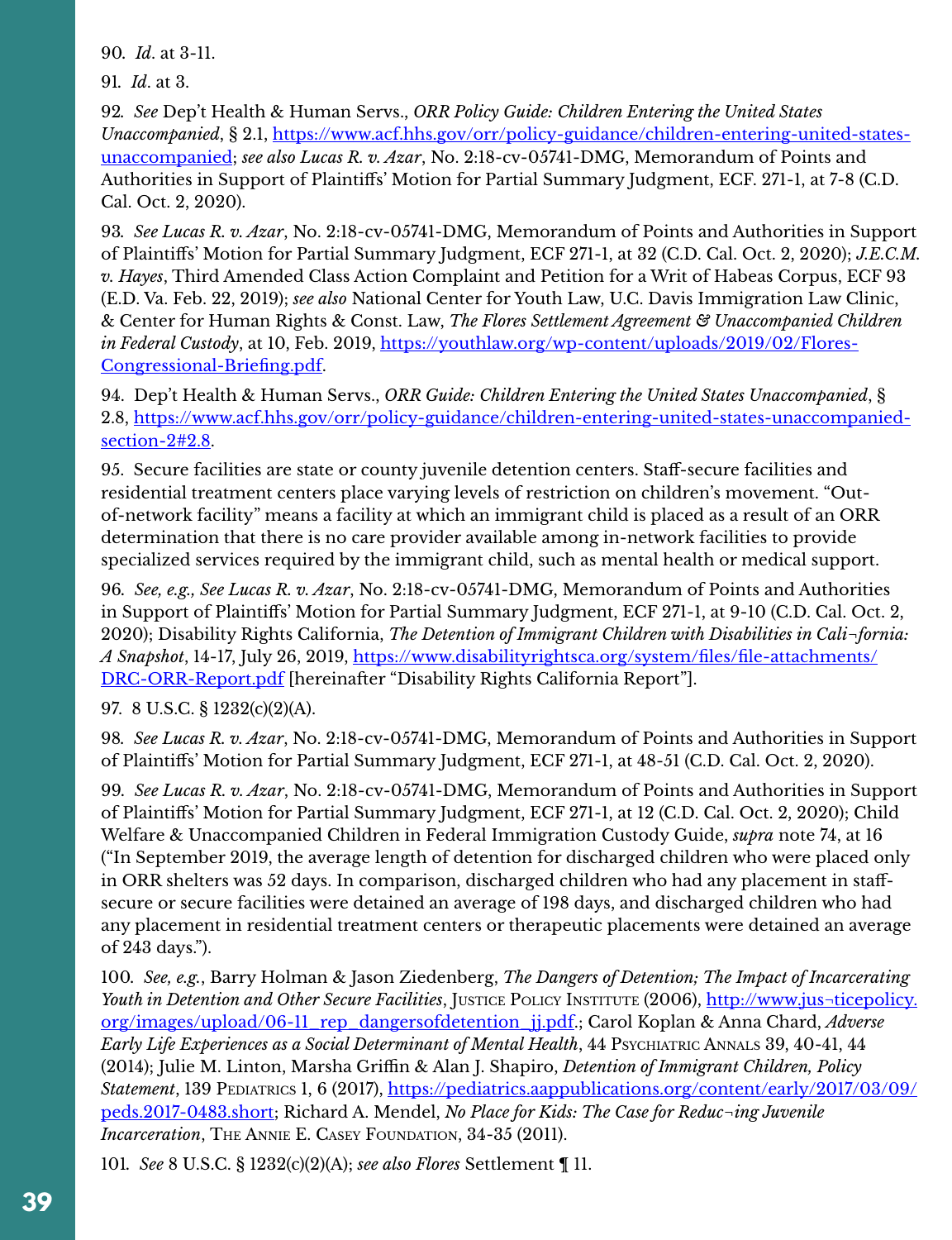<span id="page-39-0"></span>[102](#page-20-0)*. See* Disability Rights California Report, *supra* note 96, at 14-17.

[103](#page-20-0)*. See id*. at 6.

[104](#page-20-0)*. See id*. at 7.

[105](#page-20-0)*. See Lucas R. v. Azar*, No. 2:18-cv-05741-DMG, Memorandum of Points and Authorities in Support of Plaintiffs' Motion for Partial Summary Judgment, ECF 271-1, at 12 (C.D. Cal. Oct. 2, 2020); Child Welfare & Unaccompanied Children in Federal Immigration Custody Guide, *supra* note 74, at 16.

[106](#page-20-0)*. See Lucas R. v. Azar*, No. 2:18-cv-05741-DMG, First Amended Complaint for Injunctive Relief, Declaratory Relief, and Nominal Damages (Class Action), ECF 81, at ¶¶ 33, 56, 65, 83, 93 (C.D. Cal. Sept. 7, 2018). Available at [https://youthlaw.org/wp-content/uploads/2018/06/Lucas-R.-First-](https://youthlaw.org/wp-content/uploads/2018/06/Lucas-R.-First-Amended-Complaint.pdf)[Amended-Complaint.pdf](https://youthlaw.org/wp-content/uploads/2018/06/Lucas-R.-First-Amended-Complaint.pdf).

[107](#page-20-0)*. See* Linton et al., *supra* note 100, at 6; HHS OIG Mental Health Needs of Children in HHS Custody, *supra* note 68, at 12-13.

[108.](#page-22-0) HHS OIG Mental Health Needs of Children in HHS Custody, *supra* note 68, at 9-10.

[109](#page-22-0)*. See Lucas R. v. Azar*, No. 2:18-cv-05741-DMG, First Amended Complaint for Injunctive Relief, Declaratory Relief, and Nominal Damages (Class Action), ECF 81 (C.D. Cal. Sept. 7, 2018). Available at<https://youthlaw.org/wp-content/uploads/2018/06/Lucas-R.-First-Amended-Complaint.pdf>; Disability Rights California Report, *supra* note 96, at 7.

[110](#page-22-0). See Hannah Dreier, *Trust and Consequences*, WASHINGTON POST, Feb. 15, 2020, [https://www.](https://www.washingtonpost.com/graphics/2020/national/immigration-therapy-reports-ice/) [washingtonpost.com/graphics/2020/national/immigration-therapy-reports-ice/](https://www.washingtonpost.com/graphics/2020/national/immigration-therapy-reports-ice/) ("A year later, in April 2018, ORR went a step further and entered into a formal Memorandum of Agreement with ICE to share details about children in its care. Explaining the strategy to Congress, Steven Wagner, who was overseeing ORR at that point, testified that among other things, the agency would be asking its therapists to "develop additional information" about children during "weekly counseling sessions where they may self-disclose previous gang or criminal activity to their assigned clinician.").

[111](#page-22-0)*. See id*.; *see also* Ella Nilsen, *Kids who cross the border meet with therapists and social workers. What they say can be used against them*, Vox, June 19, 2018, [https://www.vox.com/policy-and](https://www.vox.com/policy-and-poli¬tics/2018/6/18/17449150/family-separation-policy-immigration-dhs)[poli¬tics/2018/6/18/17449150/family-separation-policy-immigration-dhs-orr-health-records](https://www.vox.com/policy-and-poli¬tics/2018/6/18/17449150/family-separation-policy-immigration-dhs)[undocu¬mented-kids](https://www.vox.com/policy-and-poli¬tics/2018/6/18/17449150/family-separation-policy-immigration-dhs).

[112](#page-22-0)*. See* Hannah Dreier, *Bill would end practice of using confidential therapy notes against detained immigrant children*, WASHINGTON POST, Mar. 4, 2020, [https://www.washingtonpost.com/national/](https://www.washingtonpost.com/national/bill-would-end-practice-of-using-confidential-therapy-notes-) [bill-would-end-practice-of-using-confidential-therapy-notes-against-detained-migrant](https://www.washingtonpost.com/national/bill-would-end-practice-of-using-confidential-therapy-notes-)[children/2020/03/04/0ab73d52-5e46-11ea-9055-5fa12981bbbf\\_story.html](https://www.washingtonpost.com/national/bill-would-end-practice-of-using-confidential-therapy-notes-).

[113](#page-22-0)*. See* Mental Health Liaison Group, *Letter to Congress*, Feb. 28, 2020, [https://www.apa.org/news/](https://www.apa.org/news/press/releases/2020/02/confidentiality-immigration-letter.pdf) [press/releases/2020/02/confidentiality-immigration-letter.pdf](https://www.apa.org/news/press/releases/2020/02/confidentiality-immigration-letter.pdf); *see also* Amer. Psychol. Assoc., *Letter to HHS & DHS*, Feb. 21, 2020, [https://www.apa.org/news/press/releases/2020/02/confidentiality](https://www.apa.org/news/press/releases/2020/02/confidentiality-immigration-letter.pdf)[immigration-letter.pdf.](https://www.apa.org/news/press/releases/2020/02/confidentiality-immigration-letter.pdf)

[114](#page-22-0)*. See* S.3392, Immigrants' Mental Health Act of 2020, https://www.congress.gov/bill/116thcongress/senate-bill/3392; *Rep. Napolitano & Sen. Merkley Introduce the Immigrants' Mental Health Act*, Mar. 4, 2020, [https://napolitano.house.gov/media/press-releases/rep-napolitano-sen-merkley](https://napolitano.house.gov/media/press-releases/rep-napolitano-sen-merkley-introduce-immigrants-me)[introduce-immigrants-mental-health-act.](https://napolitano.house.gov/media/press-releases/rep-napolitano-sen-merkley-introduce-immigrants-me)

[115.](#page-23-0) Amer. Acad. Child & Adolescent Psychiatry, *A Guide for Community Child Serving Agencies on Psychotropic Medications for Children and Adolescents*, Feb. 2012, http://www.aacap.org/app\_themes/ [aacap/docs/press/guide\\_for\\_community\\_child\\_serving\\_agencies\\_on\\_psychotropic\\_medica](http://www.aacap.org/app_themes/ aacap/docs/press/guide_for_community_child_serving_agencies_on_psyc)tions for children and adolescents 2012.pdf.

[116](#page-23-0)*. See id*.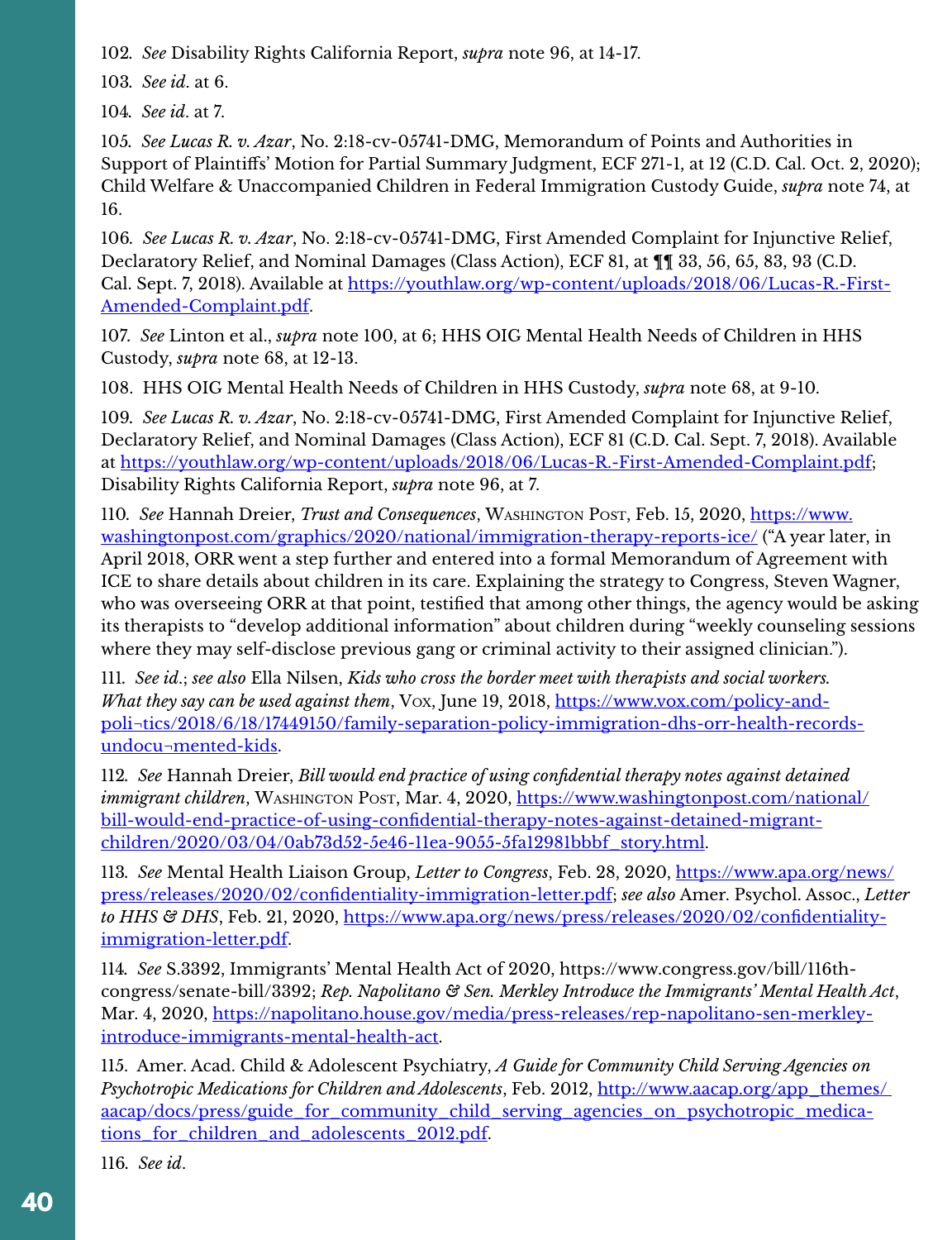<span id="page-40-0"></span>[117](#page-23-0)*. See* Amer. Acad. Child & Adolescent Psychiatry, *Recommendations about the Use of Psychotropic Medications for Children and Adolescents Involved in Child-Serving Systems* (2015), [https://www.aacap. org/](https://www.aacap. org/App_Themes/AACAP/docs/clinical_practice_center/systems_of_care/AACAP_Psychotr) App\_Themes/AACAP/docs/clinical\_practice\_center/systems\_of\_care/AACAP\_Psychotro-pic Medication Recommendations 2015 FINAL.pdf.

[118](#page-23-0)*. See* Dep't Health & Human Servs., *ORR Policy Guide: Children Entering the United States Unaccompanied*, § 3.4.4., [https://www.acf.hhs.gov/orr/policy-guidance/children-entering-united](https://www.acf.hhs.gov/orr/policy-guidance/children-entering-united-states-unaccompanied)[states-unaccompanied.](https://www.acf.hhs.gov/orr/policy-guidance/children-entering-united-states-unaccompanied)

[119](#page-23-0)*. See* Matt Smith & Aura Bogado, *Immigrant children forcibly injected with drugs, lawsuit claims*, Reveal, June 20, 2018, [https://revealnews.org/blog/immigrant-children-forcibly-injected-with](https://revealnews.org/blog/immigrant-children-forcibly-injected-with-drugs-lawsuit-claims/)[drugs-lawsuit-claims/.](https://revealnews.org/blog/immigrant-children-forcibly-injected-with-drugs-lawsuit-claims/)

[120](#page-23-0)*. See Flores v. Sessions*, No. 2:85-cv-04544-DMG, Order re Plaintiffs' Motion to Enforce Class Action Settlement (C.D. Cal. July 30, 2018).

[121](#page-23-0)*. See* Keegan Hamilton, *Immigrant Teens Say They're Being Forcibly Drugged in US Custody*, Vice, Dec. 9, 2020, [https://www.vice.com/en/article/93w3ey/migrant-teen-describes-forced-injections-in-us](https://www.vice.com/en/article/93w3ey/migrant-teen-describes-forced-injections-in-us-custody-my-bod)[custody-my-body-feels-desperate.](https://www.vice.com/en/article/93w3ey/migrant-teen-describes-forced-injections-in-us-custody-my-bod)

[122.](#page-24-0) Kids in Need of Defense, *KIND Blueprint: Concrete Steps to Protect Unaccompanied Children on the Move*, at 6-8, Nov. 2, 2020, [https://supportkind.org/wp-content/uploads/2020/11/KIND-Blueprint-](https://supportkind.org/wp-content/uploads/2020/11/KIND-Blueprint-Concrete-Steps-to-Protect-Unaccomp)[Concrete-Steps-to-Protect-Unaccompanied-Children-on-the-Move-FINAL-2.pdf.](https://supportkind.org/wp-content/uploads/2020/11/KIND-Blueprint-Concrete-Steps-to-Protect-Unaccomp)

[123.](#page-24-0) TRACImmigration, *Children: Amid a Growing Court Backlog Many Still Unrepresented*, Sept. 28, 2017, <https://trac.syr.edu/immigration/reports/482/>.

[124](#page-24-0). Kids in Need of Defense, *KIND Blueprint: Concrete Steps to Protect Unaccompanied Children on the Move*, at 6, Nov. 2, 2020, [https://supportkind.org/wp-content/uploads/2020/11/KIND-Blueprint-](https://supportkind.org/wp-content/uploads/2020/11/KIND-Blueprint-Concrete-Steps-to-Protect-Unaccomp)[Concrete-Steps-to-Protect-Unaccompanied-Children-on-the-Move-FINAL-2.pdf.](https://supportkind.org/wp-content/uploads/2020/11/KIND-Blueprint-Concrete-Steps-to-Protect-Unaccomp)

[125](#page-24-0)*. See Lucas R. v. Azar*, No. 2:18-cv-05741-DMG, Memorandum of Points and Authorities in Support of Plaintiffs' Motion for Partial Summary Judgment, ECF. 271-1, at 16 (C.D. Cal. Oct. 2, 2020)

[126](#page-25-0)*. Flores* Settlement ¶ 6.

[127](#page-25-0)*. See Flores v. Johnson*, No. cv-85-04544-DMG,Order re Plaintiffs' Motion to Enforce Settlement of Class Action and Defendants' motion to Amend Settlement Agreement, at 14 (C.D. Cal. July 24, 2015).

[128](#page-25-0)*. See* 42 U.S.C. § 671(a)(10) (requiring that states receiving funding under Title IV-E of the Social Security Act adopt licensing standards).

[129](#page-25-0)*. See* U.S. Homeland Security & Gov't Affairs Permanent Subcommittee on Investigations, *Majority and Minority Staff Report - Oversight of HHS Shelter Grants for Unaccompanied Alien Children*, Dec. 8, 2020, [https://www.hsgac.senate.gov/imo/media/doc/2020-12-08%20PSI%20Staff%20](https://www.hsgac.senate.gov/imo/media/doc/2020-12-08%20PSI%20Staff%20Report%20-%20Oversight%20of%20) [Report%20-%20Oversight%20of%20HHS%20Shelter%20Grants%20for%20UACs.pdf.](https://www.hsgac.senate.gov/imo/media/doc/2020-12-08%20PSI%20Staff%20Report%20-%20Oversight%20of%20) In July 2020, HHS required grant applicants to disclose prior licensing violations and possess a license at the time of application, but as of December 2020, HHS officials "expressed uncertainty" as to whether this information would be required in the future. *Id*. at 4.

[130](#page-25-0)*. Id*. at 1.

[131](#page-25-0)*. Id*. at 55.

[132](#page-25-0)*. See* Child Welfare & Unaccompanied Children in Federal Immigration Custody Guide, *supra* note 74, at 6.

[133](#page-25-0)*. See* Blake Ellis, Melanie Hicken & Bob Ortega, *Handcuffs, assaults, and drugs called 'vitamins': Children allege grave abuse at migrant detention facilities*, CNN, June 21, 2018, [https://www.cnn.](https://www.cnn. com/2018/06/21/us/undocumented-migrant-children-detention-facilities-abuse-invs/ind)  [com/2018/06/21/us/undocumented-migrant-children-detention-facilities-abuse-invs/index.html.](https://www.cnn. com/2018/06/21/us/undocumented-migrant-children-detention-facilities-abuse-invs/ind)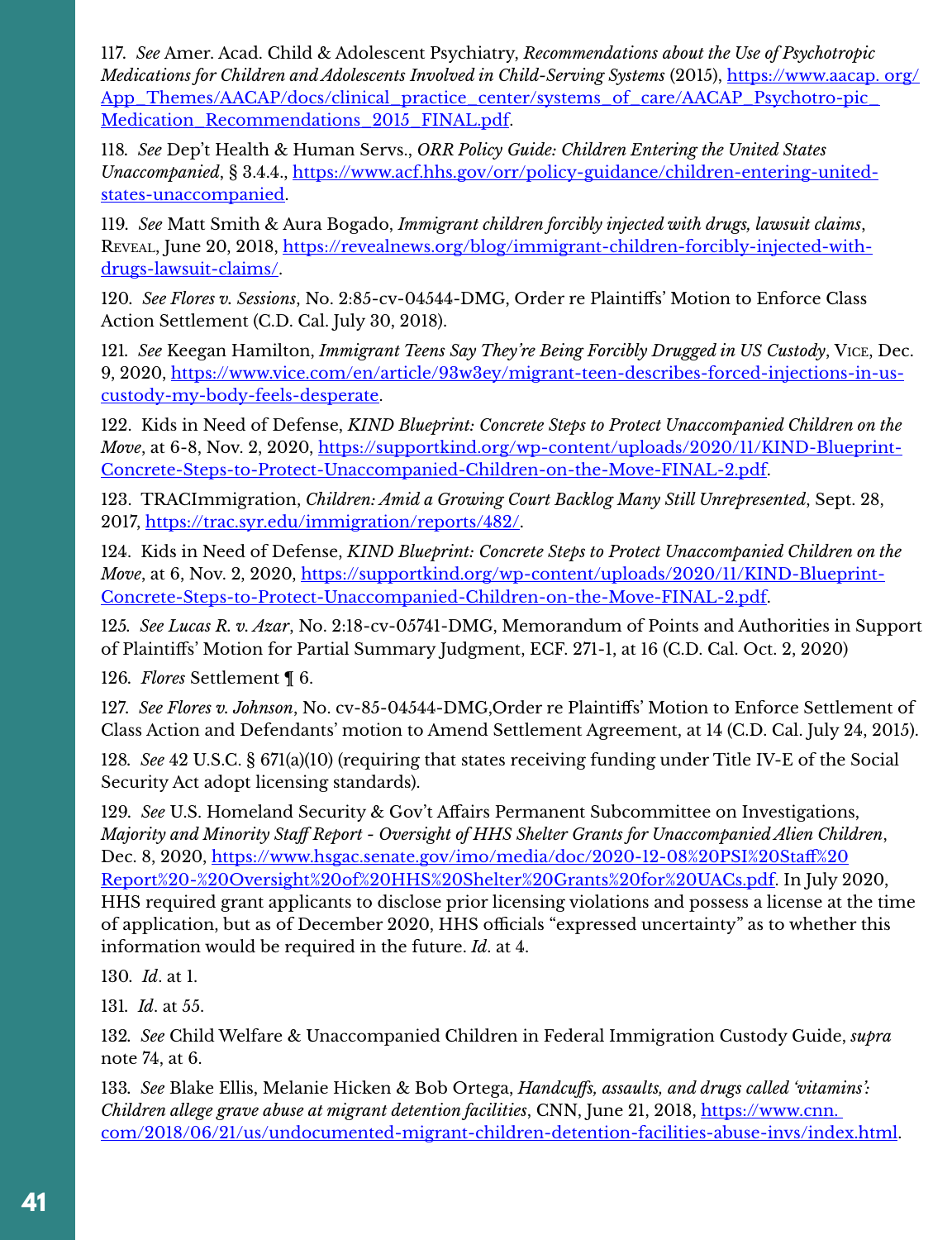<span id="page-41-0"></span>[134](#page-25-0). U.S. Homeland Security & Gov't Affairs Permanent Subcommittee on Investigations, *Majority and Minority Staff Report - Oversight of HHS Shelter Grants for Unaccompanied Alien Children*, Dec. 8, 2020, [https://www.hsgac.senate.gov/imo/media/doc/2020-12-08%20PSI%20Staff%20Report%20-%20](https://www.hsgac.senate.gov/imo/media/doc/2020-12-08%20PSI%20Staff%20Report%20-%20Oversight%20of%20) [Oversight%20of%20HHS%20Shelter%20Grants%20for%20UACs.pdf.](https://www.hsgac.senate.gov/imo/media/doc/2020-12-08%20PSI%20Staff%20Report%20-%20Oversight%20of%20)

135. Nat'l Conf. State Legislatures, *Children's Ombudsman Offices* | *Office of the Child Advocate*, July 15, 2020, <https://www.ncsl.org/research/human-services/childrens-ombudsman-offices.aspx>.

136*. See* Older Americans Act, Pub. L. No. 89-73, 79 Stat. 218 (1965).

[137](#page-27-0)*. See* Dep't Health & Human Servs., *Latest UAC Data – FY 2021*, [https://www.hhs.gov/programs/](https://www.hhs.gov/programs/social-services/unaccompanied-alien-children/latest-uac-data-fy2021/ind) [social-services/unaccompanied-alien-children/latest-uac-data-fy2021/index.html.](https://www.hhs.gov/programs/social-services/unaccompanied-alien-children/latest-uac-data-fy2021/ind)

[138](#page-27-0)*. See, e.g., Flores v. Barr*, No. 2:85-cv-04544-DMG, Order re Plaintiffs' Motion to Enforce Settlement as to "Title 42" Class Members, ECF 976, at 4 n2 (C.D. Cal. Sept 4, 2020); *See Flores v. Barr*, No. 2:85-cv-04544-DMG, Order re Defendants Ex Parte Application to Stay, ECF 990, at 3 n2 (C.D. Cal. Sept 21, 2020).

[139](#page-27-0)*. See* Adoption and Safe Families Act, Pub. L. No. 105-89, § 203(a), 111 Stat. 2115 (1996).

[140](#page-27-0). Children's Bureau, Dep't Health & Human Servs., *Child Welfare Outcomes 2016: Report to Congress*, Sept. 9, 2019, [https://www.acf.hhs.gov/cb/resource/cwo-2016.]( https://www.acf.hhs.gov/cb/resource/cwo-2016)

[141.](#page-27-0) North Carolina Div. Social Servs. & Family and Children's Resource Prog., *Child Welfare Prac¬tice*  and Data: Making the Connection, 14 CHILDREN'S SERVICE PRACTICE NOTES 2 (April 2009), http://www. [practicenotes.org/v14n2.htm](http://www. practicenotes.org/v14n2.htm).

[142](#page-29-0)*. See Flores* Settlement ¶ 12.

[143](#page-29-0)*. See* 8 U.S.C. § 1232(b)(3).

[144](#page-29-0)*. See Flores v. Barr*, Case No. CV-85-4544-DMG, Memorandum of Points and Authorities in Support of Plaintiffs' Ex Parte Application for Temporary Restraining Order and Order to Show Cause Why a Preliminary Injunction and Contempt Order Should Not Issue, ECF 572-1 (C.D. Cal. June 26, 2019).

[145.](#page-29-0) Meagan Flynn, *Three dozen migrants with flu virus quarantined at Texas processing facility*, WASHINGTON POST, May 22, 2019, [https://www.washingtonpost.com/nation/2019/05/22/mcallen](https://www.washingtonpost.com/nation/2019/05/22/mcallen-detention-center-flu-outbreak-teenage-migra)[detention-center-flu-outbreak-teenage-migrant-died-custody/.](https://www.washingtonpost.com/nation/2019/05/22/mcallen-detention-center-flu-outbreak-teenage-migra)

[146](#page-29-0)*. See* U.S. Dep't Homeland Security, Office of the Inspector General, *Management Alert – DHS Needs to Address Dangerous Overcrowding and Prolonged Detention of Children and Adults in the Rio Grande Valley (Redacted)*, July 2, 2019, [https://www.oig.dhs.gov/sites/default/files/assets/2019-07/OIG-19-51-](https://www.oig.dhs.gov/sites/default/files/assets/2019-07/OIG-19-51-Jul19_.pdf) Jul19 .pdf.

[147](#page-29-0)*. See Flores v. Barr*, No. 2:85-cv-04544-DMG, Plaintiffs' Response to Juvenile Coordinators' Interim Reports, ECF 1039 (C.D. Cal. Nov. 23, 2020). Available at [https://youthlaw.org/wp-content/](https://youthlaw.org/wp-content/uploads/1997/05/1039_Response-to-ICE-ORR-JC-Report-November-2020.pdf) [uploads/1997/05/1039\\_Response-to-ICE-ORR-JC-Report-November-2020.pdf.](https://youthlaw.org/wp-content/uploads/1997/05/1039_Response-to-ICE-ORR-JC-Report-November-2020.pdf)

[148](#page-29-0). Dep't of Justice Monthly *Flores* Reports, *U.S. Border Patrol (USBP) Children with Time In Custody (TIC) Hours More than 72 Hours (Excludes Transfers to ERO or HHS)*, Dec. 2020.

[149](#page-29-0). Women's Refugee Commission, Kids in Need of Defense, Young Center for Immigrant Children's Rights, *Recommendations for CBP Standards When Detaining Children*, Mar. 28, 2019, [https://static1.squarespace.com/static/597ab5f3bebafb0a625aaf45/t/5ce419146070c6000188aa](https://static1.squarespace.com/static/597ab5f3bebafb0a625aaf45/t/5ce419146070c6000188aadc/155845250) [dc/1558452500801/Recommendations+For+CBP+Standards+While+Detaining+Children.pdf.](https://static1.squarespace.com/static/597ab5f3bebafb0a625aaf45/t/5ce419146070c6000188aadc/155845250)

[150](#page-30-0)*. See* Katharina Obser, Women's Refugee Commission, *Locking Up Family Values, Again: The Detention of Immigrant Families*, Oct. 30, 2014, [https://www.womensrefugeecommission.org/](https://www.womensrefugeecommission.org/resources/document/1085-locking-up-family-values-again) [resources/document/1085-locking-up-family-values-again;](https://www.womensrefugeecommission.org/resources/document/1085-locking-up-family-values-again) *Flores v. Johnson*, No. cv-85-04544-DMG, Declaration of Dr. Luis Zayas, ECF 101-7, at ¶¶ 1-6 (C.D. Cal. Dec. 10, 2014).